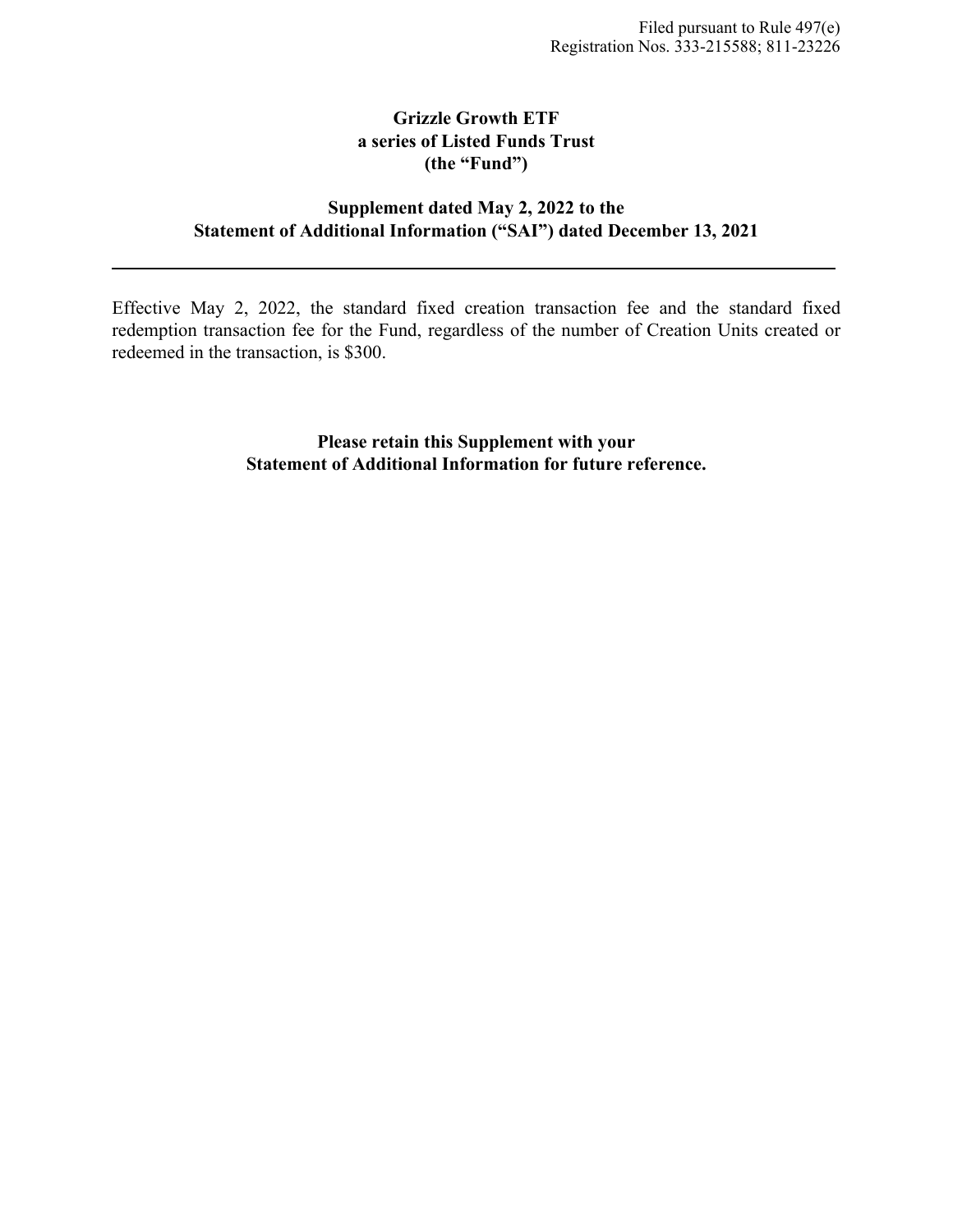

# **Grizzle Growth ETF (GRZZ)**

a series of Listed Funds Trust

Principal U.S. Listing Exchange: NYSE Arca, Inc.

# **STATEMENT OF ADDITIONAL INFORMATION**

# **December 13, 2021**

This Statement of Additional Information ("SAI") is not a prospectus and should be read in conjunction with the prospectus dated December 13, 2021, as may be supplemented from time to time (the "Prospectus"), of the Grizzle Growth ETF (the "Fund"), a series of Listed Funds Trust (the "Trust"). Capitalized terms used in this SAI that are not defined have the same meaning as in the Prospectus, unless otherwise noted. A copy of the Prospectus may be obtained, without charge, by calling the Fund at 1-800-617-0004, visiting www.etf.grizzle.com, or writing to the Fund, c/o U.S. Bank Global Fund Services, P.O. Box 701, Milwaukee, Wisconsin 53201-0701.

The Fund's audited financial statements for the most recent fiscal year (when available) are incorporated into this SAI by reference to the Fund's most recent Annual Report to Shareholders (File No. 811-23226). When available, you may obtain a copy of the Fund's Annual or Semi-Annual Report at no charge by contacting the Fund at the address or phone number noted above.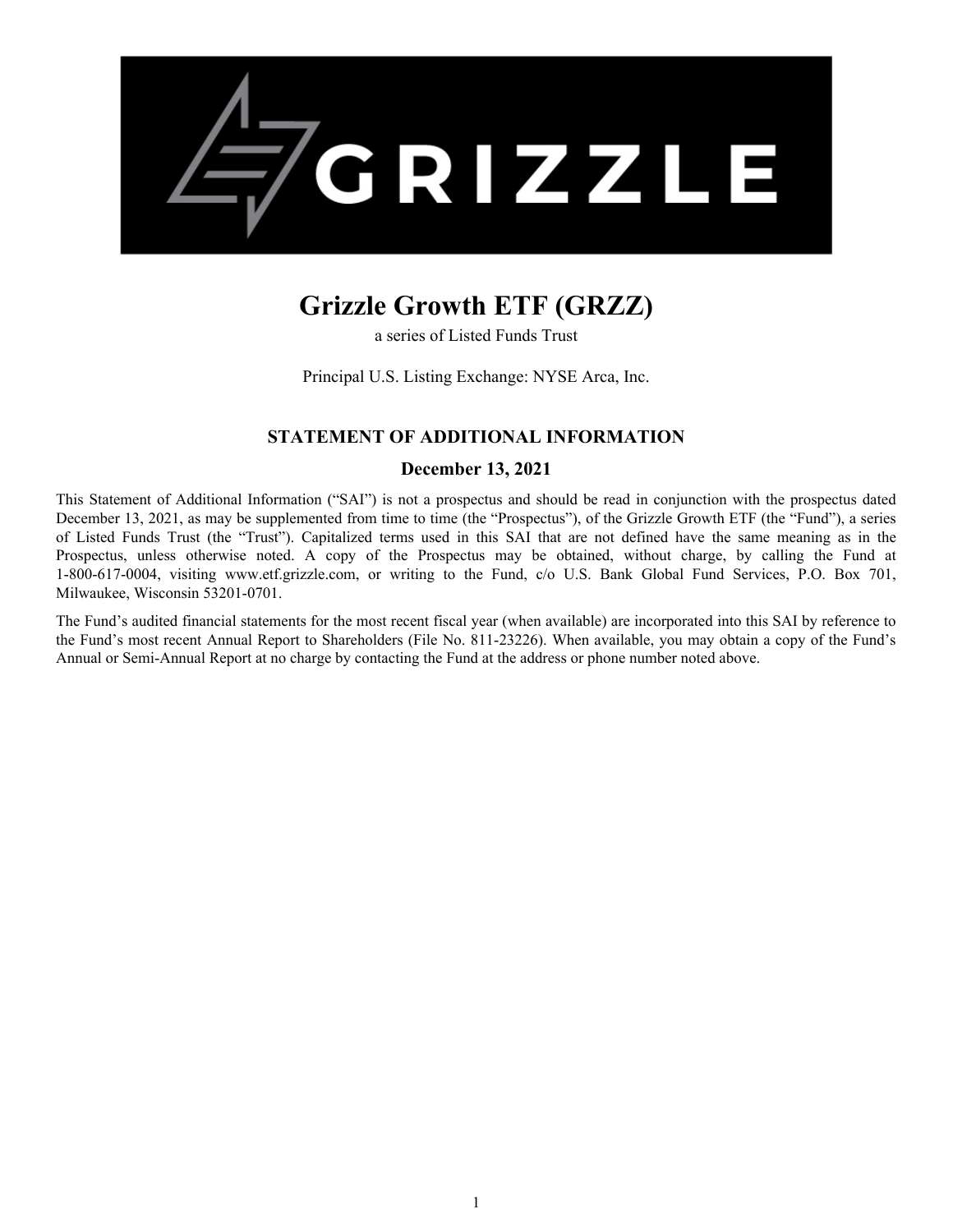# **TABLE OF CONTENTS**

| 1              |
|----------------|
| 1              |
| $\overline{2}$ |
| 9              |
| 10             |
| 10             |
| 14             |
| 14             |
| 14             |
| 14             |
| 14             |
| 15             |
| 15             |
| 15             |
| 17             |
| 17             |
| 17             |
| 17             |
| 17             |
| 17             |
| 18             |
| 18             |
| 19             |
| 19             |
| 20             |
| 25             |
| 25             |
| 26             |
| 32             |
| $A-1$          |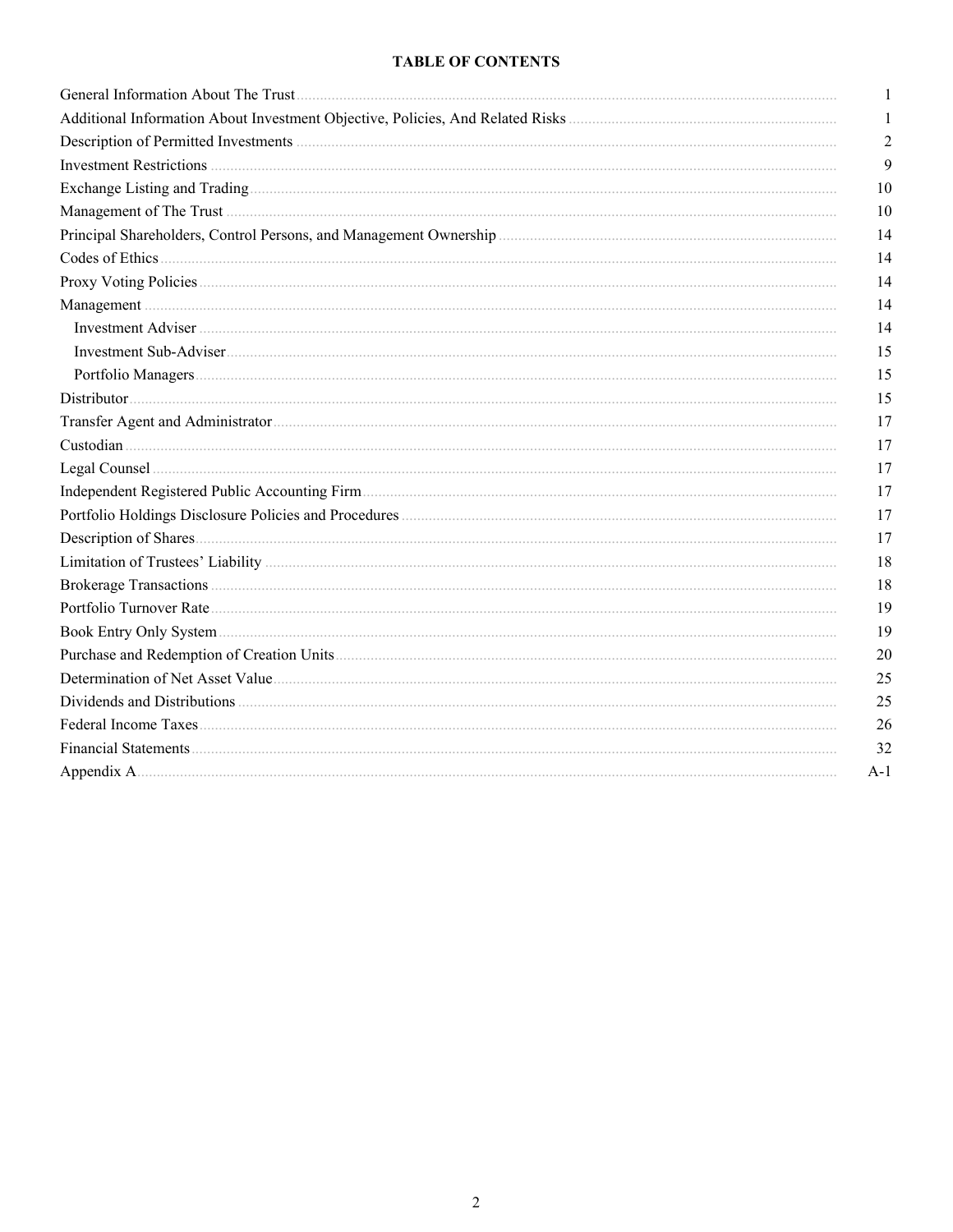## <span id="page-3-0"></span>**GENERAL INFORMATION ABOUT THE TRUST**

The Trust is an open-end management investment company consisting of multiple investment series. This SAI relates only to the Fund. The Trust was organized as a Delaware statutory trust on August 26, 2016. The Trust is registered with the U.S. Securities and Exchange Commission ("SEC") under the Investment Company Act of 1940, as amended (together with the rules and regulations adopted thereunder, as amended, the "1940 Act"), as an open-end management investment company, and the offering of the Fund's shares ("Shares") is registered under the Securities Act of 1933, as amended (the "Securities Act"). The Trust is governed by its Board of Trustees (the "Board").

Grizzle Investment Management LLC (the "Adviser") serves as the Fund's investment adviser, and Exchange Traded Concepts, LLC (the "Sub-Adviser") serves as the Fund's investment sub-adviser.

The Fund offers and issues Shares at their net asset value ("NAV") only in aggregations of a specified number of Shares (each, a "Creation Unit"). The Fund generally offers and issues Shares in exchange for a basket of securities ("Deposit Securities") together with the deposit of a specified cash payment ("Cash Component"). The Trust reserves the right to permit or require the substitution of a "cash in lieu" amount ("Deposit Cash") to be added to the Cash Component to replace any Deposit Security or other instrument in the Fund's portfolio. Shares are listed on the NYSE Arca, Inc. (the "Exchange") and trade on the Exchange at market prices that may differ from the Shares' NAV. Shares are also redeemable only in Creation Unit aggregations, primarily for a basket of Deposit Securities together with a Cash Component. A Creation Unit of the Fund generally consists of 10,000 Shares, though this may change from time to time. As a practical matter, only institutions or large investors purchase or redeem Creation Units. Except when aggregated in Creation Units, Shares are not redeemable securities.

Shares may be issued in advance of receipt of Deposit Securities subject to various conditions, including a requirement to maintain on deposit with the Trust cash at least equal to a specified percentage of the value of the missing Deposit Securities, as set forth in the Participant Agreement (as defined below). The Trust may impose a transaction fee for each creation or redemption. In all cases, such fees will be limited in accordance with the requirements of the SEC applicable to management investment companies offering redeemable securities. As in the case of other publicly traded securities, brokers' commissions on transactions in the secondary market will be based on negotiated commission rates at customary levels.

# **ADDITIONAL INFORMATION ABOUT INVESTMENT OBJECTIVE, POLICIES, AND RELATED RISKS**

The Fund's investment objective and principal investment strategies are described in the Prospectus. The following information supplements, and should be read in conjunction with, the Prospectus. For a description of certain permitted investments, see "Description of Permitted Investments" in this SAI.

With respect to the Fund's investments, unless otherwise noted, if a percentage limitation on investment is adhered to at the time of investment or contract, a subsequent increase or decrease as a result of market movement or redemption will not result in a violation of such investment limitation.

# **Non-Diversification**

The Fund is classified as a non-diversified investment company under the 1940 Act. A "non-diversified" classification means that the Fund is not limited by the 1940 Act with regard to the percentage of its total assets that may be invested in the securities of a single issuer. This means that the Fund may invest a greater portion of its total assets in the securities of a single issuer or a lesser number of issuers than if it was a diversified fund. This may have an adverse effect on the Fund's performance or subject the Fund's Shares to greater price volatility than more diversified investment companies. Moreover, in pursuing its objective, the Fund may hold the securities of a single issuer in an amount exceeding 10% of the value of the outstanding securities of the issuer, subject to restrictions imposed by the Internal Revenue Code of 1986, as amended (the "Code"). In particular, as the Fund's size grows and its assets increase, it will be more likely to hold more than 10% of the securities of a single issuer if the issuer has a relatively small public float as compared to other components of the Fund's portfolio.

Although the Fund is non-diversified for purposes of the 1940 Act, the Fund intends to maintain the required level of diversification and otherwise conduct its operations so as to qualify as a "regulated investment company" ("RIC") for purposes of the Code. Compliance with the diversification requirements of the Code may limit the investment flexibility of the Fund and may make it less likely that the Fund will meet its investment objective. To qualify as a RIC under the Code, the Fund must meet the Diversification Requirement described in the section titled "Federal Income Taxes" in this SAI.

#### **General Risks**

The value of the Fund's portfolio securities may fluctuate with changes in the financial condition of an issuer or counterparty, changes in specific economic or political conditions that affect a particular security or issuer and changes in general economic or political conditions. An investor in the Fund could lose money over short or long periods of time.

There can be no guarantee that a liquid market for the securities held by the Fund will be maintained. The existence of a liquid trading market for certain securities may depend on whether dealers will make a market in such securities. There can be no assurance that a market will be made or maintained or that any such market will be or remain liquid. The price at which securities may be sold and the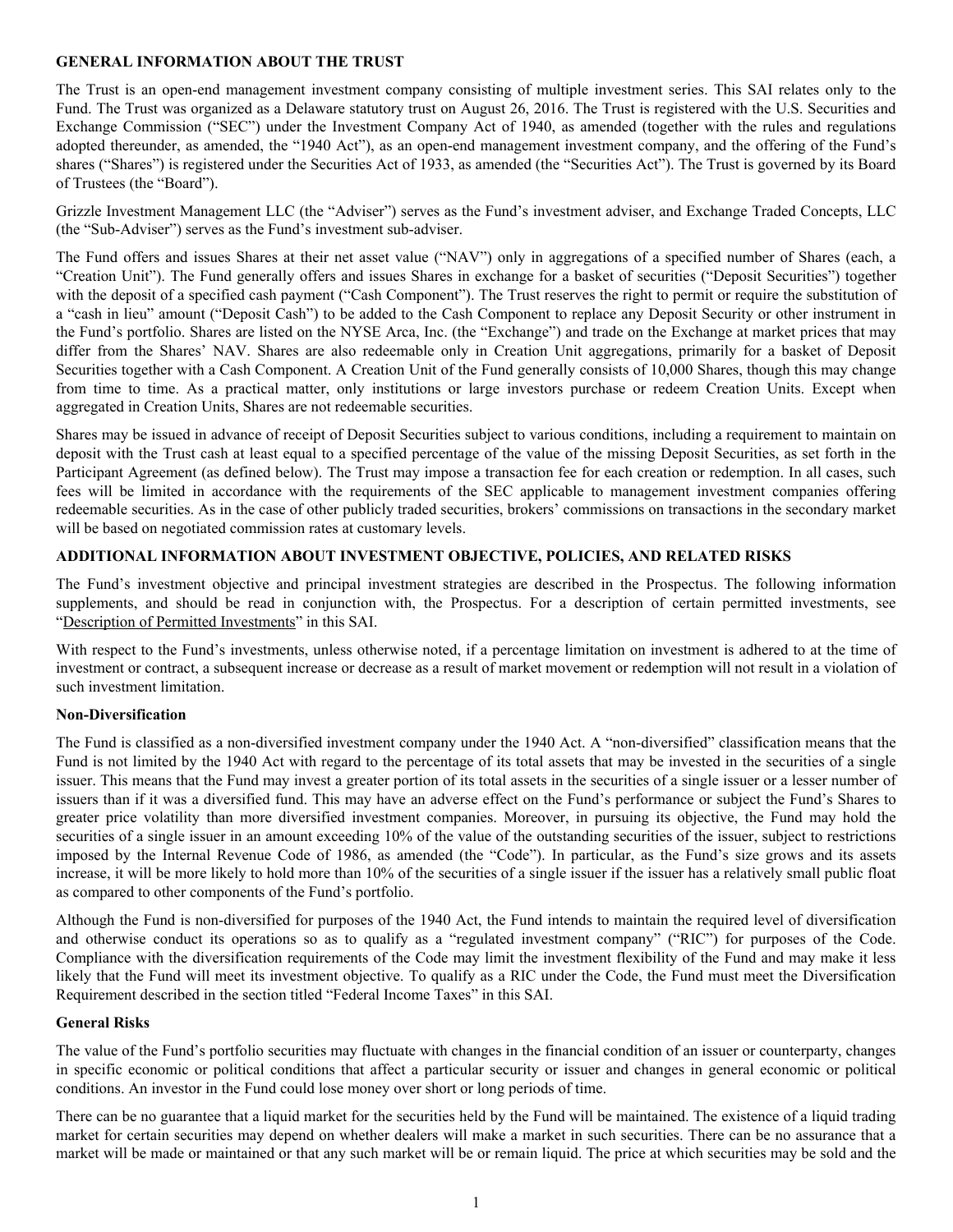<span id="page-4-0"></span>value of Shares will be adversely affected if trading markets for the Fund's portfolio securities are limited or absent, or if bid/ask spreads are wide.

*Cyber Security Risk.* Investment companies, such as the Fund, and their service providers may be subject to operational and information security risks resulting from cyber attacks. Cyber attacks include, among other behaviors, stealing or corrupting data maintained online or digitally, denial of service attacks on websites, the unauthorized release of confidential information or various other forms of cyber security breaches. Cyber attacks affecting the Fund or the Adviser, Sub-Adviser, custodian, transfer agent, intermediaries and other third-party service providers may adversely impact the Fund. For instance, cyber attacks may interfere with the processing of shareholder transactions, impact the Fund's ability to calculate its NAV, cause the release of private shareholder information or confidential company information, impede trading, subject the Fund to regulatory fines or financial losses, and cause reputational damage. The Fund may also incur additional costs for cyber security risk management purposes. Similar types of cyber security risks are also present for issuers of securities in which the Fund invests, which could result in material adverse consequences for such issuers, and may cause the Fund's investments in such portfolio companies to lose value.

*Recent Events.* Beginning in the first quarter of 2020, financial markets in the United States and around the world experienced extreme and in many cases unprecedented volatility and severe losses due to the pandemic caused by COVID-19, a novel coronavirus. The pandemic has resulted in a wide range of social and economic disruptions, including closed borders, voluntary or compelled quarantines of large populations, stressed healthcare systems, reduced or prohibited domestic or international travel, supply chain disruptions, and so-called "stay-at-home" orders throughout much of the United States and many other countries. The fall-out from these disruptions has included the rapid closure of businesses deemed "non-essential" by federal, state, or local governments and rapidly increasing unemployment, as well as greatly reduced liquidity for certain instruments at times. Some sectors of the economy and individual issuers have experienced particularly large losses. Such disruptions may continue for an extended period of time or reoccur in the future to a similar or greater extent. In response, the U.S. government and the Federal Reserve have taken extraordinary actions to support the domestic economy and financial markets, resulting in very low interest rates and in some cases negative yields. It is unknown how long circumstances related to the pandemic will persist, whether they will reoccur in the future, whether efforts to support the economy and financial markets will be successful, and what additional implications may follow from the pandemic. The impact of these events and other pandemics or epidemics in the future could adversely affect Fund performance.

# **DESCRIPTION OF PERMITTED INVESTMENTS**

The following are descriptions of the Fund's permitted investments and investment practices and the associated risk factors. The Fund will only invest in any of the following instruments or engage in any of the following investment practices if such investment or activity is consistent with the Fund's investment objective and permitted by the Fund's stated investment policies.

# **Borrowing**

Although the Fund does not intend to borrow money, the Fund may do so to the extent permitted by the 1940 Act. Under the 1940 Act, the Fund may borrow up to one-third (1/3) of its total assets. The Fund will borrow money only for short-term or emergency purposes. Such borrowing is not for investment purposes and will be repaid by the borrowing Fund promptly. Borrowing will tend to exaggerate the effect on NAV of any increase or decrease in the market value of the borrowing Fund's portfolio. Money borrowed will be subject to interest costs that may or may not be recovered by earnings on the securities purchased. The Fund also may be required to maintain minimum average balances in connection with a borrowing or to pay a commitment or other fee to maintain a line of credit; either of these requirements would increase the cost of borrowing over the stated interest rate.

# **Depositary Receipts**

To the extent the Fund invests in stocks of foreign corporations, the Fund's investment in securities of foreign companies may be in the form of depositary receipts or other securities convertible into securities of foreign issuers. American Depositary Receipts ("ADRs") are dollar-denominated receipts representing interests in the securities of a foreign issuer, which securities may not necessarily be denominated in the same currency as the securities into which they may be converted. ADRs are receipts typically issued by U.S. banks and trust companies which evidence ownership of underlying securities issued by a foreign corporation. Generally, ADRs in registered form are designed for use in domestic securities markets and are traded on exchanges or over-thecounter in the United States.

Global Depositary Receipts ("GDRs"), European Depositary Receipts ("EDRs"), and International Depositary Receipts ("IDRs") are similar to ADRs in that they are certificates evidencing ownership of shares of a foreign issuer; however, GDRs, EDRs, and IDRs may be issued in bearer form and denominated in other currencies and are generally designed for use in specific or multiple securities markets outside the U.S. EDRs, for example, are designed for use in European securities markets, while GDRs are designed for use throughout the world. Depositary receipts will not necessarily be denominated in the same currency as their underlying securities.

The Fund will not invest in any unlisted depositary receipts or any depositary receipt that the Adviser or Sub-Adviser deems to be illiquid or for which pricing information is not readily available. In addition, all depositary receipts generally must be sponsored. However, the Fund may invest in unsponsored depositary receipts under certain limited circumstances. The issuers of unsponsored depositary receipts are not obligated to disclose material information in the United States and, therefore, there may be less information available regarding such issuers and there may not be a correlation between such information and the value of the depositary receipts.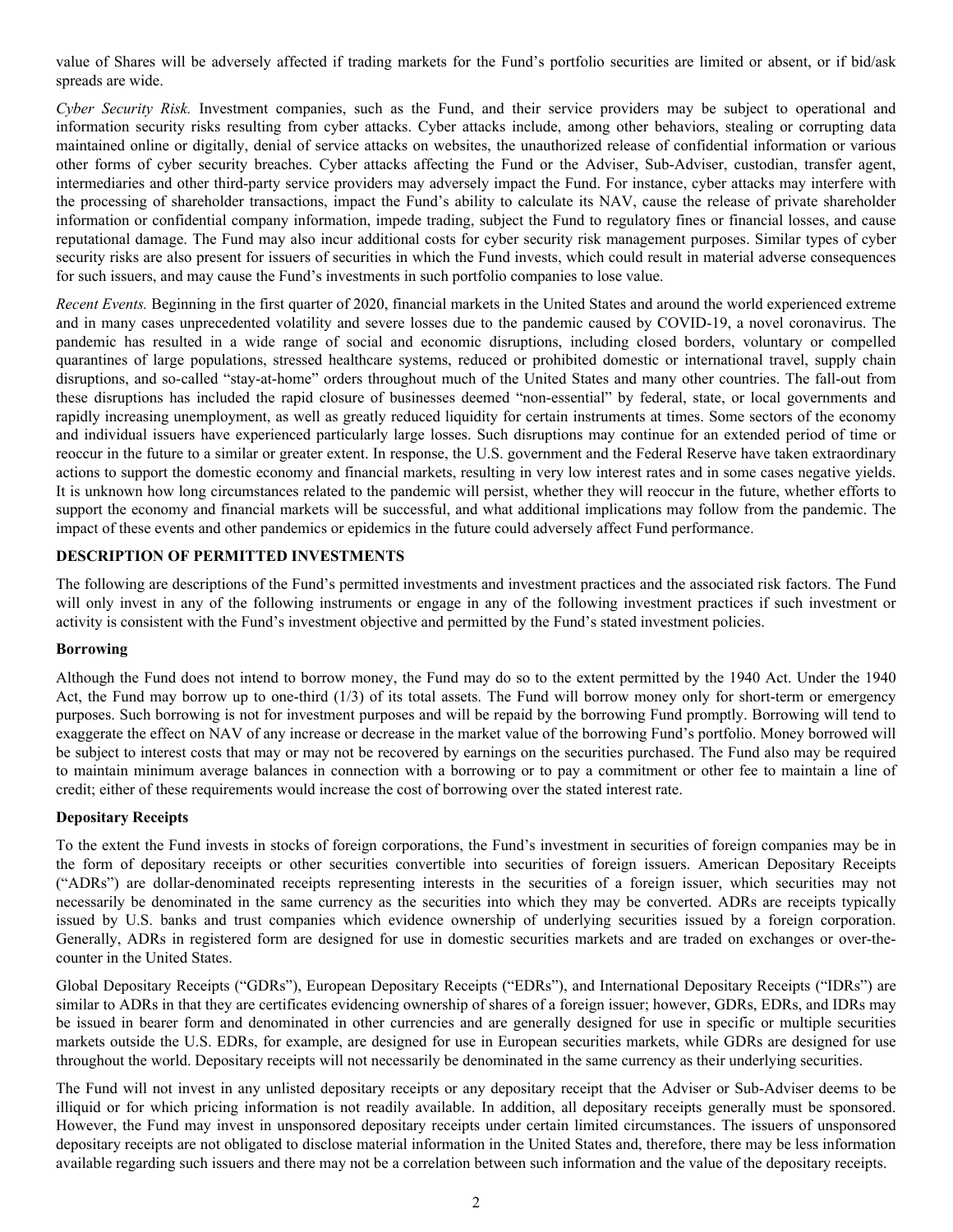# **Equity Securities**

Equity securities, such as the common stock of an issuer, are subject to stock market fluctuations and therefore may experience volatile changes in value as market conditions, consumer sentiment or the financial condition of the issuers change. A decrease in value of the equity securities in the Fund's portfolio may also cause the value of the Fund's Shares to decline.

An investment in the Fund should be made with an understanding of the risks inherent in an investment in equity securities, including the risk that the financial condition of issuers may become impaired or that the general condition of the stock market may deteriorate (either of which may cause a decrease in the value of the Fund's portfolio securities and therefore a decrease in the value of Shares).

Common stocks are susceptible to general stock market fluctuations and to volatile increases and decreases in value as market confidence and perceptions change. These investor perceptions are based on various and unpredictable factors, including expectations regarding government, economic, monetary and fiscal policies; inflation and interest rates; economic expansion or contraction; and global or regional political, economic or banking crises.

Holders of common stocks incur more risk than holders of preferred stocks and debt obligations because common stockholders, as owners of the issuer, generally have inferior rights to receive payments from the issuer in comparison with the rights of creditors or holders of debt obligations or preferred stocks. Further, unlike debt securities, which typically have a stated principal amount payable at maturity (whose value, however, is subject to market fluctuations prior thereto), or preferred stocks, which typically have a liquidation preference and which may have stated optional or mandatory redemption provisions, common stocks have neither a fixed principal amount nor a maturity. Common stock values are subject to market fluctuations as long as the common stock remains outstanding.

*When-Issued Securities.* A when-issued security is one whose terms are available and for which a market exists, but which has not been issued. When the Fund engages in when-issued transactions, it relies on the other party to consummate the sale. If the other party fails to complete the sale, the Fund may miss the opportunity to obtain the security at a favorable price or yield. When purchasing a security on a when-issued basis, the Fund assumes the rights and risks of ownership of the security, including the risk of price and yield changes. At the time of settlement, the value of the security may be more or less than the purchase price. The yield available in the market when the delivery takes place also may be higher than those obtained in the transaction itself. Because the Fund does not pay for the security until the delivery date, these risks are in addition to the risks associated with its other investments.

Decisions to enter into "when-issued" transactions will be considered on a case-by-case basis when necessary to maintain continuity in a company's index membership. The Fund will segregate cash or liquid securities equal in value to commitments for the when-issued transactions. The Fund will segregate additional liquid assets daily so that the value of such assets is equal to the amount of the commitments.

# Types of Equity Securities:

*Common Stocks* — Common stocks represent units of ownership in a company. Common stocks usually carry voting rights and earn dividends. Unlike preferred stocks, which are described below, dividends on common stocks are not fixed but are declared at the discretion of the company's board of directors.

*Preferred Stocks* — Preferred stocks are also units of ownership in a company. Preferred stocks normally have preference over common stock in the payment of dividends and the liquidation of the company. However, in all other respects, preferred stocks are subordinated to the liabilities of the issuer. Unlike common stocks, preferred stocks are generally not entitled to vote on corporate matters. Types of preferred stocks include adjustable-rate preferred stock, fixed dividend preferred stock, perpetual preferred stock, and sinking fund preferred stock.

Generally, the market values of preferred stock with a fixed dividend rate and no conversion element vary inversely with interest rates and perceived credit risk.

*Rights and Warrants* — A right is a privilege granted to existing shareholders of a corporation to subscribe to shares of a new issue of common stock before it is issued. Rights normally have a short life of usually two to four weeks, are freely transferable and entitle the holder to buy the new common stock at a lower price than the public offering price. Warrants are securities that are usually issued together with a debt security or preferred stock and that give the holder the right to buy proportionate amount of common stock at a specified price. Warrants are freely transferable and are traded on major exchanges. Unlike rights, warrants normally have a life that is measured in years and entitles the holder to buy common stock of a company at a price that is usually higher than the market price at the time the warrant is issued. Corporations often issue warrants to make the accompanying debt security more attractive.

An investment in warrants and rights may entail greater risks than certain other types of investments. Generally, rights and warrants do not carry the right to receive dividends or exercise voting rights with respect to the underlying securities, and they do not represent any rights in the assets of the issuer. In addition, their value does not necessarily change with the value of the underlying securities, and they cease to have value if they are not exercised on or before their expiration date. Investing in rights and warrants increases the potential profit or loss to be realized from the investment as compared with investing the same amount in the underlying securities.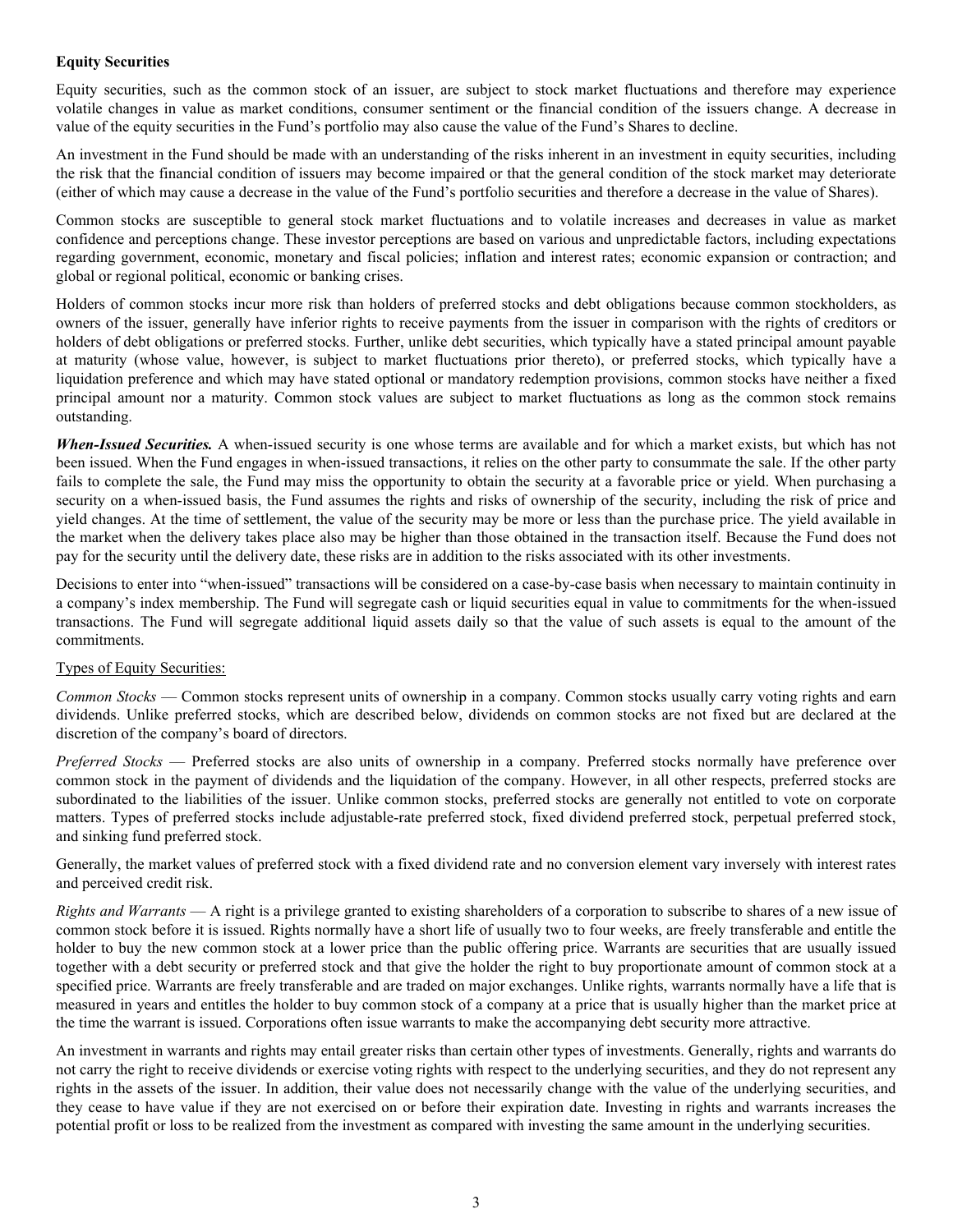*Large-Capitalization Companies* — Investments in large-capitalization companies may go in and out of favor based on market and economic conditions and may underperform other market segments. Some large-capitalization companies may be unable to respond quickly to new competitive challenges, such as changes in technology and consumer tastes, and may not be able to attain the high growth rate of successful smaller companies, especially during extended periods of economic expansion. As such, returns on investments in stocks of large-capitalization companies could trail the returns on investments in stocks of small- and midcapitalization companies.

*Small- and Mid-Capitalization Companies* — The securities of small- and mid-capitalization companies may be more vulnerable to adverse issuer, market, political, or economic developments than securities of larger-capitalization companies. The securities of smalland mid-capitalization companies generally trade in lower volumes and are subject to greater and more unpredictable price changes than larger capitalization stocks or the stock market as a whole. Some small- or mid-capitalization companies have limited product lines, markets, and financial and managerial resources and tend to concentrate on fewer geographical markets relative to larger capitalization companies. There is typically less publicly available information concerning small- and mid-capitalization companies than for larger, more established companies. Small- and mid-capitalization companies also may be particularly sensitive to changes in interest rates, government regulation, borrowing costs, and earnings.

*Tracking Stocks* — A tracking stock is a separate class of common stock whose value is linked to a specific business unit or operating division within a larger company and which is designed to "track" the performance of such business unit or division. The tracking stock may pay dividends to shareholders independent of the parent company. The parent company, rather than the business unit or division, generally is the issuer of tracking stock. However, holders of the tracking stock may not have the same rights as holders of the company's common stock.

# **Illiquid Investments**

The Fund may not acquire any illiquid investment if, immediately after the acquisition, the Fund would have invested more than 15% of its net assets in illiquid investments. An illiquid investment means any investment that the Fund reasonably expects cannot be sold or disposed of in current market conditions in seven calendar days or less without the sale or disposition significantly changing the market value of the investment. If illiquid investments exceed 15% of the Fund's net assets, certain remedial actions will be taken as required by Rule 22e-4 under the 1940 Act and the Fund's policies and procedures.

The Fund may not be able to sell illiquid securities when its Adviser or Sub-Adviser, as applicable, considers it desirable to do so or may have to sell such securities at a price that is lower than the price that could be obtained if the securities were more liquid. In addition, the sale of illiquid securities also may require more time and may result in higher dealer discounts and other selling expenses than does the sale of securities that are not illiquid. Illiquid securities also may be more difficult to value due to the unavailability of reliable market quotations for such securities, and investment in illiquid securities may have an adverse impact on NAV.

# **Investment Company Securities**

The Fund may invest in the securities of other investment companies, including ETFs and money market funds, subject to applicable limitations under Section 12(d)(1) of the 1940 Act and Rule 12d1-4 under the 1940 Act. Investing in another pooled vehicle exposes the Fund to all the risks of that pooled vehicle. Pursuant to Section  $12(d)(1)$ , the Fund may invest in the securities of another investment company (the "acquired company") provided that the Fund, immediately after such purchase or acquisition, does not own in the aggregate: (i) more than 3% of the total outstanding voting stock of the acquired company; (ii) securities issued by the acquired company having an aggregate value in excess of 5% of the value of the total assets of the Fund; or (iii) securities issued by the acquired company and all other investment companies (other than treasury stock of the Fund) having an aggregate value in excess of 10% of the value of the total assets of the Fund. To the extent allowed by law or regulation, the Fund may invest its assets in securities of investment companies that are money market funds in excess of the limits discussed above.

If the Fund invests in and, thus, is a shareholder of, another investment company, the Fund's shareholders will indirectly bear the Fund's proportionate share of the fees and expenses paid by such other investment company, including advisory fees, in addition to both the management fees payable directly by the Fund to the Fund's own investment adviser and the other expenses that the Fund bears directly in connection with the Fund's own operations.

Section 12(d)(1) of the 1940 Act restricts investments by registered investment companies in securities of other registered investment companies, including the Fund. The acquisition of Shares by registered investment companies is subject to the restrictions of Section  $12(d)(1)$  of the 1940 Act, except as may be permitted by exemptive rules under the 1940 Act or as may at some future time be permitted by an exemptive order that permits registered investment companies to invest in the Fund beyond the limits of Section  $12(d)(1)$ , subject to certain terms and conditions, including that the registered investment company enter into an agreement with the Fund regarding the terms of the investment.

The Fund may rely on Section  $12(d)(1)(F)$  and Rule 12d1-3 of the 1940 Act, which provide an exemption from Section  $12(d)(1)$  that allows the Fund to invest all of its assets in other registered funds, including ETFs, if, among other conditions: (a) the Fund, together with its affiliates, acquires no more than three percent of the outstanding voting stock of any acquired fund, and (b) the sales load charged on the Fund's Shares is no greater than the limits set forth in Rule 2341 of the Rules of the Financial Industry Regulatory Authority, Inc. ("FINRA"). Additionally, the Fund may rely on exemptive relief issued by the SEC to other registered funds, including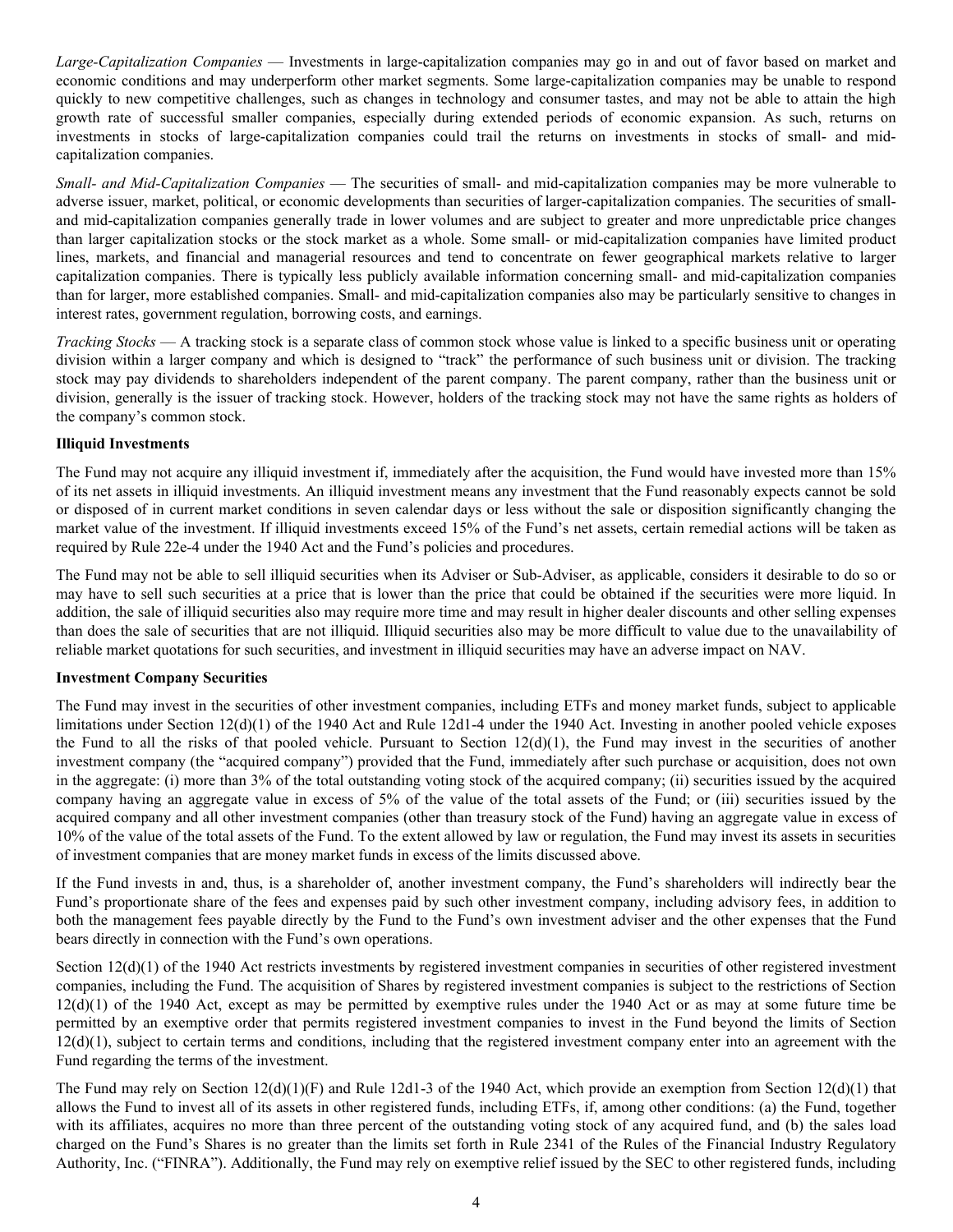ETFs, or Rule 12d1-4 under the 1940 Act to invest in such other funds in excess of the limits of Section  $12(d)(1)$  if the Fund complies with the terms and conditions of such exemptive relief or rule.

# **Options**

The Fund may purchase and write (sell) put and call options on indices and enter into related closing transactions. A put option on a security gives the purchaser of the option the right to sell, and the writer of the option the obligation to buy, the underlying security at any time during the option period. A call option on a security gives the purchaser of the option the right to buy, and the writer of the option the obligation to sell, the underlying security at any time during the option period. The premium paid to the writer is the consideration for undertaking the obligations under the option contract.

Put and call options on indices are similar to options on securities except that options on an index give the holder the right to receive, upon exercise of the option, an amount of cash if the closing level of the underlying index is greater than (or less than, in the case of puts) the exercise price of the option. This amount of cash is equal to the difference between the closing price of the index and the exercise price of the option, expressed in dollars multiplied by a specified number. Thus, unlike options on individual securities, all settlements are in cash, and gain or loss depends on price movements in the particular market represented by the index generally, rather than the price movements in individual securities.

All options written on indices or securities must be covered. The SEC staff has indicated that a written call option on a security may be covered if the fund (1) owns the security underlying the call until the option is exercised or expires, (2) holds an American-style call on the same security as the call written with an exercise price (i) no greater than the exercise price of the call written or (ii) greater than the exercise price of the call written if the difference is maintained by the fund in cash or other liquid assets designated on the fund's records or placed in a segregated account with the fund's custodian, (3) has an absolute and immediate right to acquire the security without additional cost (or if additional consideration is required, cash or other liquid assets in such amount have been segregated), or (4) segregates cash or other liquid assets on the fund's records or with the custodian in an amount equal to (when added to any margin on deposit) the current market value of the call option, but not less than the exercise price, marked to market daily. If the call option is exercised by the purchaser during the option period, the seller is required to deliver the underlying security against payment of the exercise price or pay the difference. The seller's obligation terminates upon expiration of the option period or when the seller executes a closing purchase transaction with respect to such option.

All put options written by the Fund will be covered by (1) segregating cash, cash equivalents, such as U.S. Treasury securities or overnight repurchase agreements, or other liquid assets on the Fund's records or with the custodian having a value at least equal to exercise price of the option (less cash received, if any) or (2) holding a put option on the same security as the option written where the exercise price of the written put option is (i) equal to or higher than the exercise price of the option written or (ii) less than the exercise price of the option written provided the Fund segregates cash or other liquid assets in the amount of the difference.

The Fund may trade put and call options on securities, securities indices and currencies, as the Adviser determines is appropriate in seeking the Fund's investment objective, and except as restricted by the Fund's investment limitations.

The initial purchase (sale) of an option contract is an "opening transaction." In order to close out an option position, the Fund may enter into a "closing transaction," which is simply the purchase of an option contract on the same security with the same exercise price and expiration date as the option contract originally opened. If the Fund is unable to effect a closing purchase transaction with respect to an option it has written, it will not be able to sell the underlying security until the option expires or the Fund delivers the security upon exercise.

The Fund may purchase put and call options on securities to protect against a decline in the market value of the securities in its portfolio or to anticipate an increase in the market value of securities that the Fund may seek to purchase in the future. The Fund purchasing put and call options pays a premium; therefore, if price movements in the underlying securities are such that exercise of the options would not be profitable for the Fund, loss of the premium paid may be offset by an increase in the value of the Fund's securities or by a decrease in the cost of acquisition of securities by the Fund.

The Fund may write covered call options on securities as a means of increasing the yield on its assets and as a means of providing limited protection against decreases in its market value. When the Fund writes an option, if the underlying securities do not increase or decrease to a price level that would make the exercise of the option profitable to the holder thereof, the option generally will expire without being exercised and the Fund will realize as profit the premium received for such option. When a call option of which the Fund is the writer is exercised, the Fund will be required to sell the underlying securities to the option holder at the strike price, and will not participate in any increase in the price of such securities above the strike price. When a put option of which the Fund is the writer is exercised, the Fund will be required to purchase the underlying securities at a price in excess of the market value of such securities.

The Fund may purchase and write options on an exchange or over-the-counter. OTC options differ from exchange-traded options in several respects. They are transacted directly with dealers and not with a clearing corporation, and therefore entail the risk of nonperformance by the dealer. OTC options are available for a greater variety of securities and for a wider range of expiration dates and exercise prices than are available for exchange-traded options. Because OTC options are not traded on an exchange, pricing is done normally by reference to information from a market maker. It is the SEC's position that OTC options are generally illiquid.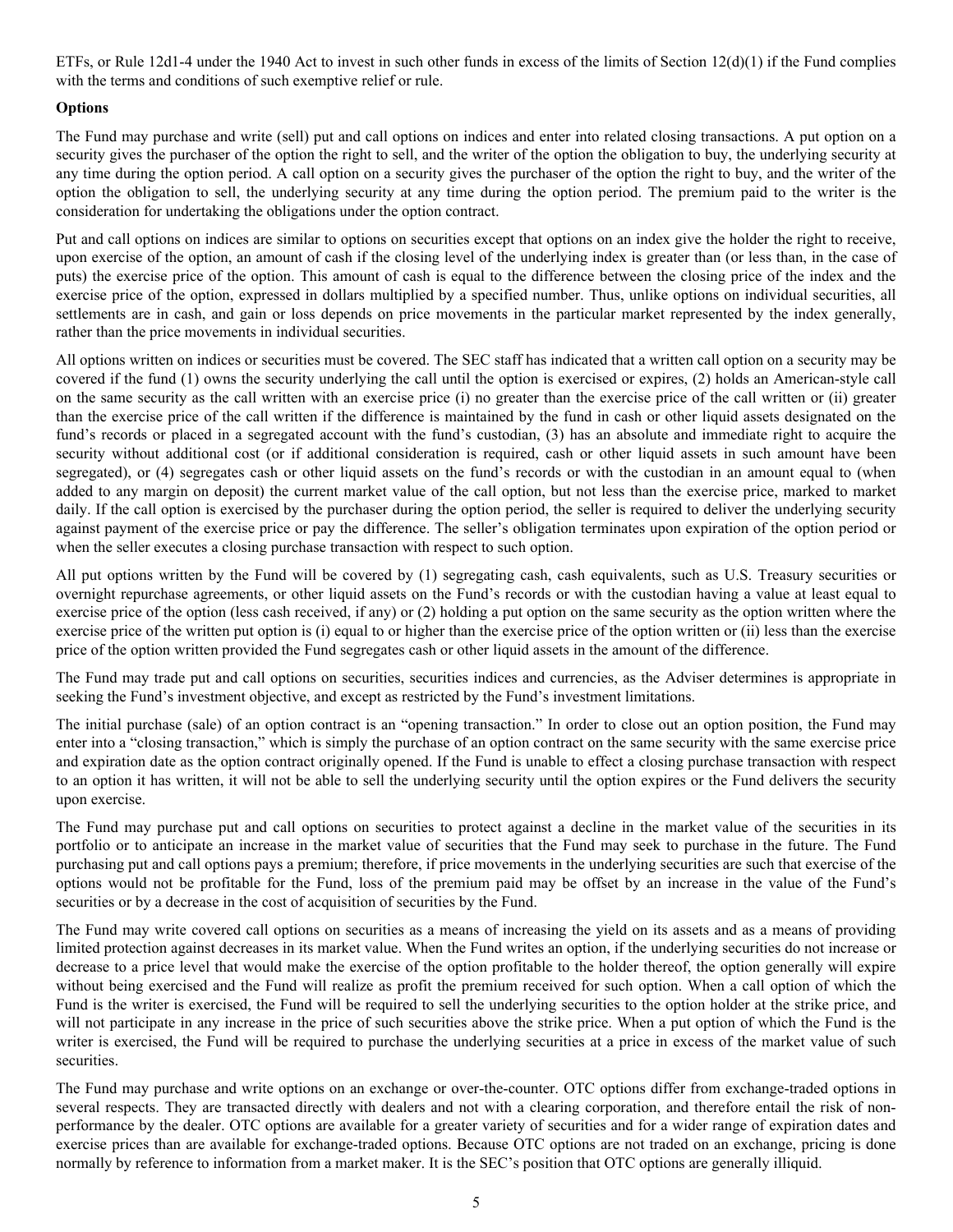The market value of an option generally reflects the market price of an underlying security. Other principal factors affecting market value include supply and demand, interest rates, the pricing volatility of the underlying security and the time remaining until the expiration date.

Risks associated with options transactions include (1) the success of a hedging strategy may depend on an ability to predict movements in the prices of individual securities, fluctuations in markets and movements in interest rates, (2) there may be an imperfect correlation between the movement in prices of options and the securities underlying them, (3) there may not be a liquid secondary market for options, and (4) while the Fund will receive a premium when it writes covered call options, it may not participate fully in a rise in the market value of the underlying security.

#### **Other Short-Term Instruments**

The Fund may invest in short-term instruments, including money market instruments, on an ongoing basis to provide liquidity or for other reasons. Money market instruments are generally short-term investments that may include but are not limited to: (i) shares of money market funds; (ii) obligations issued or guaranteed by the U.S. government, its agencies or instrumentalities (including government-sponsored enterprises); (iii) negotiable certificates of deposit ("CDs"), bankers' acceptances, fixed time deposits and other obligations of U.S. and foreign banks (including foreign branches) and similar institutions; (iv) commercial paper rated at the date of purchase "Prime-1" by Moody's or "A-1" by S&P or, if unrated, of comparable quality as determined by the Adviser; (v) nonconvertible corporate debt securities (*e.g.*, bonds and debentures) with remaining maturities at the date of purchase of not more than 397 days and that satisfy the rating requirements set forth in Rule 2a-7 under the 1940 Act; and (vi) short-term U.S. dollardenominated obligations of foreign banks (including U.S. branches) that, in the opinion of the Adviser, are of comparable quality to obligations of U.S. banks which may be purchased by the Fund. Any of these instruments may be purchased on a current or a forwardsettled basis. Money market instruments also include shares of money market funds. Time deposits are non-negotiable deposits maintained in banking institutions for specified periods of time at stated interest rates. Bankers' acceptances are time drafts drawn on commercial banks by borrowers, usually in connection with international transactions.

#### **Real Estate Investment Trusts ("REITs")**

A REIT is a corporation or business trust (that would otherwise be taxed as a corporation) which meets the definitional requirements of the Code. The Code permits a qualifying REIT to deduct from taxable income the dividends paid, thereby effectively eliminating corporate level federal income tax. To meet the definitional requirements of the Code, a REIT must, among other things: invest substantially all of its assets in interests in real estate (including mortgages and other REITs), cash and government securities; derive most of its income from rents from real property or interest on loans secured by mortgages on real property; and, in general, distribute annually 90% or more of its taxable income (other than net capital gains) to shareholders.

REITs are sometimes informally characterized as Equity REITs and Mortgage REITs. An Equity REIT invests primarily in the fee ownership or leasehold ownership of land and buildings (*e.g.*, commercial equity REITs and residential equity REITs); a Mortgage REIT invests primarily in mortgages on real property, which may secure construction, development or long-term loans.

REITs may be affected by changes in underlying real estate values, which may have an exaggerated effect to the extent that REITs in which the Fund invests may concentrate investments in particular geographic regions or property types. Additionally, rising interest rates may cause investors in REITs to demand a higher annual yield from future distributions, which may in turn decrease market prices for equity securities issued by REITs. Rising interest rates also generally increase the costs of obtaining financing, which could cause the value of the Fund's investments to decline. During periods of declining interest rates, certain Mortgage REITs may hold mortgages that the mortgagors elect to prepay, which prepayment may diminish the yield on securities issued by such Mortgage REITs. In addition, Mortgage REITs may be affected by the ability of borrowers to repay when due the debt extended by the REIT and Equity REITs may be affected by the ability of tenants to pay rent.

Certain REITs have relatively small market capitalization, which may tend to increase the volatility of the market price of securities issued by such REITs. Furthermore, REITs are dependent upon specialized management skills, have limited diversification and are, therefore, subject to risks inherent in operating and financing a limited number of projects. By investing in REITs indirectly through the Fund, a shareholder will bear not only his or her proportionate share of the expenses of the Fund, but also, indirectly, similar expenses of the REITs. REITs depend generally on their ability to generate cash flow to make distributions to shareholders.

In addition to these risks, Equity REITs may be affected by changes in the value of the underlying property owned by the trusts, while Mortgage REITs may be affected by the quality of any credit extended. Further, Equity and Mortgage REITs are dependent upon management skills and generally may not be diversified. Equity and Mortgage REITs are also subject to heavy cash flow dependency defaults by borrowers and self-liquidation. In addition, Equity and Mortgage REITs could possibly fail to qualify for the favorable U.S. federal income tax treatment generally available to REITs under the Code or fail to maintain their exemptions from registration under the 1940 Act. The above factors may also adversely affect a borrower's or a lessee's ability to meet its obligations to the REIT. In the event of default by a borrower or lessee, the REIT may experience delays in enforcing its rights as a mortgagee or lessor and may incur substantial costs associated with protecting its investments.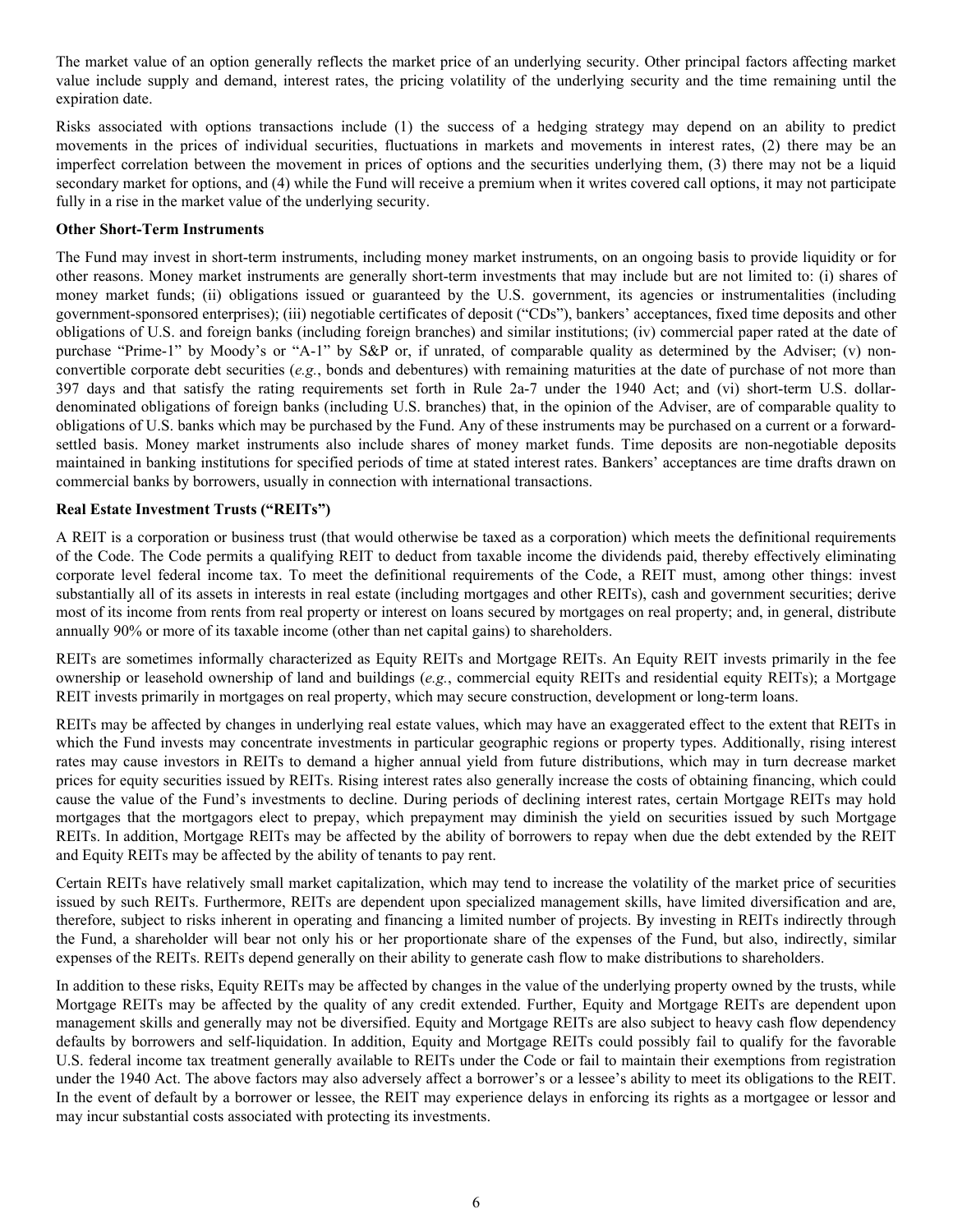#### **Repurchase Agreements**

The Fund may invest in repurchase agreements with commercial banks, brokers or dealers to generate income from its excess cash balances and to invest securities lending cash collateral. A repurchase agreement is an agreement under which the Fund acquires a financial instrument (*e.g.*, a security issued by the U.S. government or an agency thereof, a banker's acceptance or a certificate of deposit) from a seller, subject to resale to the seller at an agreed upon price and date (normally, the next Business Day). A repurchase agreement may be considered a loan collateralized by securities. The resale price reflects an agreed upon interest rate effective for the period the instrument is held by the Fund and is unrelated to the interest rate on the underlying instrument.

In these repurchase agreement transactions, the securities acquired by the Fund (including accrued interest earned thereon) must have a total value in excess of the value of the repurchase agreement and are held by the Custodian until repurchased. No more than an aggregate of 15% of the Fund's net assets will be invested in illiquid investments, including repurchase agreements having maturities longer than seven days and securities subject to legal or contractual restrictions on resale, or for which there are no readily available market quotations.

The use of repurchase agreements involves certain risks. For example, if the other party to the agreement defaults on its obligation to repurchase the underlying security at a time when the value of the security has declined, the Fund may incur a loss upon disposition of the security. If the other party to the agreement becomes insolvent and subject to liquidation or reorganization under the U.S. Bankruptcy Code or other laws, a court may determine that the underlying security is collateral for a loan by the Fund not within the control of the Fund and, therefore, the Fund may not be able to substantiate its interest in the underlying security and may be deemed an unsecured creditor of the other party to the agreement.

#### **Securities Lending**

The Fund may lend portfolio securities in an amount up to one-third of its total assets to brokers, dealers and other financial institutions. In a portfolio securities lending transaction, the Fund receives from the borrower an amount equal to the interest paid or the dividends declared on the loaned securities during the term of the loan as well as the interest on the collateral securities, less any fees (such as finders or administrative fees) the Fund pays in arranging the loan. The Fund may share the interest it receives on the collateral securities with the borrower. The terms of the Fund's loans permit it to reacquire loaned securities on five business days' notice or in time to vote on any important matter. Loans are subject to termination at the option of the Fund or borrower at any time, and the borrowed securities must be returned when the loan is terminated. The Fund may pay fees to arrange for securities loans.

The SEC currently requires that the following conditions must be met whenever the Fund's portfolio securities are loaned: (1) the Fund must receive at least 100% cash collateral from the borrower; (2) the borrower must increase such collateral whenever the market value of the securities rises above the level of such collateral; (3) the Fund must be able to terminate the loan at any time; (4) the Fund must receive reasonable interest on the loan, as well as any dividends, interest or other distributions on the loaned securities, and any increase in market value; (5) the Fund may pay only reasonable custodian fees approved by the Board in connection with the loan; (6) while voting rights on the loaned securities may pass to the borrower, the Board must terminate the loan and regain the right to vote the securities if a material event adversely affecting the investment occurs; and (7) the Fund may not loan its portfolio securities so that the value of the loaned securities is more than one-third of its total asset value, including collateral received from such loans. These conditions may be subject to future modification. Such loans will be terminable at any time upon specified notice. The Fund might experience the risk of loss if the institution with which it has engaged in a portfolio loan transaction breaches its agreement with the Fund. In addition, the Fund will not enter into any portfolio security lending arrangement having a duration of longer than one year. The principal risk of portfolio lending is potential default or insolvency of the borrower. In either of these cases, the Fund could experience delays in recovering securities or collateral or could lose all or part of the value of the loaned securities. As part of participating in a lending program, the Fund may be required to invest in collateralized debt or other securities that bear the risk of loss of principal. In addition, all investments made with the collateral received are subject to the risks associated with such investments. If such investments lose value, the Fund will have to cover the loss when repaying the collateral.

Any loans of portfolio securities are fully collateralized based on values that are marked-to-market daily. Any securities that the Fund may receive as collateral will not become part of the Fund's investment portfolio at the time of the loan and, in the event of a default by the borrower, the Fund will, if permitted by law, dispose of such collateral except for such part thereof that is a security in which the Fund is permitted to invest. During the time securities are on loan, the borrower will pay the Fund any accrued income on those securities, and the Fund may invest the cash collateral and earn income or receive an agreed-upon fee from a borrower that has delivered cash-equivalent collateral.

#### **Swap Agreements**

The Fund intends to enter into swap agreements, including total return swaps. The Fund may utilize swap agreements in an attempt to gain exposure to the securities in a market without actually purchasing those securities, or to hedge a position. Swap agreements are two-party contracts entered into primarily by institutional investors for periods ranging from a day to more than one-year. In a standard "swap" transaction, two parties agree to exchange the returns (or differentials in rates of return) earned or realized on particular predetermined investments or instruments. The gross returns to be exchanged or "swapped" between the parties are calculated with respect to a "notional amount," (*i.e*., the return on or increase in value of a particular dollar amount invested in a basket of securities representing a particular index). Total return swaps are swap agreements in which one party makes payments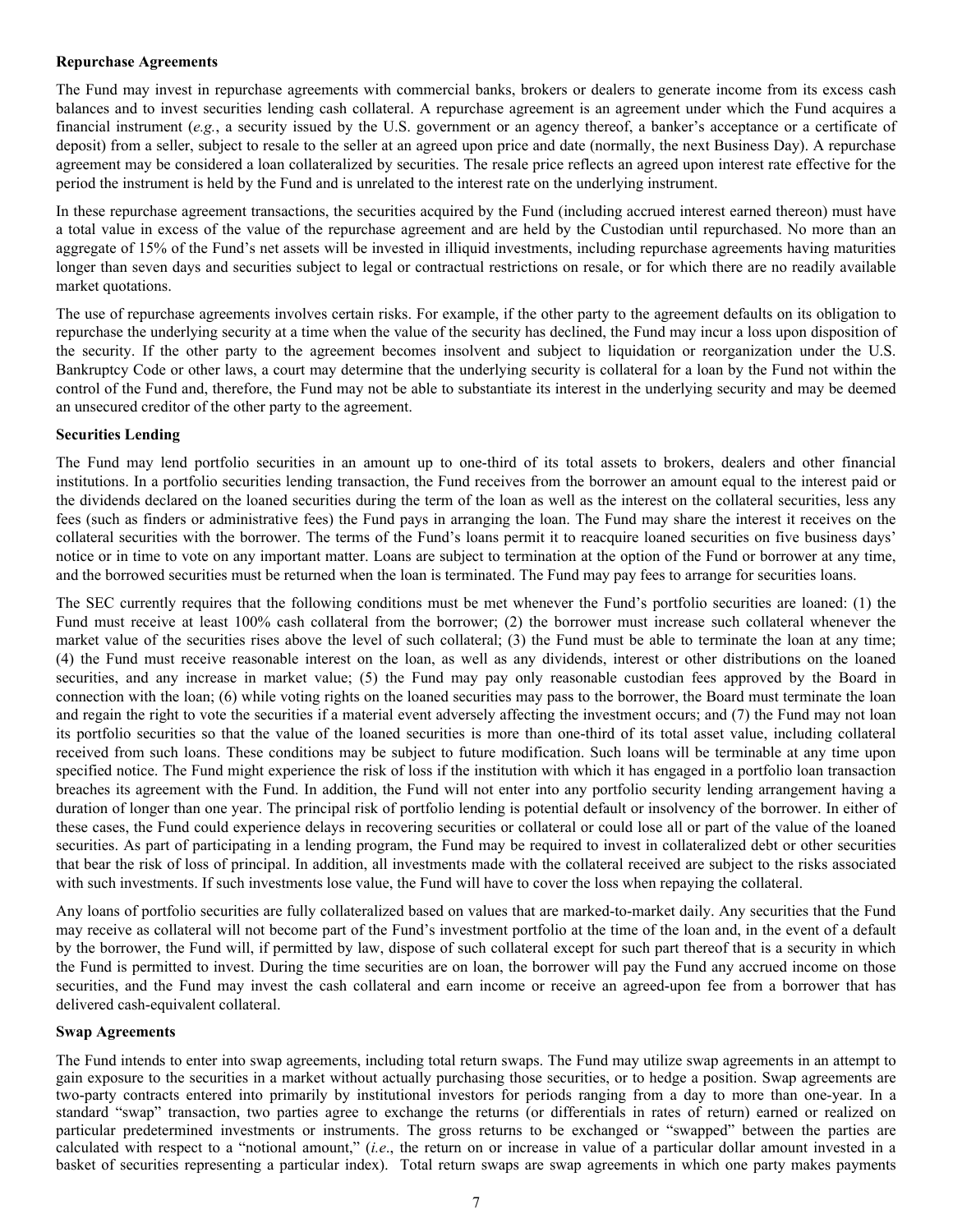based on a set rate, either fixed or variable, while the other party makes payments based on the return of an underlying asset, to seek exposure to certain securities.

Forms of swap agreements include interest rate caps, under which, in return for a premium, one party agrees to make payments to the other to the extent that interest rates exceed a specified rate, or "cap" interest rate floors, under which, in return for a premium, one party agrees to make payments to the other to the extent that interest rates fall below a specified level, or "floor;" and interest rate collars, under which a party sells a cap and purchases a floor or vice versa in an attempt to protect itself against interest rate movements exceeding given minimum or maximum levels.

The Fund's obligations under a swap agreement will be accrued daily (offset against any amounts owing to the Fund) and any accrued but unpaid net amounts owed to a swap counterparty will be covered by segregating assets determined to be liquid. Obligations under swap agreements so covered will not be construed to be "senior securities" for purposes of the Fund's investment restriction concerning senior securities. Because they are two-party contracts which may have terms of greater than seven days, swap agreements may be considered to be illiquid for purposes of the Fund's illiquid investment limitations. The Fund will not enter into any swap agreement unless the Advisor believes that the other party to the transaction is creditworthy. The Fund bears the risk of loss of the amount expected to be received under a swap agreement in the event of the default or bankruptcy of a swap agreement counterparty.

The Fund may enter into swap agreements to invest in a market without owning or taking physical custody of the underlying securities in circumstances in which direct investment is restricted for legal reasons or is otherwise impracticable. The counterparty to any swap agreement will typically be a bank, investment banking firm or broker-dealer. The counterparty will generally agree to pay the Fund the amount, if any, by which the notional amount of the swap agreement would have increased in value had it been invested in the particular stocks, plus the dividends that would have been received on those stocks. The Fund will agree to pay to the counterparty a floating rate of interest on the notional amount of the swap agreement plus the amount, if any, by which the notional amount would have decreased in value had it been invested in such stocks. Therefore, the return to the Fund on any swap agreement should be the gain or loss on the notional amount plus dividends on the stocks less the interest paid by the Fund on the notional amount.

Swap agreements typically are settled on a net basis, which means that the two payment streams are netted out, with the Fund receiving or paying, as the case may be, only the net amount of the two payments. Payments may be made at the conclusion of a swap agreement or periodically during its term. Other swap agreements, may require initial premium (discount) payments as well as periodic payments (receipts) related to the interest leg of the swap or to the default of a reference obligation. The Fund will earmark and reserve assets necessary to meet any accrued payment obligations when it is the buyer of a credit default swap.

Swap agreements do not involve the delivery of securities or other underlying assets. Accordingly, the risk of loss with respect to swap agreements is limited to the net amount of payments that the Fund is contractually obligated to make. If a swap counterparty defaults, the Fund's risk of loss consists of the net amount of payments the Fund is contractually entitled to receive, if any. The net amount of the excess, if any, of the Fund's obligations over its entitlements with respect to each equity swap will be accrued on a daily basis and an amount of cash or liquid assets, having an aggregate NAV at least equal to such accrued excess will be maintained in a segregated account by the Fund's custodian. Inasmuch as these transactions are entered into for hedging purposes or are offset by segregated cash of liquid assets, as permitted by applicable law, the Fund and the Advisor believe that these transactions do not constitute senior securities under the 1940 Act and, accordingly, will not treat them as being subject to the Fund's borrowing restrictions.

The swap market has grown substantially in recent years with a large number of banks and investment banking firms acting both as principals and as agents utilizing standardized swap documentation. As a result, the swap market has become relatively liquid in comparison with the markets for other similar instruments, which are traded in the OTC market. The Advisor, under the supervision of the Board, is responsible for determining and monitoring the liquidity of Fund transactions in swap agreements.

The use of swap agreements is a highly specialized activity which involves investment techniques and risks different from those associated with ordinary portfolio securities transactions. If a counterparty's creditworthiness declines, the value of the swap would likely decline. Moreover, there is no guarantee that the Fund could eliminate its exposure under an outstanding swap agreement by entering into an offsetting swap agreement with the same or another party.

# **U.S. Government Securities**

The Fund may invest in U.S. government securities. Securities issued or guaranteed by the U.S. government or its agencies or instrumentalities include U.S. Treasury securities, which are backed by the full faith and credit of the U.S. Treasury and which differ only in their interest rates, maturities, and times of issuance. U.S. Treasury bills have initial maturities of one-year or less; U.S. Treasury notes have initial maturities of one to ten years; and U.S. Treasury bonds generally have initial maturities of greater than ten years. Certain U.S. government securities are issued or guaranteed by agencies or instrumentalities of the U.S. government including, but not limited to, obligations of U.S. government agencies or instrumentalities such as the Federal National Mortgage Association ("Fannie Mae"), the Government National Mortgage Association ("Ginnie Mae"), the Small Business Administration, the Federal Farm Credit Administration, the Federal Home Loan Banks, Banks for Cooperatives (including the Central Bank for Cooperatives), the Federal Land Banks, the Federal Intermediate Credit Banks, the Tennessee Valley Authority, the Export-Import Bank of the United States, the Commodity Credit Corporation, the Federal Financing Bank, the Student Loan Marketing Association, the National Credit Union Administration and the Federal Agricultural Mortgage Corporation (Farmer Mac).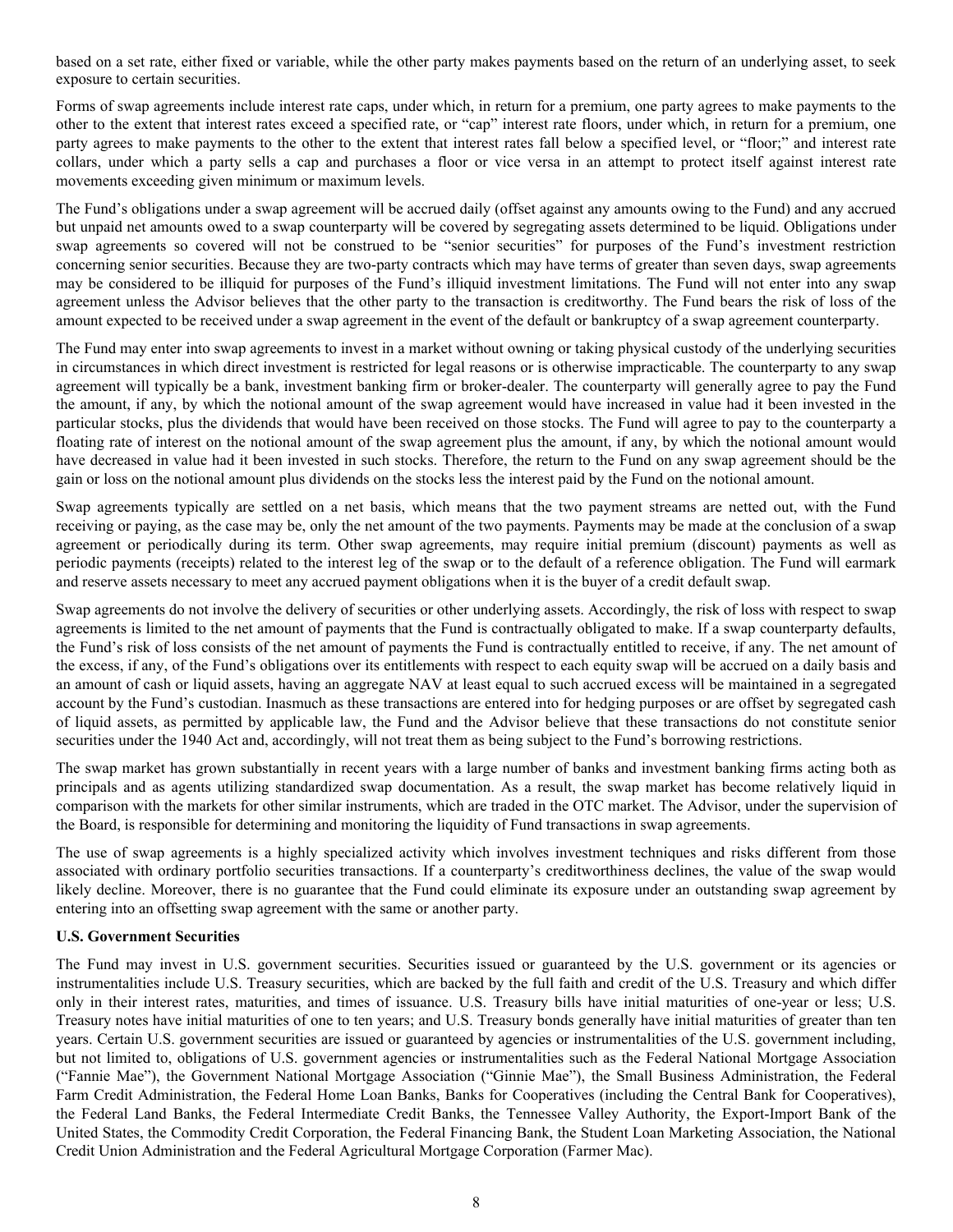<span id="page-11-0"></span>Some obligations issued or guaranteed by U.S. government agencies and instrumentalities, including, for example, Ginnie Mae passthrough certificates, are supported by the full faith and credit of the U.S. Treasury. Other obligations issued by or guaranteed by federal agencies, such as those securities issued by Fannie Mae, are supported by the discretionary authority of the U.S. government to purchase certain obligations of the federal agency, while other obligations issued by or guaranteed by federal agencies, such as those of the Federal Home Loan Banks, are supported by the right of the issuer to borrow from the U.S. Treasury, while the U.S. government provides financial support to such U.S. government-sponsored federal agencies, no assurance can be given that the U.S. government will always do so, since the U.S. government is not so obligated by law. U.S. Treasury notes and bonds typically pay coupon interest semi- annually and repay the principal at maturity.

On September 7, 2008, the U.S. Treasury announced a federal takeover of Fannie Mae and the Federal Home Loan Mortgage Corporation ("Freddie Mac"), placing the two federal instrumentalities in conservatorship. Under the takeover, the U.S. Treasury agreed to acquire \$1 billion of senior preferred stock of each instrumentality and obtained warrants for the purchase of common stock of each instrumentality (the "Senior Preferred Stock Purchase Agreement" or "Agreement"). Under the Agreement, the U.S. Treasury pledged to provide up to \$200 billion per instrumentality as needed, including the contribution of cash capital to the instrumentalities in the event their liabilities exceed their assets. This was intended to ensure that the instrumentalities maintain a positive net worth and meet their financial obligations, preventing mandatory triggering of receivership. On December 24, 2009, the U.S. Treasury announced that it was amending the Agreement to allow the \$200 billion cap on the U.S. Treasury's funding commitment to increase as necessary to accommodate any cumulative reduction in net worth over the next three years. As a result of this Agreement, the investments of holders, including the Fund, of mortgage-backed securities and other obligations issued by Fannie Mae and Freddie Mac are protected.

The total public debt of the United States as a percentage of gross domestic product has grown rapidly since the beginning of the 2008-2009 financial downturn. Although high debt levels do not necessarily indicate or cause economic problems, they may create certain systemic risks if sound debt management practices are not implemented. A high national debt can raise concerns that the U.S. government will not be able to make principal or interest payments when they are due. This increase has also necessitated the need for the U.S. Congress to negotiate adjustments to the statutory debt limit to increase the cap on the amount the U.S. government is permitted to borrow to meet its existing obligations and finance current budget deficits. In August 2011, S&P lowered its long-term sovereign credit rating on the U.S. In explaining the downgrade at that time, S&P cited, among other reasons, controversy over raising the statutory debt limit and growth in public spending. On August 2, 2019, following passage by Congress, the President of the United States signed the Bipartisan Budget Act of 2019, which suspends the statutory debt limit through July 31, 2021. Any controversy or ongoing uncertainty regarding the statutory debt ceiling negotiations may impact the U.S. long-term sovereign credit rating and may cause market uncertainty. As a result, market prices and yields of securities supported by the full faith and credit of the U.S. government may be adversely affected.

# **INVESTMENT RESTRICTIONS**

The Trust has adopted the following investment restrictions as fundamental policies with respect to the Fund. These restrictions cannot be changed with respect to the Fund without the approval of the holders of a majority of the Fund's outstanding voting securities. For the purposes of the 1940 Act, a "majority of outstanding shares" means the vote of the lesser of: (1) 67% or more of the voting securities of the Fund present at the meeting if the holders of more than 50% of the Fund's outstanding voting securities are present or represented by proxy; or (2) more than 50% of the outstanding voting securities of the Fund.

Except with the approval of a majority of the outstanding voting securities, the Fund may not:

- 1. Borrow money, except to the extent permitted by the Investment Company Act, the rules and regulations thereunder and any applicable exemptive relief.
- 2. Issue senior securities, except to the extent permitted by the Investment Company Act, the rules and regulations thereunder and any applicable exemptive relief.
- 3. Engage in the business of underwriting securities except to the extent that the Fund may be considered an underwriter within the meaning of the 1933 Act in the acquisition, disposition or resale of its portfolio securities or in connection with investments in other investment companies, or to the extent otherwise permitted under the Investment Company Act, the rules and regulations thereunder and any applicable exemptive relief.
- 4. Purchase or sell real estate, except to the extent permitted under the Investment Company Act, the rules and regulations thereunder and any applicable exemptive relief.
- 5. Purchase or sell commodities, contracts relating to commodities or options on contracts relating to commodities except to the extent permitted under the Investment Company Act, the rules and regulations thereunder and any applicable exemptive relief. This policy shall not prevent the Fund from purchasing or selling foreign currency or purchasing, selling or entering into futures contracts, options, forward contracts, swaps, caps, floors, collars and other financial instruments as currently exist or may in the future be developed.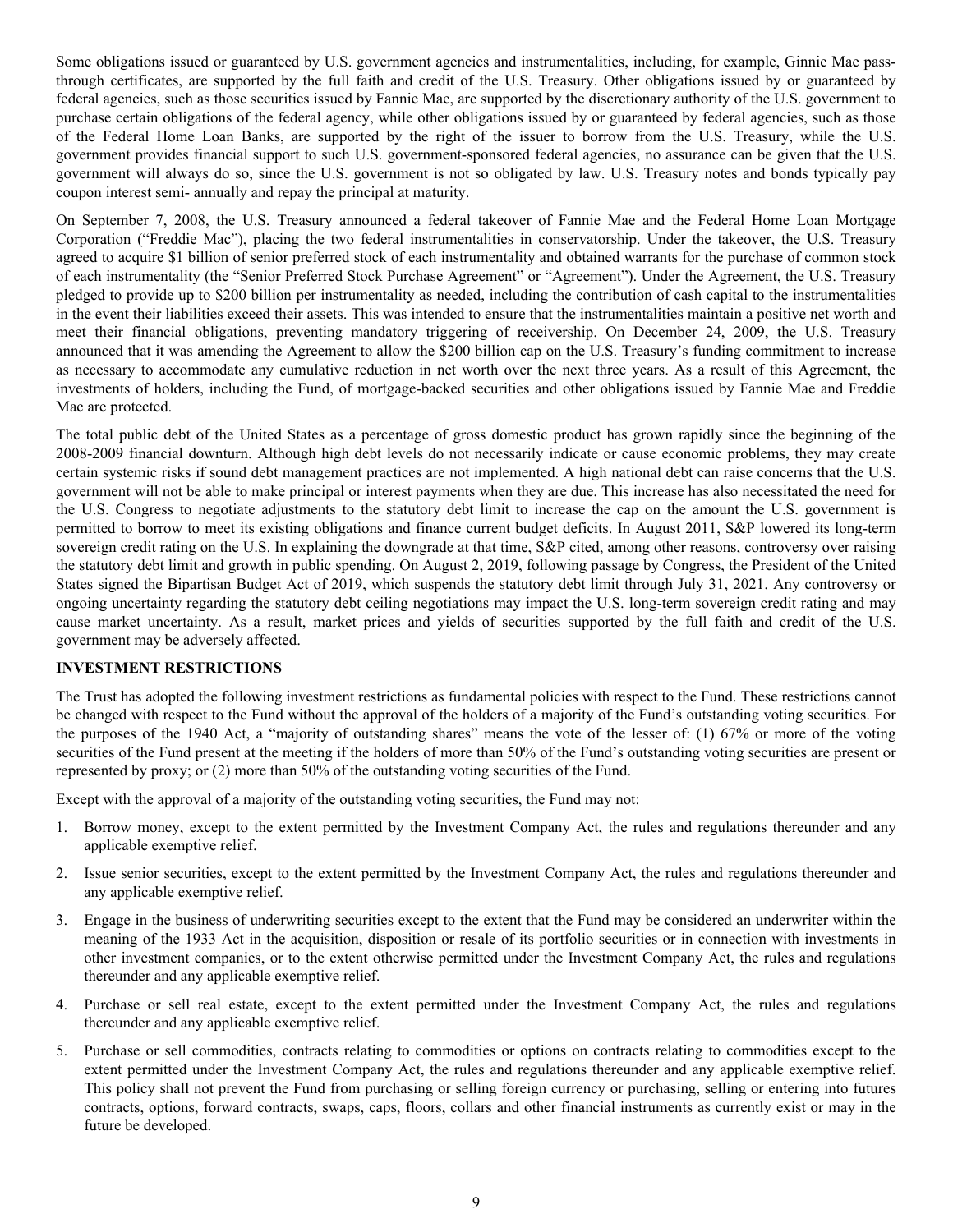- <span id="page-12-0"></span>6. Make loans, except to the extent permitted under the Investment Company Act, the rules and regulations thereunder and any applicable exemptive relief.
- 7. Concentrate its investments (*i.e.*, hold more than 25% of its total assets) in any industry or group of related industries. For purposes of this limitation, securities of the U.S. government (including its agencies and instrumentalities), repurchase agreements collateralized by U.S. government securities, investment companies and tax-exempt securities of state or municipal governments and their political subdivisions are not considered to be issued by members of any industry.

If a percentage limitation is adhered to at the time of investment or contract, a later increase or decrease in percentage resulting from any change in value or total or net assets will not result in a violation of such restriction, except that the percentage limitation with respect to the borrowing of money will be observed continuously.

# **EXCHANGE LISTING AND TRADING**

Shares are listed for trading and trade throughout the day on the Exchange.

There can be no assurance that the Fund will continue to meet the requirements of the Exchange necessary to maintain the listing of Shares. The Exchange will consider the suspension of trading in, and will initiate delisting proceedings of, the Shares under any of the following circumstances: (i) if any of the requirements set forth in the Exchange rules are not continuously maintained, including compliance with Rule 6c-11(c) under the 1940 Act; (ii) if, following the initial 12-month period beginning at the commencement of trading of the Fund, there are fewer than 50 beneficial owners of the Shares of the Fund; or (iii) if such other event shall occur or condition shall exist that, in the opinion of the Exchange, makes further dealings on the Exchange inadvisable. The Exchange will remove the Shares of the Fund from listing and trading upon termination of the Fund.

The Trust reserves the right to adjust the price levels of Shares in the future to help maintain convenient trading ranges for investors. Any adjustments would be accomplished through stock splits or reverse stock splits, which would have no effect on the net assets of the Fund.

# **MANAGEMENT OF THE TRUST**

**Board Responsibilities**. The management and affairs of the Trust and its series are overseen by the Board, which elects the officers of the Trust who are responsible for administering the day-to-day operations of the Trust and the Fund. The Board has approved contracts, as described below, under which certain companies provide essential services to the Trust.

The day-to-day business of the Trust, including the management of risk, is performed by third-party service providers, such as the Adviser, the Sub-Adviser, the Distributor, and the Administrator. The Board is responsible for overseeing the Trust's service providers and, thus, has oversight responsibility with respect to risk management performed by those service providers. Risk management seeks to identify and address risks, *i.e.*, events or circumstances that could have material adverse effects on the business, operations, shareholder services, investment performance or reputation of the Fund. The Fund and its service providers employ a variety of processes, procedures and controls to identify various of those possible events or circumstances, to lessen the probability of their occurrence and/or to mitigate the effects of such events or circumstances if they do occur. Each service provider is responsible for one or more discrete aspects of the Trust's business (*e.g.*, the Sub-Adviser is responsible for the day-to-day management of the Fund's portfolio investments) and, consequently, for managing the risks associated with that business. The Board has emphasized to the Fund's service providers the importance of maintaining vigorous risk management.

The Board's role in risk oversight begins before the inception of the Fund, at which time certain of the Fund's service providers present the Board with information concerning the investment objective, strategies and risks of the Fund as well as proposed investment limitations for the Fund. Additionally, the Adviser and Sub-Adviser will provide the Board with an overview of, among other things, its investment philosophy, brokerage practices and compliance infrastructure. Thereafter, the Board continues its oversight function as various personnel, including the Trust's Chief Compliance Officer, as well as personnel of the Adviser and Sub-Adviser, and other service providers such as the Fund's independent registered public accounting firm, make periodic reports to the Audit Committee or to the Board with respect to various aspects of risk management. The Board and the Audit Committee oversee efforts by management and service providers to manage risks to which the Fund may be exposed.

The Board is responsible for overseeing the nature, extent, and quality of the services provided to the Fund by the Adviser and the Sub-Adviser and receives information about those services at its regular meetings. In addition, on an annual basis (following the initial two-year period), in connection with its consideration of whether to renew the Investment Advisory Agreement with the Adviser and Sub-Advisory Agreement with the Sub-Adviser, the Board or its designee may meet with the Adviser/Sub-Adviser to review such services. Among other things, the Board regularly considers the Adviser and the Sub-Adviser's adherence to the Fund's investment restrictions and compliance with various Fund policies and procedures and with applicable securities regulations. The Board also reviews information about the Fund's performance and investments, including, for example, portfolio holdings schedules.

The Trust's Chief Compliance Officer reports regularly to the Board to review and discuss compliance issues and Fund, Adviser, and Sub-Adviser's risk assessments. At least annually, the Trust's Chief Compliance Officer provides the Board with a report reviewing the adequacy and effectiveness of the Trust's policies and procedures and those of its service providers, including the Adviser and the Sub-Adviser. The report addresses the operation of the policies and procedures of the Trust and each service provider since the date of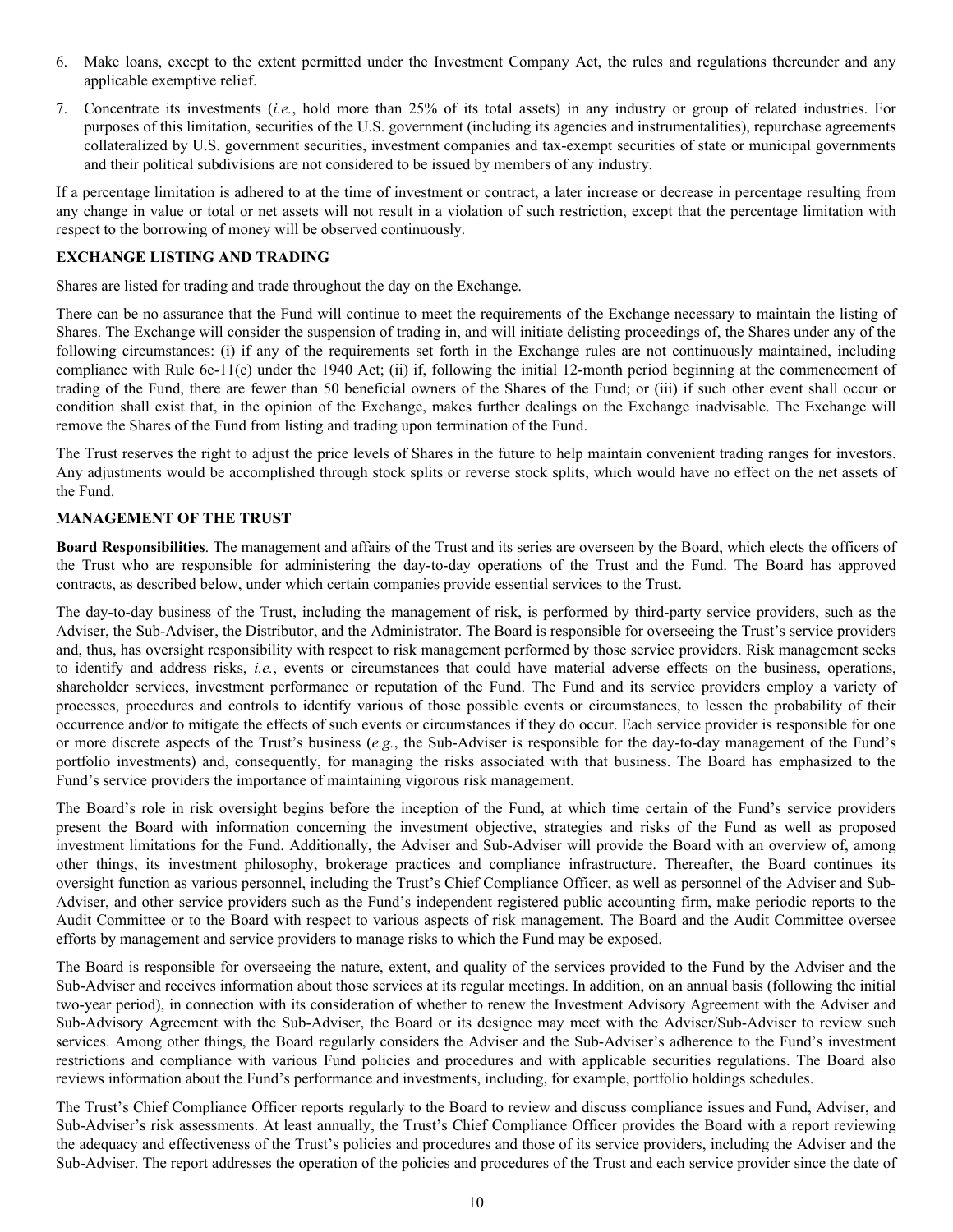the last report; any material changes to the policies and procedures since the date of the last report; any recommendations for material changes to the policies and procedures; and any material compliance matters since the date of the last report.

The Board receives reports from the Fund's service providers regarding operational risks and risks related to the valuation and liquidity of portfolio securities. Annually, the Fund's independent registered public accounting firm reviews with the Audit Committee its audit of the Fund's financial statements, focusing on major areas of risk encountered by the Fund and noting any significant deficiencies or material weaknesses in the Fund's internal controls. Additionally, in connection with its oversight function, the Board oversees Fund management's implementation of disclosure controls and procedures, which are designed to ensure that information required to be disclosed by the Trust in its periodic reports with the SEC are recorded, processed, summarized, and reported within the required time periods. The Board also oversees the Trust's internal controls over financial reporting, which comprise policies and procedures designed to provide reasonable assurance regarding the reliability of the Trust's financial reporting and the preparation of the Trust's financial statements.

From their review of these reports and discussions with the Adviser, the Sub-Adviser, the Chief Compliance Officer, the independent registered public accounting firm and other service providers, the Board and the Audit Committee learn in detail about the material risks of the Fund, thereby facilitating a dialogue about how management and service providers identify and mitigate those risks.

The Board recognizes that not all risks that may affect the Fund can be identified and/or quantified, that it may not be practical or costeffective to eliminate or mitigate certain risks, that it may be necessary to bear certain risks (such as investment-related risks) to achieve the Fund's goals, and that the processes, procedures and controls employed to address certain risks may be limited in their effectiveness. Moreover, reports received by the Board as to risk management matters are typically summaries of the relevant information. Most of the Fund's investment management and business affairs are carried out by or through the Adviser and Sub-Adviser, and other service providers, each of which has an independent interest in risk management but whose policies and the methods by which one or more risk management functions are carried out may differ from the Trust's and each other's in the setting of priorities, the resources available or the effectiveness of relevant controls. As a result of the foregoing and other factors, the Board's ability to monitor and manage risk, as a practical matter, is subject to limitations.

**Members of the Board**. There are four members of the Board, three of whom are not interested persons of the Trust, as that term is defined in the 1940 Act (the "Independent Trustees"). The Chairman of the Board, Paul R. Fearday, is an interested person of the Trust as that term is defined in the 1940 Act.

The Board is comprised of a super-majority (75 percent) of Independent Trustees. There is an Audit Committee of the Board that is chaired by an Independent Trustee and comprised solely of Independent Trustees. The Audit Committee chair presides at the Audit Committee meetings, participates in formulating agendas for Audit Committee meetings, and coordinates with management to serve as a liaison between the Independent Trustees and management on matters within the scope of responsibilities of the Audit Committee as set forth in its Board-approved charter. The Trust has not designated a lead independent trustee, but has determined its leadership structure is appropriate given the specific characteristics and circumstances of the Trust. The Trust made this determination in consideration of, among other things, the fact that the Independent Trustees of the Trust constitute a super-majority of the Board, the number of Independent Trustees that constitute the Board, the amount of assets under management in the Trust, and the number of funds overseen by the Board. The Board also believes that its leadership structure facilitates the orderly and efficient flow of information to the Independent Trustees from Fund management.

Additional information about each Trustee of the Trust is set forth below. The address of each Trustee of the Trust is c/o U.S. Bank Global Fund Services, 615 E. Michigan Street, Milwaukee, WI 53202.

| Name and Year of<br>Birth             | <b>Position Held</b><br>with the Trust         | Term of<br>Office and<br>Length of<br>Time<br><b>Served</b> | <b>Principal Occupation(s) During</b><br>Past 5 Years                                                                                                                                                                                                                                                                                                                                                                                                                                     | Number of<br>Portfolios in<br><b>Fund Complex</b><br>Overseen by<br><b>Trustee</b> | <b>Other Directorships</b><br><b>Held by Trustee</b><br><b>During Past 5 Years</b>                                                                                                                       |
|---------------------------------------|------------------------------------------------|-------------------------------------------------------------|-------------------------------------------------------------------------------------------------------------------------------------------------------------------------------------------------------------------------------------------------------------------------------------------------------------------------------------------------------------------------------------------------------------------------------------------------------------------------------------------|------------------------------------------------------------------------------------|----------------------------------------------------------------------------------------------------------------------------------------------------------------------------------------------------------|
| <b>Independent Trustees</b>           |                                                |                                                             |                                                                                                                                                                                                                                                                                                                                                                                                                                                                                           |                                                                                    |                                                                                                                                                                                                          |
| John L. Jacobs<br>Year of birth: 1959 | Trustee and<br><b>Audit Committee</b><br>Chair | Indefinite<br>term; since<br>2017                           | Chairman of Alerian, Inc. (since<br>June 2018); Executive Director of<br>Center for Financial Markets and<br>Policy (since 2016); Founder and<br>CEO of O3 Advisors, LLC<br>(financial consulting firm) (since)<br>2015); Distinguished Policy Fellow<br>and Executive Director, Center for<br>Financial Markets and Policy,<br>Georgetown University (since)<br>2015); Senior Advisor, Nasdaq<br>OMX Group $(2015-2016)$ ;<br>Executive Vice President, Nasdaq<br>OMX Group (2013–2015). | 42                                                                                 | Director, tZERO<br>Group, Inc. (since)<br>$2020$ ; Independent<br>Trustee, Procure ETF<br>Trust II (since 2018)<br>$(1$ portfolio);<br>Independent Trustee,<br>Horizons ETF Trust I<br>$(2015 - 2019)$ . |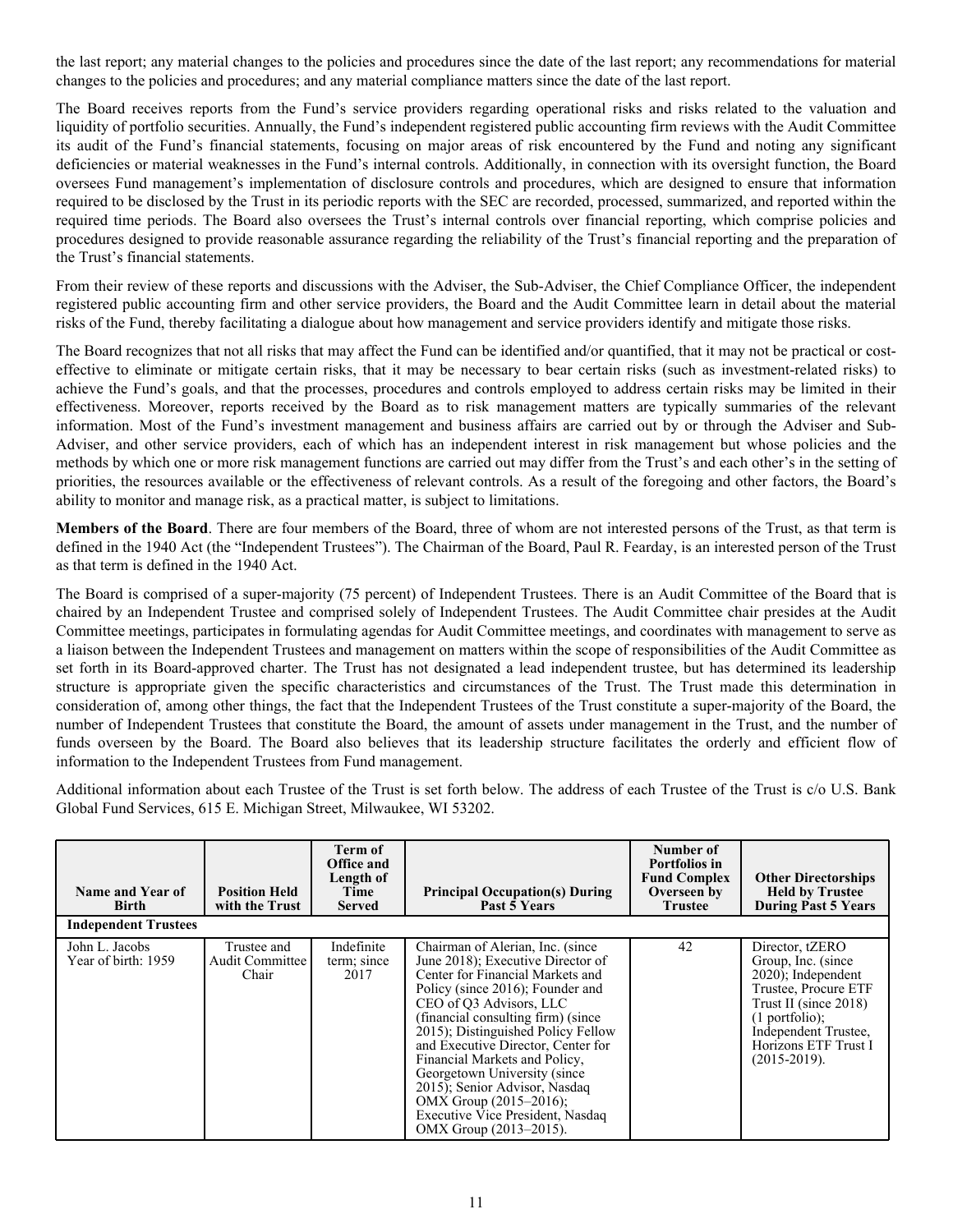| Name and Year of<br><b>Birth</b><br><b>Independent Trustees</b> | <b>Position Held</b><br>with the Trust                         | Term of<br><b>Office and</b><br>Length of<br>Time<br><b>Served</b> | <b>Principal Occupation(s) During</b><br>Past 5 Years                                                                                                                        | Number of<br>Portfolios in<br><b>Fund Complex</b><br>Overseen by<br><b>Trustee</b> | <b>Other Directorships</b><br><b>Held by Trustee</b><br><b>During Past 5 Years</b> |
|-----------------------------------------------------------------|----------------------------------------------------------------|--------------------------------------------------------------------|------------------------------------------------------------------------------------------------------------------------------------------------------------------------------|------------------------------------------------------------------------------------|------------------------------------------------------------------------------------|
| Koji Felton<br>Year of birth: 1961                              | Trustee                                                        | Indefinite<br>term; since<br>2019                                  | Retired; formerly Counsel,<br>Kohlberg Kravis Roberts & Co.<br>L.P. (investment firm) $(2013-$<br>2015); Counsel, Dechert LLP (law<br>firm) $(2011-2013)$ .                  | 42                                                                                 | Independent Trustee,<br>Series Portfolios Trust<br>(since 2015)<br>(8 portfolios). |
| Pamela H. Conroy<br>Year of birth: 1961                         | Trustee and<br>Nominating and<br>Governance<br>Committee Chair | Indefinite<br>term; since<br>2019                                  | Retired: formerly Executive Vice<br>President, Chief Operating Officer<br>& Chief Compliance Officer,<br>Institutional Capital Corporation<br>(investment firm) (1994–2008). | 42                                                                                 | Independent Trustee,<br>Frontier Funds, Inc.<br>(since 2020)<br>(7 portfolios).    |
| <b>Interested Trustee</b>                                       |                                                                |                                                                    |                                                                                                                                                                              |                                                                                    |                                                                                    |
| Paul R. Fearday, CPA<br>Year of birth: 1979                     | Trustee and<br>Chairman                                        | Indefinite<br>term; since<br>2019                                  | Senior Vice President, U.S.<br>Bancorp Fund Services, LLC<br>(since 2008).                                                                                                   | 42                                                                                 | None.                                                                              |

**Individual Trustee Qualifications**. The Trust has concluded that each of the Trustees should serve on the Board because of their ability to review and understand information about the Fund provided to them by management, to identify and request other information they may deem relevant to the performance of their duties, to question management and other service providers regarding material factors bearing on the management and administration of the Fund, and to exercise their business judgment in a manner that serves the best interests of the Fund's shareholders. The Trust has concluded that each of the Trustees should serve as a Trustee based on his or her own experience, qualifications, attributes and skills as described below.

The Trust has concluded that Mr. Jacobs should serve as a Trustee because of his substantial industry experience. He most recently served as the CEO of Q3 Advisors, LLC and as the Distinguished Policy Fellow and Executive Director of the Center for Financial Markets and Policy, and as Adjunct Professor of Finance at the McDonough School of Business at Georgetown University. He also served as Senior Advisor and principal consultant to Nasdaq's CEO and President. Mr. Jacobs has been determined to qualify as an Audit Committee Financial Expert for the Trust.

The Trust has concluded that Mr. Felton should serve as a Trustee because of his substantial industry experience, including over two decades working in the asset management industry providing legal, regulatory compliance, governance and risk management advice to registered investment companies, their advisers and boards. Prior to that, he gained experience and perspective as a regulator while serving as an enforcement attorney and branch chief for the U.S. Securities and Exchange Commission (SEC). He also represented public companies and their boards of directors in securities class actions, derivative litigation and SEC investigations as a litigation associate at a national law firm. Mr. Felton currently serves as an independent trustee and chair of the nominating and governance committee of a mutual fund complex.

The Trust has concluded that Ms. Conroy should serve as a Trustee because of her substantial industry experience, including over 25 years of achievements at both a large, multi-location financial institution as well as a small, entrepreneurial firm. She has expertise in all facets of portfolio accounting, securities processing, trading operations, marketing, as well as legal and compliance.

The Trust has concluded that Mr. Fearday should serve as Trustee because of the experience he gained as a senior officer of U.S. Bancorp Fund Services, LLC, doing business as U.S. Bank Global Fund Services ("Fund Services" or the "Transfer Agent"), since 2008, and in his past role with a national audit firm.

In its periodic assessment of the effectiveness of the Board, the Board considers the complementary individual skills and experience of the individual Trustees primarily in the broader context of the Board's overall composition so that the Board, as a body, possesses the appropriate (and appropriately diverse) skills and experience to oversee the business of the series of the Trust.

**Board Committees**. The Board has established the following standing committees of the Board:

Audit Committee. The Board has a standing Audit Committee that is composed of each of the Independent Trustees of the Trust. The Audit Committee operates under a written charter approved by the Board. The principal responsibilities of the Audit Committee include: recommending which firm to engage as the Fund's independent registered public accounting firm and whether to terminate this relationship; reviewing the independent registered public accounting firm's compensation, the proposed scope and terms of its engagement, and the firm's independence; pre-approving audit and non-audit services provided by the Fund's independent registered public accounting firm to the Trust and certain other affiliated entities; serving as a channel of communication between the independent registered public accounting firm and the Trustees; reviewing the results of each external audit, including any qualifications in the independent registered public accounting firm's opinion, any related management letter, management's responses to recommendations made by the independent registered public accounting firm in connection with the audit, reports submitted to the Committee by the internal auditing department of the Trust's Administrator that are material to the Trust as a whole, if any, and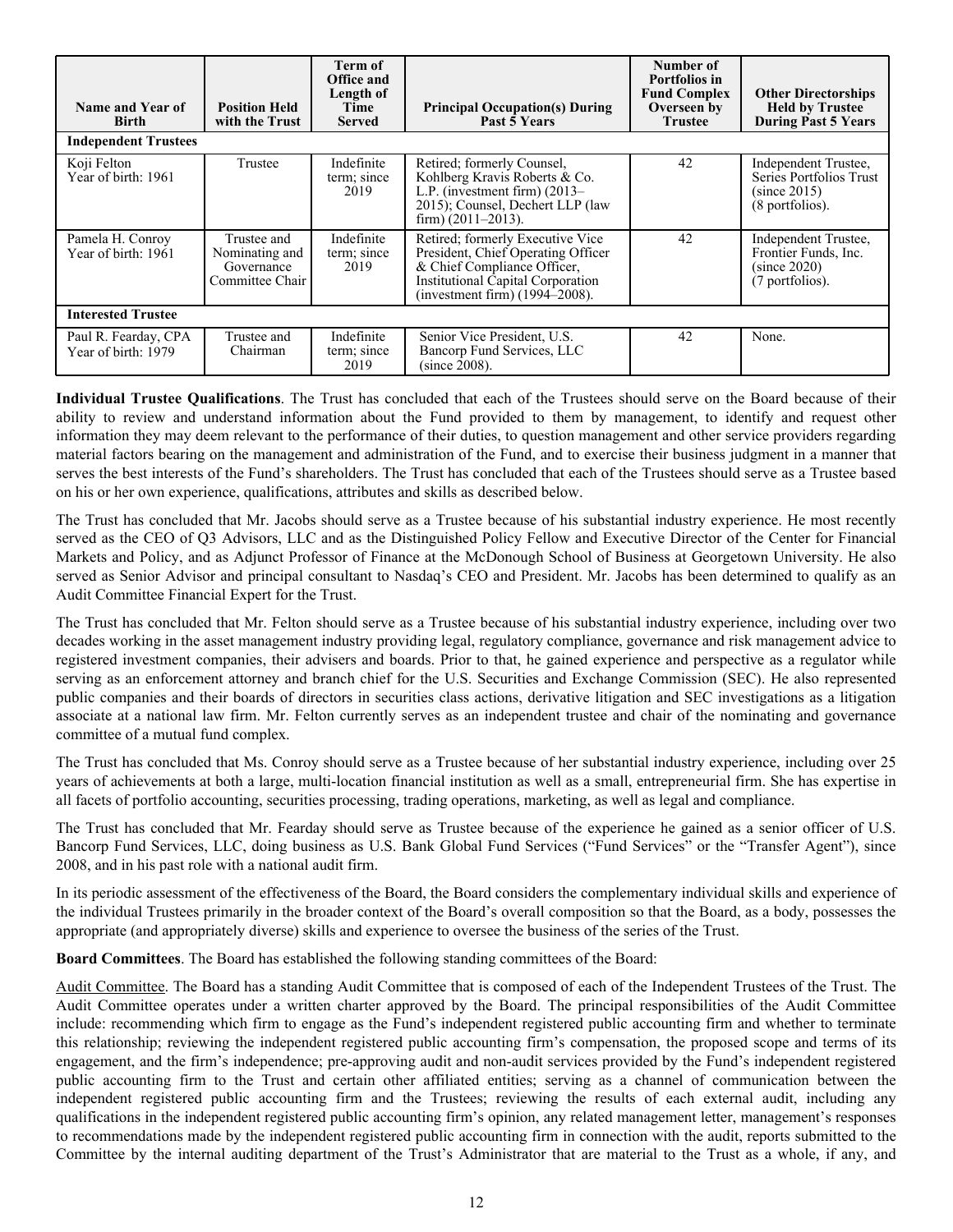management's responses to any such reports; reviewing the Fund's audited financial statements and considering any significant disputes between the Trust's management and the independent registered public accounting firm that arose in connection with the preparation of those financial statements; considering, in consultation with the independent registered public accounting firm and the Trust's senior internal accounting executive, if any, the independent registered public accounting firms' report on the adequacy of the Trust's internal financial controls; reviewing, in consultation with the Fund's independent registered public accounting firm, major changes regarding auditing and accounting principles and practices to be followed when preparing the Fund's financial statements; and other audit related matters. As of the date of this SAI, the Audit Committee met one time with respect to the Fund.

The Audit Committee also serves as the Qualified Legal Compliance Committee ("QLCC") for the Trust for the purpose of compliance with Rules 205.2(k) and 205.3(c) of the Code of Federal Regulations, regarding alternative reporting procedures for attorneys retained or employed by an issuer who appear and practice before the SEC on behalf of the issuer (the "issuer attorneys"). An issuer attorney who becomes aware of evidence of a material violation by the Trust, or by any officer, director, employee, or agent of the Trust, may report evidence of such material violation to the QLCC as an alternative to the reporting requirements of Rule 205.3(b) (which requires reporting to the chief legal officer and potentially "up the ladder" to other entities).

Nominating and Governance Committee. The Board has a standing Nominating and Governance Committee that is composed of each of the Independent Trustees of the Trust. The Nominating and Governance Committee operates under a written charter approved by the Board. The principal responsibility of the Nominating and Governance Committee is to consider, recommend and nominate candidates to fill vacancies on the Trust's Board, if any. The Nominating and Governance Committee generally will not consider nominees recommended by shareholders. The Nominating and Governance Committee meets periodically, as necessary. As of the date of this SAI, the Nominating and Governance Committee has met one time with respect to the Fund.

Valuation Committee. The Board has delegated day-to-day valuation matters to a Valuation Committee that is comprised of certain officers of the Trust and is overseen by the Trustees. The function of the Valuation Committee is to review each Adviser's valuation of securities held by any series of the Trust for which current and reliable market quotations are not readily available. Such securities are valued at their respective fair values as determined in good faith by each Adviser, and the Valuation Committee gathers and reviews Fair Valuation Forms that are completed by an Adviser to support its determinations, and which are subsequently reviewed and ratified by the Board. The Valuation Committee meets as needed.

# **Principal Officers of the Trust**

| <b>Name and Year of Birth</b>            | Position(s) Held with the<br><b>Trust</b>                        | <b>Term of Office and</b><br><b>Length of Time</b><br><b>Served</b> | <b>Principal Occupation(s) During Past 5 Years</b>                                                                                                                                                                                                                                        |
|------------------------------------------|------------------------------------------------------------------|---------------------------------------------------------------------|-------------------------------------------------------------------------------------------------------------------------------------------------------------------------------------------------------------------------------------------------------------------------------------------|
| Gregory Bakken<br>Year of birth: 1983    | President and Principal<br><b>Executive Officer</b>              | Indefinite term.<br>February 2019                                   | Vice President, U.S. Bancorp Fund Services, LLC (since 2006).                                                                                                                                                                                                                             |
| Travis G. Babich<br>Year of birth: 1980  | Treasurer and Principal<br>Financial Officer                     | Indefinite term.<br>September 2019                                  | Vice President, U.S. Bancorp Fund Services, LLC (since 2005).                                                                                                                                                                                                                             |
| Kacie M. Gronstal<br>Year of birth: 1992 | <b>Assistant Treasurer</b>                                       | Indefinite term.<br>March 2019                                      | Assistant Vice President, U.S. Bancorp Fund Services, LLC<br>(since 2021); Officer, U.S. Bancorp Fund Services, LLC (2014 to<br>2021).                                                                                                                                                    |
| Kent Barnes<br>Year of birth: 1968       | Secretary                                                        | Indefinite term.<br>February 2019                                   | Vice President, U.S. Bancorp Fund Services, LLC (since 2018);<br>Chief Compliance Officer, Rafferty Asset Management, LLC<br>(2016 to 2018); Vice President, U.S. Bancorp Fund Services,<br>LLC (2007 to 2016).                                                                           |
| Steve Jensen<br>Year of birth: 1957      | Chief Compliance Officer<br>and Anti-Money<br>Laundering Officer | Indefinite term.<br>February 2019                                   | Senior Vice President, U.S. Bancorp Fund Services, LLC (since<br>2011).                                                                                                                                                                                                                   |
| Alia Vasquez<br>Year of birth: 1980      | <b>Assistant Secretary</b>                                       | Indefinite term.<br>June 2021                                       | Vice President, U.S. Bancorp Fund Services, LLC (since 2017,<br>and 2015 to 2016); Corporate Counsel, Johnson Outdoors (2017);<br>Assistant Vice President, U.S. Bancorp Fund Services, LLC<br>$(2010 \text{ to } 2015)$ ; Secretary, Series Portfolios Trust $(2015 \text{ to } 2017)$ . |

The officers of the Trust conduct and supervise its daily business. The address of each officer of the Trust is c/o U.S. Bank Global Fund Services, 615 E. Michigan Street, Milwaukee, WI 53202. Additional information about the Trust's officers is as follows:

**Trustee Ownership of Shares**. The Fund is required to show the dollar amount ranges of each Trustee's "beneficial ownership" of Shares and each other series of the Trust as of the end of the most recently completely calendar year. Dollar amount ranges disclosed are established by the SEC. "Beneficial ownership" is determined in accordance with Rule  $16a-1(a)(2)$  under the 1934 Act. As of the date of this SAI, no Trustee or officer of the Trust owned Shares.

**Board Compensation.** Each Independent Trustee receives an annual stipend of \$25,000 and reimbursement for all reasonable travel expenses relating to their attendance at the Board Meetings. The chair of the Audit Committee receives an annual stipend of \$2,500, and the chair of the Nominating and Governance Committee receives an annual stipend of \$1,000. The Interested Trustee is not compensated for his service as a Trustee. The following table shows the compensation expected to be earned by each Trustee during the fiscal year ending July 31, 2022.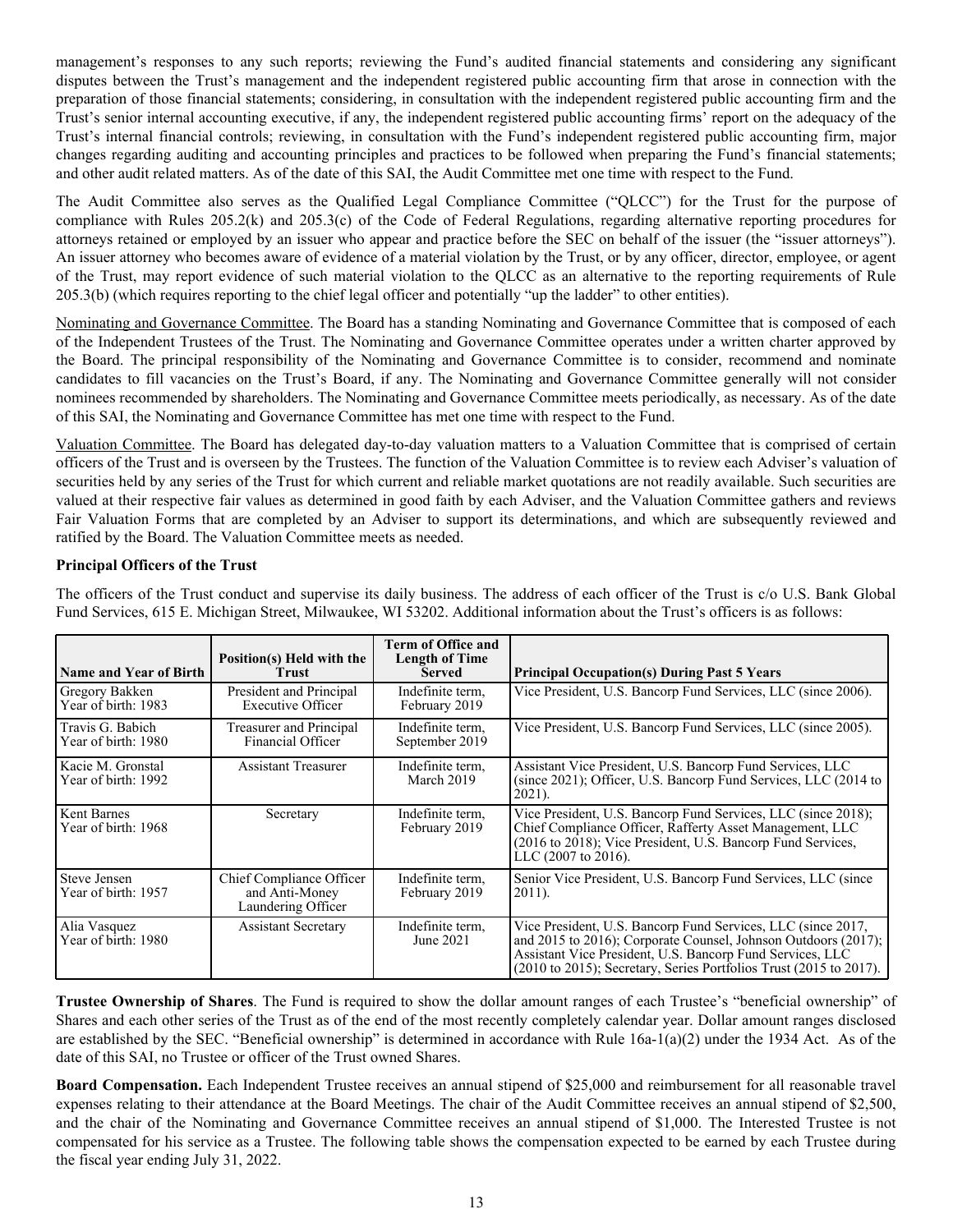<span id="page-16-0"></span>

| <b>Name</b>                 | <b>Aggregate Compensation</b><br>From the Fund | <b>Total Compensation From Fund Complex</b><br><b>Paid to Trustees</b> |  |  |  |  |
|-----------------------------|------------------------------------------------|------------------------------------------------------------------------|--|--|--|--|
| <b>Interested Trustee</b>   |                                                |                                                                        |  |  |  |  |
| Paul R. Fearday             | \$0                                            | \$0                                                                    |  |  |  |  |
| <b>Independent Trustees</b> |                                                |                                                                        |  |  |  |  |
| John L. Jacobs              | \$0                                            | \$27,500                                                               |  |  |  |  |
| Koji Felton                 | \$0                                            | \$25,000                                                               |  |  |  |  |
| Pamela H. Conroy            | \$0                                            | \$26,000                                                               |  |  |  |  |

## **PRINCIPAL SHAREHOLDERS, CONTROL PERSONS, AND MANAGEMENT OWNERSHIP**

A principal shareholder is any person who owns of record or beneficially 5% or more of the outstanding Shares. A control person is a shareholder that owns beneficially or through controlled companies more than 25% of the voting securities of a company or acknowledges the existence of control. Shareholders owning voting securities in excess of 25% may determine the outcome of any matter affecting and voted on by shareholders of the Fund. As of the date of this SAI, there were no outstanding Shares.

## **CODES OF ETHICS**

The Trust, the Adviser and the Sub-Adviser have each adopted codes of ethics pursuant to Rule 17j-1 of the 1940 Act. These codes of ethics are designed to prevent affiliated persons of the Trust, the Adviser and the Sub-Adviser from engaging in deceptive, manipulative or fraudulent activities in connection with securities held or to be acquired by the Fund (which may also be held by persons subject to the codes of ethics). Each code of ethics permits personnel subject to that code of ethics to invest in securities for their personal investment accounts, subject to certain limitations, including limitations related to securities that may be purchased or held by the Fund. The Distributor (as defined below) relies on the principal underwriters exception under Rule 17 $i$ -1(c)(3), specifically where the Distributor is not affiliated with the Trust, the Adviser or the Sub-Adviser, and no officer, director, or general partner of the Distributor serves as an officer, director, or general partner of the Trust, the Adviser or the Sub-Adviser.

There can be no assurance that the codes of ethics will be effective in preventing such activities. Each code of ethics may be examined at the office of the SEC in Washington, D.C. or on the Internet at the SEC's website at https://www.sec.gov.

#### **PROXY VOTING POLICIES**

The Fund has delegated proxy voting responsibilities to the Adviser, subject to the Board's oversight, and the Adviser has, in turn, delegated such responsibilities to the Sub-Adviser, subject to the Adviser's and Board's oversight. In delegating proxy responsibilities, the Board has directed that proxies be voted consistent with the Fund's and its shareholders' best interests and in compliance with all applicable proxy voting rules and regulations. The Sub-Adviser has adopted proxy voting policies and guidelines for this purpose ("Proxy Voting Policies") and has engaged a third-party proxy solicitation firm to assist with voting proxies in a timely manner. The Trust's Chief Compliance Officer is responsible for monitoring the effectiveness of the Proxy Voting Policies. The Proxy Voting Policies have been adopted by the Trust as the policies and procedures that the Sub-Adviser will use when voting proxies on behalf of the Fund.

In the absence of a conflict of interest, the Sub-Adviser will generally vote "for" routine proposals, such as the election of directors, approval of auditors, and amendments or revisions to corporate documents to eliminate outdated or unnecessary provisions. Unusual or disputed proposals will be reviewed and voted on a case-by-case basis.

The Proxy Voting Policies address, among other things, material conflicts of interest that may arise between the interests of the Fund and the interests of the Adviser and Sub-Adviser. The Proxy Voting Policies will ensure that all issues brought to shareholders are analyzed in light of the Adviser's and Sub-Adviser's fiduciary responsibilities.

When available, information on how the Fund voted proxies relating to portfolio securities during the most recent 12-month period ended June 30 will be available (1) without charge, upon request, by calling 800-617-0004, and (2) on the SEC's website at https:// www.sec.gov.

#### **MANAGEMENT**

#### **Investment Adviser**

Grizzle Investment Management LLC, a Delaware limited liability company, serves as the investment adviser to the Fund. The Adviser is located at 573 Coldstream Drive, Berwyn, Pennsylvania 19312.

The Adviser provides investment advice to the Fund and manages the day-to-day operations of the Fund, subject to the general supervision and oversight of the Board of the Trust. The Adviser is responsible for the investment and reinvestment of the assets of the Fund in accordance with the investment objective, policies, and limitations of the Fund. In addition, the Adviser arranges for transfer agency, custody, fund administration, distribution, and all other services necessary for the Fund to operate. For the services it provides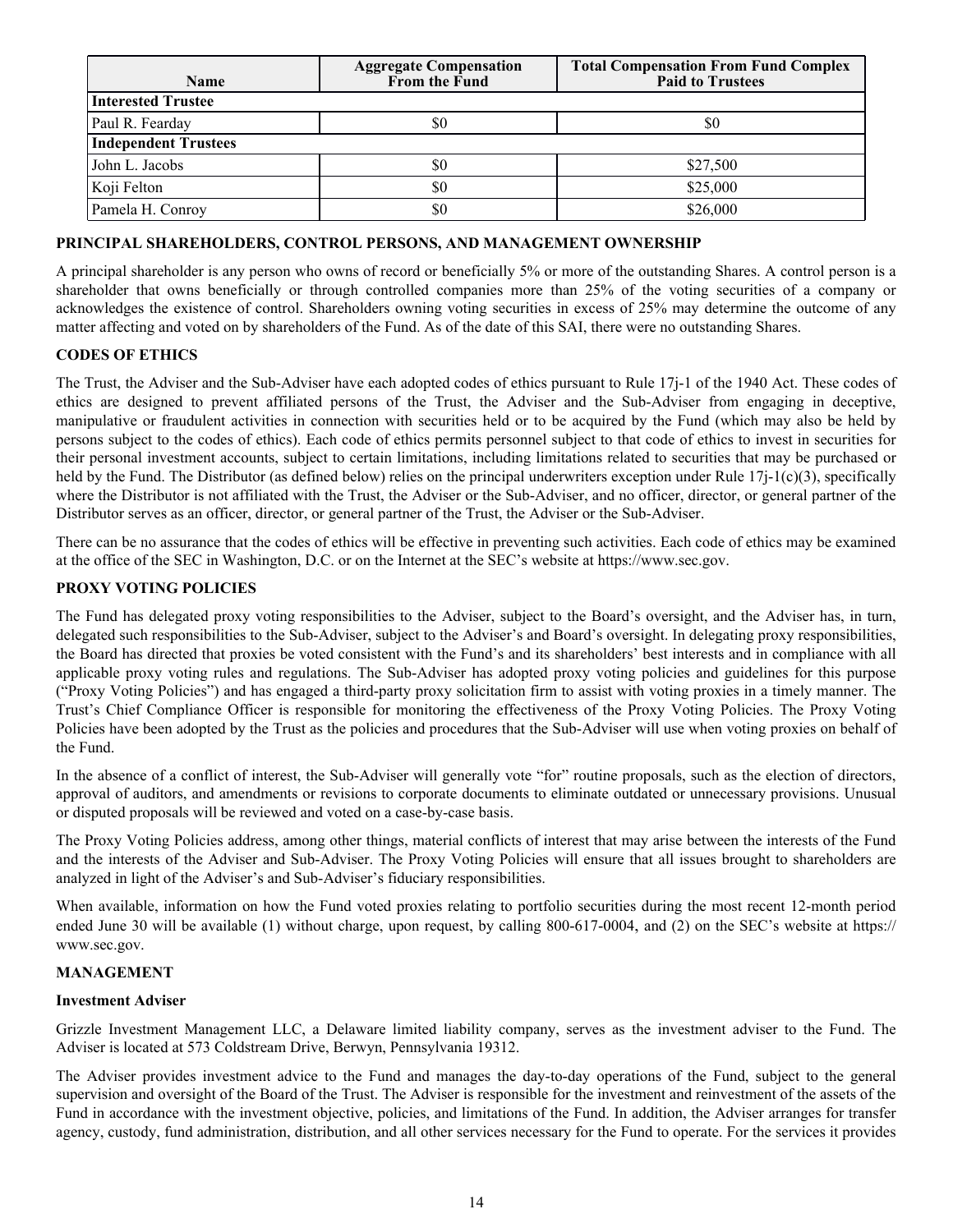<span id="page-17-0"></span>to the Fund, the Adviser is entitled to a unified management fee, which is calculated daily and paid monthly, at an annual rate 0.75% of the Fund's average daily net assets.

Pursuant to an investment advisory agreement between the Trust, on behalf of the Fund, and the Adviser (the "Advisory Agreement"), the Adviser has agreed to pay all expenses of the Fund except the fee payable to the Adviser under the Advisory Agreement, interest charges on any borrowings, dividends and other expenses on securities sold short, taxes, brokerage commissions and other expenses incurred in placing orders for the purchase and sale of securities and other investment instruments, acquired fund fees and expenses, accrued deferred tax liability, extraordinary expenses, and distribution (12b-1) fees and expenses (if any). The Adviser, in turn, compensates the Sub-Adviser from the management fee it receives from the Fund.

### **Investment Sub-Adviser**

Exchange Traded Concepts, LLC, an Oklahoma limited liability company located at 10900 Hefner Pointe Drive, Suite 400, Oklahoma City, Oklahoma 73120, serves as the sub-adviser to the Fund. The Sub-Adviser is majority owned by Cottonwood ETF Holdings LLC.

Pursuant to a Sub-Advisory Agreement between the Adviser and the Sub-Adviser (the "Sub-Advisory Agreement"), the Sub-Adviser is responsible for trading portfolio securities on behalf of the Fund, including selecting broker-dealers to execute purchase and sale transactions as instructed by the Adviser or in connection with any rebalancing or reconstitution of the Fund, subject to the supervision of the Adviser and the Board. For its services, the Sub-Adviser is entitled to a fee by the Adviser, which fee is calculated daily and paid monthly, at an annual rate 0.05% of the Fund's average daily net assets.

The Fund is new and, therefore, the Adviser has not paid any sub-advisory fees to the Sub-Adviser with respect to the Fund as of the date of this SAI.

#### **Portfolio Managers**

Thomas George and Scott Willis serve as the Fund's portfolio managers (the "Portfolio Managers"). This section includes information about the Portfolio Managers, including information about compensation, other accounts managed, and the dollar range of Shares owned.

#### *Share Ownership*

The Fund is required to show the dollar ranges of the Portfolio Managers' "beneficial ownership" of Shares as of the end of the most recently completed fiscal year or a more recent date for a new portfolio manager. Dollar amount ranges disclosed are established by the SEC. "Beneficial ownership" is determined in accordance with Rule 16a-1(a)(2) under the 1934 Act. As of the date of this SAI, the Portfolio Managers did not beneficially own any Shares.

#### *Other Accounts*

The Portfolio Managers do not manage any other accounts.

#### *Compensation*

Messrs. George and Willis each receive a fixed base salary and have equity ownership in the Adviser that are not tied to the performance of the Fund.

#### *Conflicts of Interest*

A portfolio manager's management of "other accounts" may give rise to potential conflicts of interest in connection with his/her management of the Fund's investments, on the one hand, and the investments of the other accounts, on the other. The other accounts may have similar investment objectives or strategies as the Fund. A potential conflict of interest may arise as a result, whereby a portfolio manager could favor one account over another. Another potential conflict could include a portfolio manager's knowledge about the size, timing, and possible market impact of Fund trades, whereby the portfolio manager could use this information to the advantage of other accounts and to the disadvantage of the Fund. However, the Adviser has established policies and procedures to ensure that the purchase and sale of securities among all accounts the Adviser manages are fairly and equitably allocated.

# **DISTRIBUTOR**

The Trust and Foreside Fund Services, LLC (the "Distributor") are parties to a distribution agreement ("Distribution Agreement"), whereby the Distributor acts as principal underwriter for the Trust and distributes Shares. Shares are continuously offered for sale by the Distributor only in Creation Units. The Distributor will not distribute Shares in amounts less than a Creation Unit and does not maintain a secondary market in Shares. The principal business address of the Distributor is Three Canal Plaza, Suite 100, Portland, Maine 04101.

Under the Distribution Agreement, the Distributor, as agent for the Trust, will receive orders for the purchase and redemption of Creation Units, provided that any subscriptions and orders will not be binding on the Trust until accepted by the Trust. The Distributor is a broker-dealer registered under the Securities Exchange Act of 1934 (the "Exchange Act") and a member of FINRA.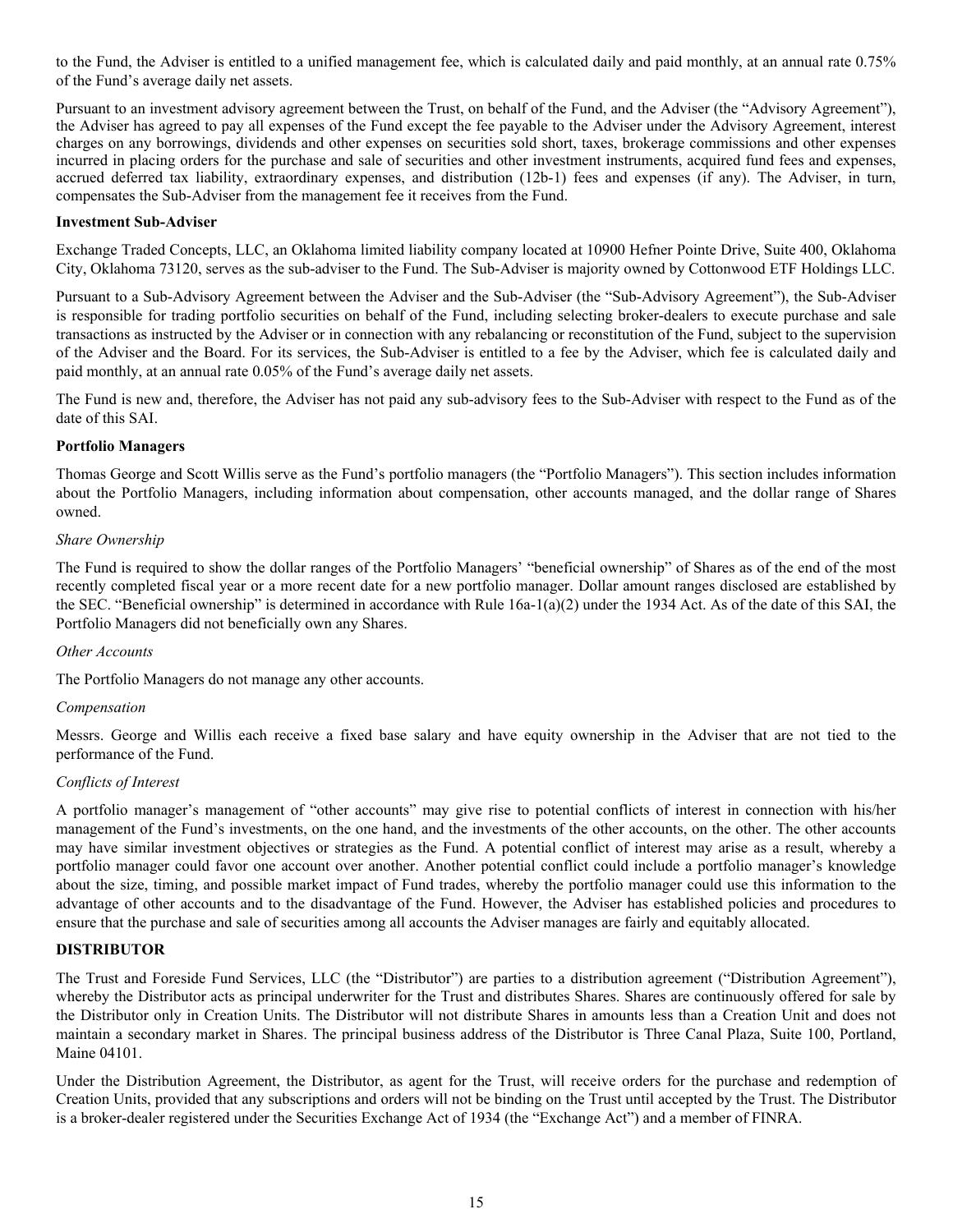The Distributor may also enter into agreements with securities dealers ("Soliciting Dealers") who will solicit purchases of Creation Units of Shares. Such Soliciting Dealers may also be Authorized Participants (as discussed in "Procedures for Purchase of Creation Units" below) or DTC participants (as defined below).

The Distribution Agreement will continue for two years from its effective date and is renewable annually thereafter. The continuance of the Distribution Agreement must be specifically approved at least annually (i) by the vote of the Trustees or by a vote of the shareholders of the Fund and (ii) by the vote of a majority of the Independent Trustees who have no direct or indirect financial interest in the operations of the Distribution Agreement or any related agreement, cast in person at a meeting called for the purpose of voting on such approval. The Distribution Agreement is terminable without penalty by the Trust on 60 days' written notice when authorized either by majority vote of its outstanding voting Shares or by a vote of a majority of its Board (including a majority of the Independent Trustees), or by the Distributor on 60 days' written notice, and will automatically terminate in the event of its assignment. The Distribution Agreement provides that in the absence of willful misfeasance, bad faith or gross negligence on the part of the Distributor, or reckless disregard by it of its obligations thereunder, the Distributor shall not be liable for any action or failure to act in accordance with its duties thereunder.

*Intermediary Compensation.* The Adviser, the Sub-Adviser, or their affiliates, out of their own resources and not out of Fund assets (*i.e.*, without additional cost to the Fund or its shareholders), may pay certain broker dealers, banks and other financial intermediaries ("Intermediaries") for certain activities related to the Fund, including participation in activities that are designed to make Intermediaries more knowledgeable about exchange-traded products, including the Fund, or for other activities, such as marketing and educational training or support. These arrangements are not financed by the Fund and, thus, do not result in increased Fund expenses. They are not reflected in the fees and expenses listed in the fees and expenses sections of the Fund's Prospectus and they do not change the price paid by investors for the purchase of Shares or the amount received by a shareholder as proceeds from the redemption of Shares.

Such compensation may be paid to Intermediaries that provide services to the Fund, including marketing and education support (such as through conferences, webinars and printed communications). The Adviser and the Sub-Adviser will periodically assess the advisability of continuing to make these payments. Payments to an Intermediary may be significant to the Intermediary, and amounts that Intermediaries pay to your adviser, broker or other investment professional, if any, may also be significant to such adviser, broker or investment professional. Because an Intermediary may make decisions about what investment options it will make available or recommend, and what services to provide in connection with various products, based on payments it receives or is eligible to receive, such payments create conflicts of interest between the Intermediary and its clients. For example, these financial incentives may cause the Intermediary to recommend the Fund rather than other investments. The same conflict of interest exists with respect to your financial adviser, broker or investment professional if he or she receives similar payments from his or her Intermediary firm.

Intermediary information is current only as of the date of this SAI. Please contact your adviser, broker, or other investment professional for more information regarding any payments his or her Intermediary firm may receive. Any payments made by the Adviser, the Sub-Adviser, or their affiliates to an Intermediary may create the incentive for an Intermediary to encourage customers to buy Shares.

If you have any additional questions, please call 1-800-617-0004.

*Distribution and Service Plan*. The Board has adopted a Distribution and Service Plan (the "Plan") in accordance with the provisions of Rule 12b-1 under the 1940 Act, which regulates circumstances under which an investment company may directly or indirectly bear expenses relating to the distribution of its shares. No payments pursuant to the Plan are expected to be made during the twelve (12) month period from the date of this SAI. Rule 12b-1 fees to be paid by the Fund under the Plan may only be imposed after approval by the Board.

Continuance of the Plan must be approved annually by a majority of the Trustees of the Trust and by a majority of the Trustees who are not interested persons (as defined in the 1940 Act) of the Trust and have no direct or indirect financial interest in the Plan or in any agreements related to the Plan ("Qualified Trustees"). The Plan requires that quarterly written reports of amounts spent under the Plan and the purposes of such expenditures be furnished to and reviewed by the Trustees. The Plan may not be amended to increase materially the amount that may be spent thereunder without approval by a majority of the outstanding shares of the Fund. All material amendments of the Plan will require approval by a majority of the Trustees of the Trust and of the Qualified Trustees.

The Plan provides that the Fund pays the Distributor an annual fee of up to a maximum of 0.25% of the average daily net assets of the Shares. Under the Plan, the Distributor may make payments pursuant to written agreements to financial institutions and intermediaries such as banks, savings and loan associations and insurance companies including, without limit, investment counselors, broker-dealers and the Distributor's affiliates and subsidiaries (collectively, "Agents") as compensation for services and reimbursement of expenses incurred in connection with distribution assistance. The Plan is characterized as a compensation plan since the distribution fee will be paid to the Distributor without regard to the distribution expenses incurred by the Distributor or the amount of payments made to other financial institutions and intermediaries. The Trust intends to operate the Plan in accordance with its terms and with the Financial Industry Regulatory Authority ("FINRA") rules concerning sales charges.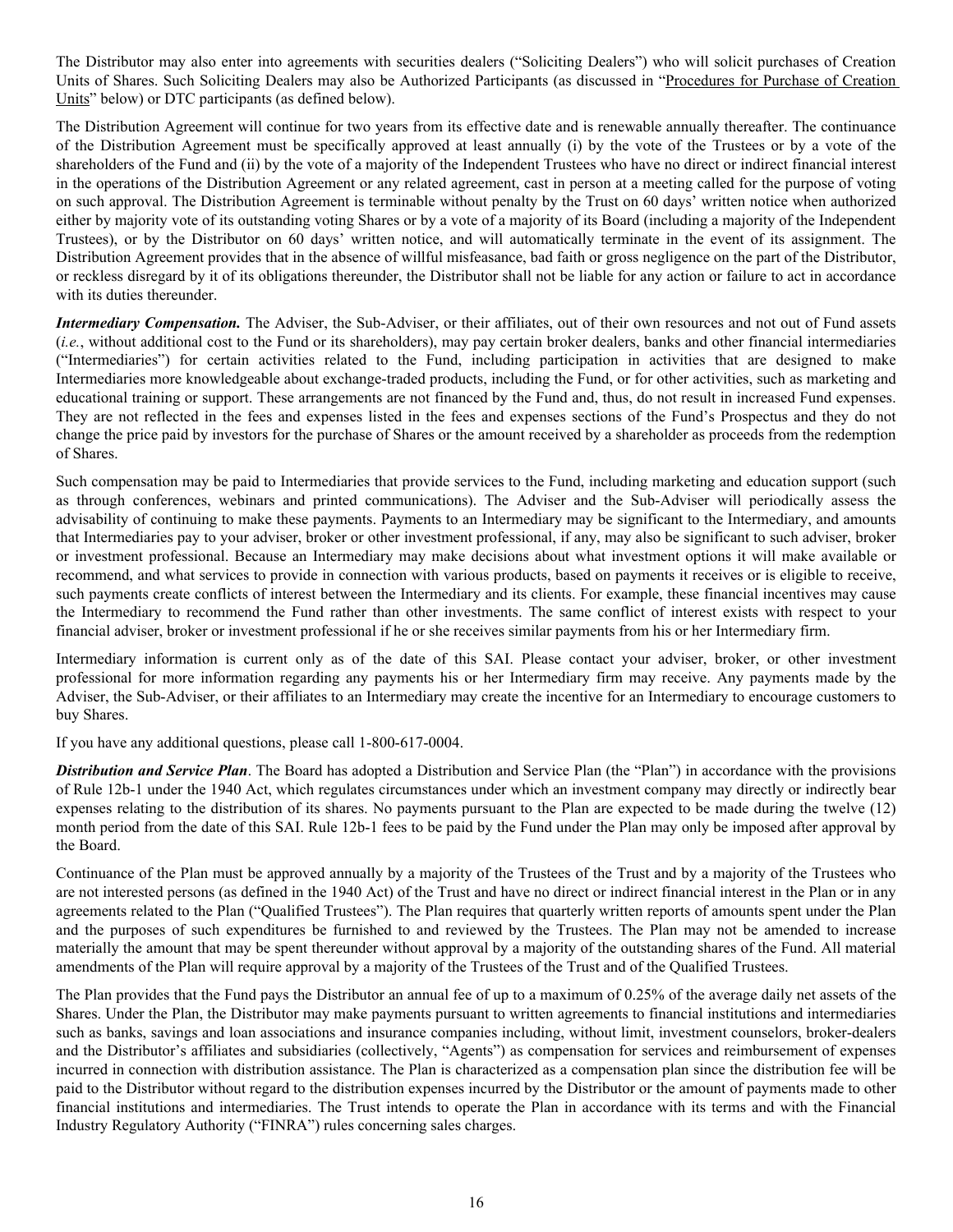<span id="page-19-0"></span>Under the Plan, subject to the limitations of applicable law and regulations, the Fund is authorized to compensate the Distributor up to the maximum amount to finance any activity primarily intended to result in the sale of Creation Units of the Fund or for providing or arranging for others to provide shareholder services and for the maintenance of shareholder accounts. Such activities may include, but are not limited to: (i) delivering copies of the Fund's then current reports, prospectuses, notices, and similar materials, to prospective purchasers of Creation Units; (ii) marketing and promotional services, including advertising; (iii) paying the costs of and compensating others, including Authorized Participants with whom the Distributor has entered into written Authorized Participant Agreements, for performing shareholder servicing on behalf of the Fund; (iv) compensating certain Authorized Participants for providing assistance in distributing the Creation Units of the Fund, including the travel and communication expenses and salaries and/ or commissions of sales personnel in connection with the distribution of the Creation Units of the Fund; (v) payments to financial institutions and intermediaries such as banks, savings and loan associations, insurance companies and investment counselors, brokerdealers, mutual fund supermarkets and the affiliates and subsidiaries of the Trust's service providers as compensation for services or reimbursement of expenses incurred in connection with distribution assistance; (vi) facilitating communications with beneficial owners of Shares, including the cost of providing (or paying others to provide) services to beneficial owners of Shares, including, but not limited to, assistance in answering inquiries related to Shareholder accounts; and (vii) such other services and obligations as are set forth in the Distribution Agreement.

# **TRANSFER AGENT AND ADMINISTRATOR**

U.S. Bancorp Fund Services, LLC, doing business as U.S. Bank Global Fund Services ("Fund Services" or the "Transfer Agent"), located at 615 East Michigan Street, Milwaukee, Wisconsin 53202, serves as the Fund's transfer agent and administrator.

Pursuant to a Fund Servicing Agreement between the Trust and Fund Services, Fund Services provides the Trust with administrative and management services (other than investment advisory services) and accounting services, including portfolio accounting services, tax accounting services, and furnishing financial reports. In this capacity, Fund Services does not have any responsibility or authority for the management of the Fund, the determination of investment policy, or for any matter pertaining to the distribution of Shares. As compensation for the administration, accounting and management services, the Adviser pays Fund Services a fee based on the Fund's average daily net assets, subject to a minimum annual fee. Fund Services also is entitled to certain out-of- pocket expenses for the services mentioned above, including pricing expenses.

# **CUSTODIAN**

Pursuant to a Custody Agreement, U.S. Bank National Association ("U.S. Bank"), located at 1555 North Rivercenter Drive, Suite 302, Milwaukee, Wisconsin 53212, serves as the custodian of the Fund's assets. The custodian holds and administers the assets in the Fund's portfolio. Pursuant to the Custody Agreement, the custodian receives an annual fee from the Adviser based on the Trust's total average daily net assets, subject to a minimum annual fee, and certain settlement charges. The custodian also is entitled to certain outof-pocket expenses.

# **LEGAL COUNSEL**

Morgan, Lewis & Bockius LLP, located at 1111 Pennsylvania Avenue, NW, Washington, DC 20004-2541, serves as legal counsel for the Trust.

# **INDEPENDENT REGISTERED PUBLIC ACCOUNTING FIRM**

Cohen & Company, Ltd., located at 1350 Euclid Avenue, Suite 800, Cleveland, Ohio 44115, serves as the independent registered public accounting firm for the Fund.

# **PORTFOLIO HOLDINGS DISCLOSURE POLICIES AND PROCEDURES**

The Board has adopted a policy regarding the disclosure of information about the Fund's security holdings. The Fund's entire portfolio holdings are publicly disseminated each day the Fund is open for business and may be available through financial reporting and news services, including publicly available internet web sites. In addition, the composition of the Deposit Securities is publicly disseminated daily prior to the opening of the Exchange via the facilities of the National Securities Clearing Corporation ("NSCC").

## **DESCRIPTION OF SHARES**

The Declaration of Trust authorizes the issuance of an unlimited number of funds and shares. Each share represents an equal proportionate interest in the Fund with each other share. Shares are entitled upon liquidation to a pro rata share in the net assets of the Fund. Shareholders have no preemptive rights. The Declaration of Trust provides that the Trustees may create additional series or classes of shares. All consideration received by the Trust for shares of any additional funds and all assets in which such consideration is invested would belong to that fund and would be subject to the liabilities related thereto. Share certificates representing Shares will not be issued. Shares, when issued, are fully paid and non-assessable.

Each Share has one vote with respect to matters upon which a shareholder vote is required, consistent with the requirements of the 1940 Act and the rules promulgated thereunder. Shares of all funds in the Trust vote together as a single class, except that if the matter being voted on affects only a particular fund it will be voted on only by that fund and if a matter affects a particular fund differently from other funds, that fund will vote separately on such matter. As a Delaware statutory trust, the Trust is not required, and does not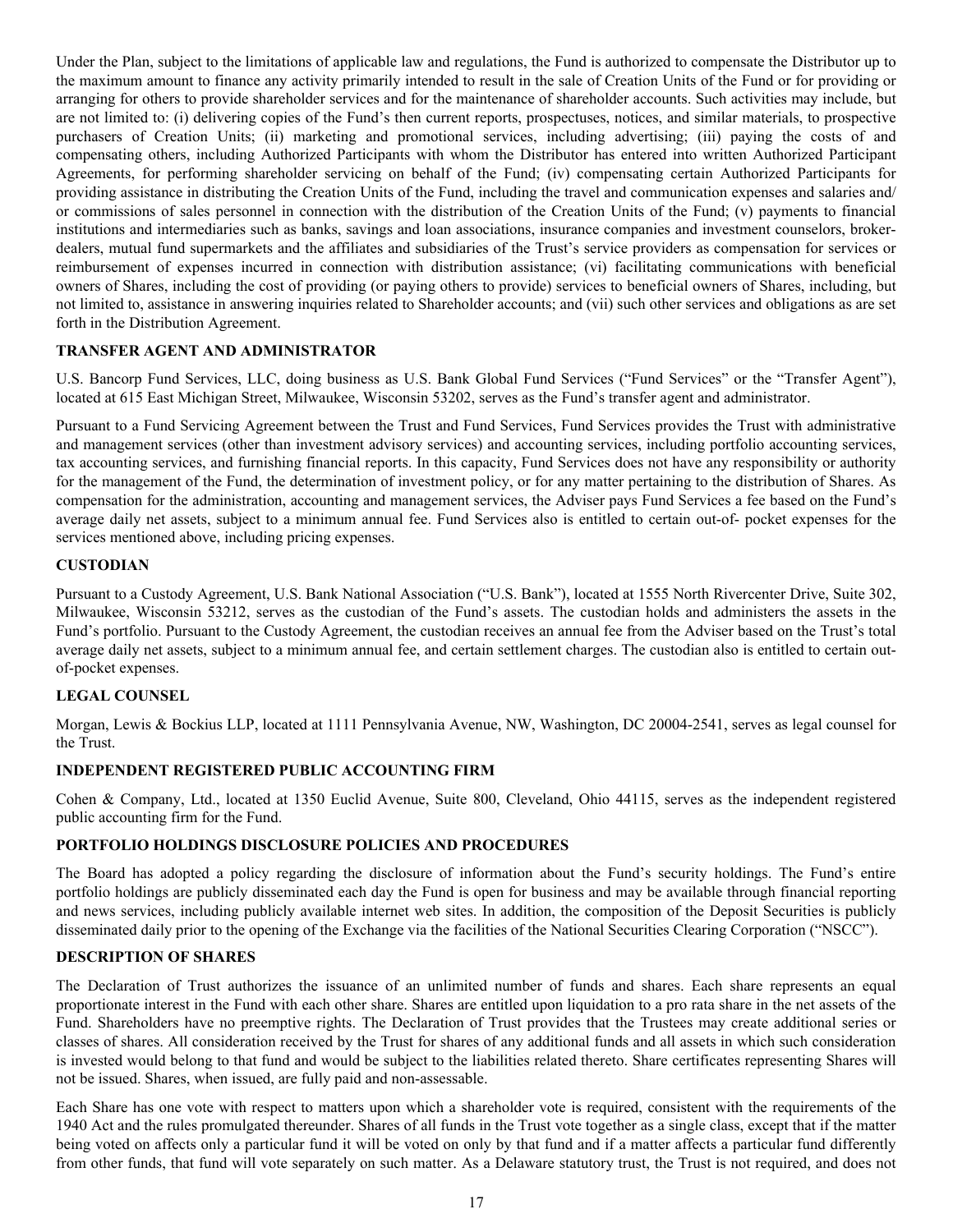<span id="page-20-0"></span>intend, to hold annual meetings of shareholders. Approval of shareholders will be sought, however, for certain changes in the operation of the Trust and for the election of Trustees under certain circumstances. Upon the written request of shareholders owning at least 10% of the Trust's shares, the Trust will call for a meeting of shareholders to consider the removal of one or more Trustees and other certain matters. In the event that such a meeting is requested, the Trust will provide appropriate assistance and information to the shareholders requesting the meeting.

Under the Declaration of Trust, the Trustees have the power to liquidate the Fund without shareholder approval. While the Trustees have no present intention of exercising this power, they may do so if the Fund fails to reach a viable size within a reasonable amount of time or for such other reasons as may be determined by the Board.

# **LIMITATION OF TRUSTEES' LIABILITY**

The Declaration of Trust provides that a Trustee shall be liable only for his or her own willful misfeasance, bad faith, gross negligence or reckless disregard of the duties involved in the conduct of the office of Trustee, and shall not be liable for errors of judgment or mistakes of fact or law. The Trustees shall not be responsible or liable in any event for any neglect or wrong-doing of any officer, agent, employee, adviser or principal underwriter of the Trust, nor shall any Trustee be responsible for the act or omission of any other Trustee. The Declaration of Trust also provides that the Trust shall indemnify each person who is, or has been, a Trustee, officer, employee or agent of the Trust, any person who is serving or has served at the Trust's request as a Trustee, officer, trustee, employee or agent of another organization in which the Trust has any interest as a shareholder, creditor or otherwise to the extent and in the manner provided in the Amended and Restated By-laws. However, nothing in the Declaration of Trust shall protect or indemnify a Trustee against any liability for his or her willful misfeasance, bad faith, gross negligence or reckless disregard of the duties involved in the conduct of the office of Trustee. Nothing contained in this section attempts to disclaim a Trustee's individual liability in any manner inconsistent with the federal securities laws.

## **BROKERAGE TRANSACTIONS**

The policy of the Trust regarding purchases and sales of securities for the Fund is that primary consideration will be given to obtaining the most favorable prices and efficient executions of transactions. Consistent with this policy, when securities transactions are effected on a stock exchange, the Trust's policy is to pay commissions which are considered fair and reasonable without necessarily determining that the lowest possible commissions are paid in all circumstances. The Trust believes that a requirement always to seek the lowest possible commission cost could impede effective portfolio management and preclude the Fund from obtaining a high quality of brokerage and research services. In seeking to determine the reasonableness of brokerage commissions paid in any transaction, the Sub-Adviser will rely upon its experience and knowledge regarding commissions generally charged by various brokers and on its judgment in evaluating the brokerage services received from the broker effecting the transaction. Such determinations are necessarily subjective and imprecise, as in most cases, an exact dollar value for those services is not ascertainable. The Trust has adopted policies and procedures that prohibit the consideration of sales of Shares as a factor in the selection of a broker or dealer to execute its portfolio transactions.

The Sub-Adviser owes a fiduciary duty to its clients to seek to provide best execution on trades effected. In selecting a broker/dealer for each specific transaction, the Sub-Adviser chooses the broker/dealer deemed most capable of providing the services necessary to obtain the most favorable execution. "Best execution" is generally understood to mean the most favorable cost or net proceeds reasonably obtainable under the circumstances. The full range of brokerage services applicable to a particular transaction may be considered when making this judgment, which may include, but is not limited to: liquidity, price, commission, timing, aggregated trades, capable floor brokers or traders, competent block trading coverage, ability to position, capital strength and stability, reliable and accurate communications and settlement processing, use of automation, knowledge of other buyers or sellers, arbitrage skills, administrative ability, underwriting and provision of information on a particular security or market in which the transaction is to occur. The specific criteria will vary depending upon the nature of the transaction, the market in which it is executed, and the extent to which it is possible to select from among multiple broker/dealers. The Sub-Adviser will also use electronic crossing networks ("ECNs") when appropriate.

Subject to the foregoing policies, brokers or dealers selected to execute the Fund's portfolio transactions may include the Fund's Authorized Participants (as discussed in "Procedures for Purchase of Creation Units" below) or their affiliates. An Authorized Participant or its affiliates may be selected to execute the Fund's portfolio transactions in conjunction with an all-cash creation unit order or an order including "cash-in-lieu" (as described below under "Purchase and Redemption of Shares in Creation Units"), so long as such selection is in keeping with the foregoing policies. As described below under "Purchase and Redemption of Shares in Creation Units— Creation Transaction Fee" and "—Redemption Transaction Fee", the Fund may determine to not charge a variable fee on certain orders when the Adviser has determined that doing so is in the best interests of Fund shareholders, *e.g.*, for creation orders that facilitate the rebalance of the Fund's portfolio in a more tax efficient manner than could be achieved without such order, even if the decision to not charge a variable fee could be viewed as benefiting the Authorized Participant or its affiliate selected to execute the Fund's portfolio transactions in connection with such orders.

The Sub-Adviser may use the Fund's assets for, or participate in, third-party soft dollar arrangements, in addition to receiving proprietary research from various full service brokers, the cost of which is bundled with the cost of the broker's execution services. The Sub-Adviser does not "pay up" for the value of any such proprietary research. Section 28(e) of the 1934 Act permits the Sub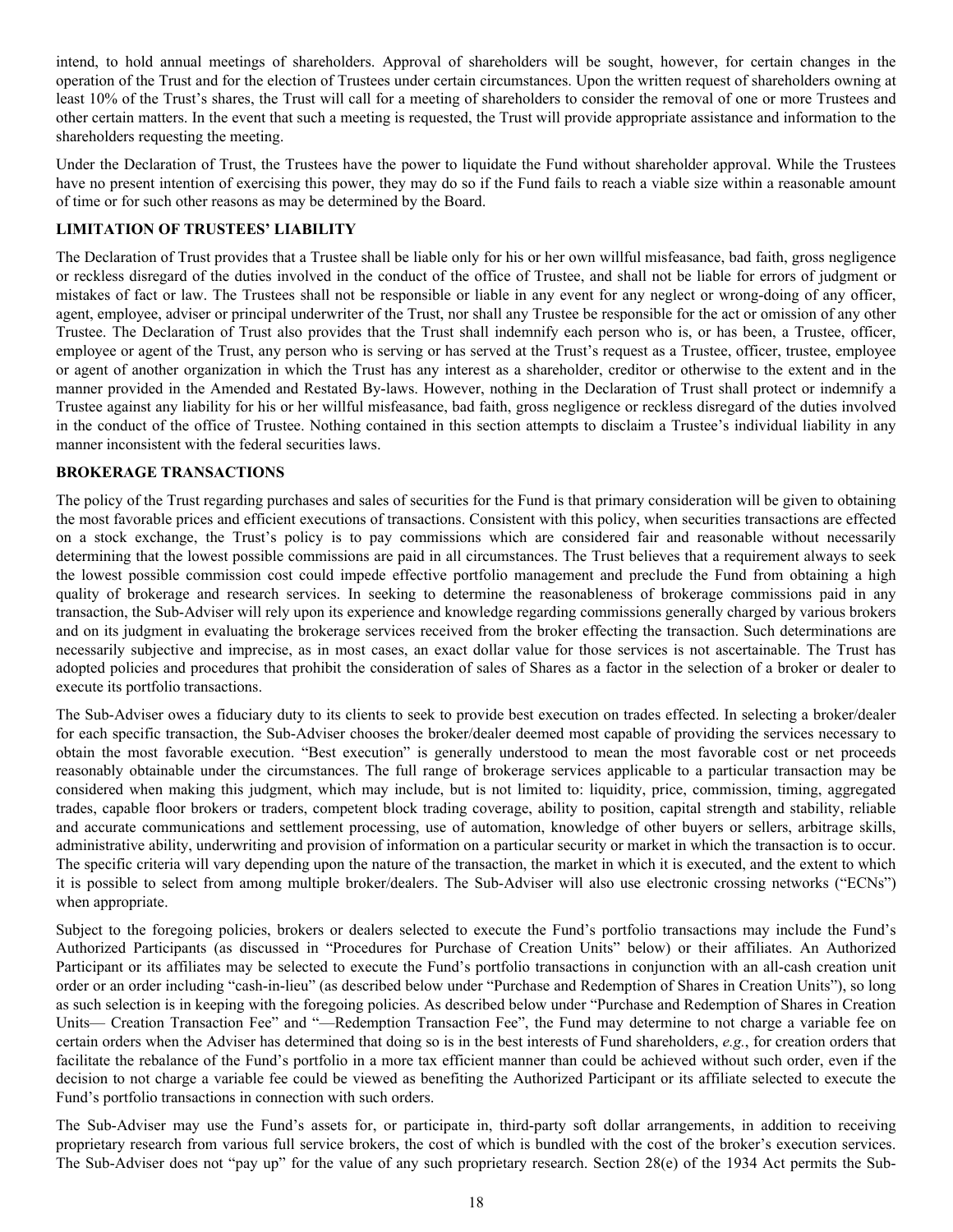<span id="page-21-0"></span>Adviser, under certain circumstances, to cause the Fund to pay a broker or dealer a commission for effecting a transaction in excess of the amount of commission another broker or dealer would have charged for effecting the transaction in recognition of the value of brokerage and research services provided by the broker or dealer. The Sub-Adviser may receive a variety of research services and information on many topics, which it can use in connection with its management responsibilities with respect to the various accounts over which it exercises investment discretion or otherwise provides investment advice. The research services may include qualifying order management systems, portfolio attribution and monitoring services and computer software and access charges which are directly related to investment research. Accordingly, the Fund may pay a broker commission higher than the lowest available in recognition of the broker's provision of such services to the Sub-Adviser, but only if the Sub-Adviser determines the total commission (including the soft dollar benefit) is comparable to the best commission rate that could be expected to be received from other brokers. The amount of soft dollar benefits received depends on the amount of brokerage transactions effected with the brokers. A conflict of interest exists because there is an incentive to: 1) cause clients to pay a higher commission than the firm might otherwise be able to negotiate; 2) cause clients to engage in more securities transactions than would otherwise be optimal; and 3) only recommend brokers that provide soft dollar benefits.

The Sub-Adviser faces a potential conflict of interest when it uses client trades to obtain brokerage or research services. This conflict exists because the Sub-Adviser can use the brokerage or research services to manage client accounts without paying cash for such services, which reduces the Sub-Adviser's expenses to the extent that the Sub-Adviser would have purchased such products had they not been provided by brokers. Section 28(e) permits the Sub-Adviser to use brokerage or research services for the benefit of any account it manages. Certain accounts managed by the Sub-Adviser may generate soft dollars used to purchase brokerage or research services that ultimately benefit other accounts managed by the Sub-Adviser, effectively cross subsidizing the other accounts managed by the Sub-Adviser that benefit directly from the product. The Sub-Adviser may not necessarily use all of the brokerage or research services in connection with managing the Fund whose trades generated the soft dollars used to purchase such products.

The Sub-Adviser is responsible, subject to oversight by the Adviser and the Board, for placing orders on behalf of the Fund for the purchase or sale of portfolio securities. If purchases or sales of portfolio securities of the Fund and one or more other investment companies or clients supervised by the Sub-Adviser are considered at or about the same time, transactions in such securities are allocated among the several investment companies and clients in a manner deemed equitable and consistent with its fiduciary obligations to all by the Sub-Adviser. In some cases, this procedure could have a detrimental effect on the price or volume of the security so far as the Fund is concerned. However, in other cases, it is possible that the ability to participate in volume transactions and to negotiate lower brokerage commissions will be beneficial to the Fund. The primary consideration is prompt execution of orders at the most favorable net price.

The Fund may deal with affiliates in principal transactions to the extent permitted by exemptive order or applicable rule or regulation.

The Fund is new and had not paid any brokerage commissions as of the date of this SAI.

**Brokerage with Fund Affiliates**. The Fund may execute brokerage or other agency transactions through registered broker-dealer affiliates of the Fund, the Adviser, the Sub-Adviser, or the Distributor for a commission in conformity with the 1940 Act, the 1934 Act and rules promulgated by the SEC. These rules require that commissions paid to the affiliate by the Fund for exchange transactions not exceed "usual and customary" brokerage commissions. The rules define "usual and customary" commissions to include amounts which are "reasonable and fair compared to the commission, fee or other remuneration received or to be received by other brokers in connection with comparable transactions involving similar securities being purchased or sold on a securities exchange during a comparable period of time." The Trustees, including those who are not "interested persons" of the Fund, have adopted procedures for evaluating the reasonableness of commissions paid to affiliates and review these procedures periodically.

**Securities of "Regular Broker-Dealers."** The Fund is required to identify any securities of its "regular brokers or dealers" (as such term is defined in the 1940 Act) that it may hold at the close of its most recent fiscal year. "Regular brokers or dealers" of the Fund are the ten brokers or dealers that, during the most recent fiscal year: (i) received the greatest dollar amounts of brokerage commissions from the Fund's portfolio transactions; (ii) engaged as principal in the largest dollar amounts of portfolio transactions of the Fund; or (iii) sold the largest dollar amounts of Shares.

# **PORTFOLIO TURNOVER RATE**

Portfolio turnover may vary from year to year, as well as within a year. High turnover rates are likely to result in comparatively greater brokerage expenses. The overall reasonableness of brokerage commissions is evaluated by the Adviser based upon its knowledge of available information as to the general level of commissions paid by other institutional investors for comparable services.

# **BOOK ENTRY ONLY SYSTEM**

The Depository Trust Company ("DTC") acts as securities depositary for Shares. Shares are represented by securities registered in the name of DTC or its nominee, Cede & Co., and deposited with, or on behalf of, DTC. Except in limited circumstances set forth below, certificates will not be issued for Shares.

DTC is a limited-purpose trust company that was created to hold securities of its participants (the "DTC Participants") and to facilitate the clearance and settlement of securities transactions among the DTC Participants in such securities through electronic book-entry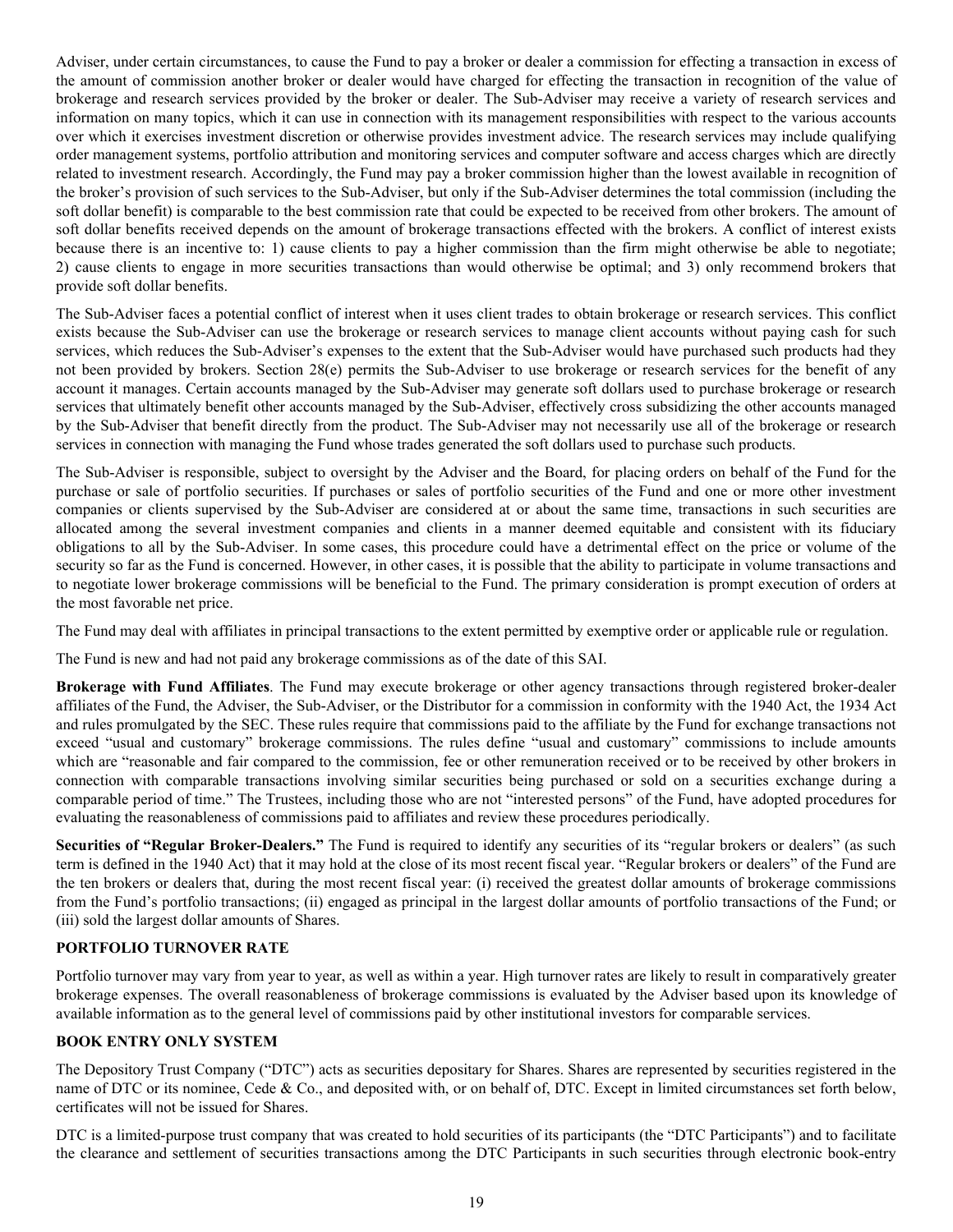<span id="page-22-0"></span>changes in accounts of the DTC Participants, thereby eliminating the need for physical movement of securities certificates. DTC Participants include securities brokers and dealers, banks, trust companies, clearing corporations and certain other organizations, some of whom (and/or their representatives) own DTC. More specifically, DTC is owned by a number of its DTC Participants and by the New York Stock Exchange ("NYSE") and FINRA. Access to the DTC system is also available to others such as banks, brokers, dealers, and trust companies that clear through or maintain a custodial relationship with a DTC Participant, either directly or indirectly (the "Indirect Participants").

Beneficial ownership of Shares is limited to DTC Participants, Indirect Participants, and persons holding interests through DTC Participants and Indirect Participants. Ownership of beneficial interests in Shares (owners of such beneficial interests are referred to in this SAI as "Beneficial Owners") is shown on, and the transfer of ownership is effected only through, records maintained by DTC (with respect to DTC Participants) and on the records of DTC Participants (with respect to Indirect Participants and Beneficial Owners that are not DTC Participants). Beneficial Owners will receive from or through the DTC Participant a written confirmation relating to their purchase of Shares. The Trust recognizes DTC or its nominee as the record owner of all Shares for all purposes. Beneficial Owners of Shares are not entitled to have Shares registered in their names, and will not receive or be entitled to physical delivery of Share certificates. Each Beneficial Owner must rely on the procedures of DTC and any DTC Participant and/or Indirect Participant through which such Beneficial Owner holds its interests, to exercise any rights of a holder of Shares.

Conveyance of all notices, statements, and other communications to Beneficial Owners is effected as follows. DTC will make available to the Trust upon request and for a fee a listing of Shares held by each DTC Participant. The Trust shall obtain from each such DTC Participant the number of Beneficial Owners holding Shares, directly or indirectly, through such DTC Participant. The Trust shall provide each such DTC Participant with copies of such notice, statement, or other communication, in such form, number and at such place as such DTC Participant may reasonably request, in order that such notice, statement or communication may be transmitted by such DTC Participant, directly or indirectly, to such Beneficial Owners. In addition, the Trust shall pay to each such DTC Participant a fair and reasonable amount as reimbursement for the expenses attendant to such transmittal, all subject to applicable statutory and regulatory requirements.

Share distributions shall be made to DTC or its nominee, Cede & Co., as the registered holder of all Shares. DTC or its nominee, upon receipt of any such distributions, shall credit immediately DTC Participants' accounts with payments in amounts proportionate to their respective beneficial interests in the Fund as shown on the records of DTC or its nominee. Payments by DTC Participants to Indirect Participants and Beneficial Owners of Shares held through such DTC Participants will be governed by standing instructions and customary practices, as is now the case with securities held for the accounts of customers in bearer form or registered in a "street name," and will be the responsibility of such DTC Participants.

The Trust has no responsibility or liability for any aspect of the records relating to or notices to Beneficial Owners, or payments made on account of beneficial ownership interests in Shares, or for maintaining, supervising, or reviewing any records relating to such beneficial ownership interests, or for any other aspect of the relationship between DTC and the DTC Participants or the relationship between such DTC Participants and the Indirect Participants and Beneficial Owners owning through such DTC Participants.

DTC may determine to discontinue providing its service with respect to the Fund at any time by giving reasonable notice to the Fund and discharging its responsibilities with respect thereto under applicable law. Under such circumstances, the Fund shall take action either to find a replacement for DTC to perform its functions at a comparable cost or, if such replacement is unavailable, to issue and deliver printed certificates representing ownership of Shares, unless the Trust makes other arrangements with respect thereto satisfactory to the Exchange.

# **PURCHASE AND REDEMPTION OF CREATION UNITS**

The Fund issues and redeems its shares on a continuous basis, at NAV, only in a large specified number of shares called a "Creation Unit," either principally in-kind for securities or in cash for the value of such securities. The NAV of the Fund's shares is determined once each business day, as described below under "Determination of Net Asset Value." The Creation Unit size may change. Authorized Participants will be notified of such change.

**Purchase (Creation).** The Trust issues and sells Shares only in Creation Units on a continuous basis through the Distributor, without a sales load (but subject to transaction fees, if applicable), at their NAV next determined after receipt, on any Business Day, of an order in proper form. The NAV of Shares is calculated each Business Day as of the scheduled close of regular trading on the NYSE, generally 4:00 p.m., Eastern time. The Fund will not issue fractional Creation Units. A "Business Day" is any day on which the NYSE is open for business. As of the date of this SAI, the NYSE observes the following holidays: New Year's Day, Martin Luther King, Jr. Day, President's Day (Washington's Birthday), Good Friday, Memorial Day (observed), Independence Day, Labor Day, Thanksgiving Day and Christmas Day.

**Fund Deposit**. The Fund has adopted policies and procedures governing the process of constructing baskets of Deposit Securities (defined below), Fund Securities (defined below) and/or cash, and acceptance of the same (the "Basket Procedures"). The consideration for purchase of a Creation Unit of the Fund generally consists of either: (i) the in-kind deposit of a designated portfolio of securities (the "Deposit Securities") per each Creation Unit, constituting a substantial replication, or a portfolio sampling representation, of the securities included in the Fund's portfolio and the Cash Component (defined below), computed as described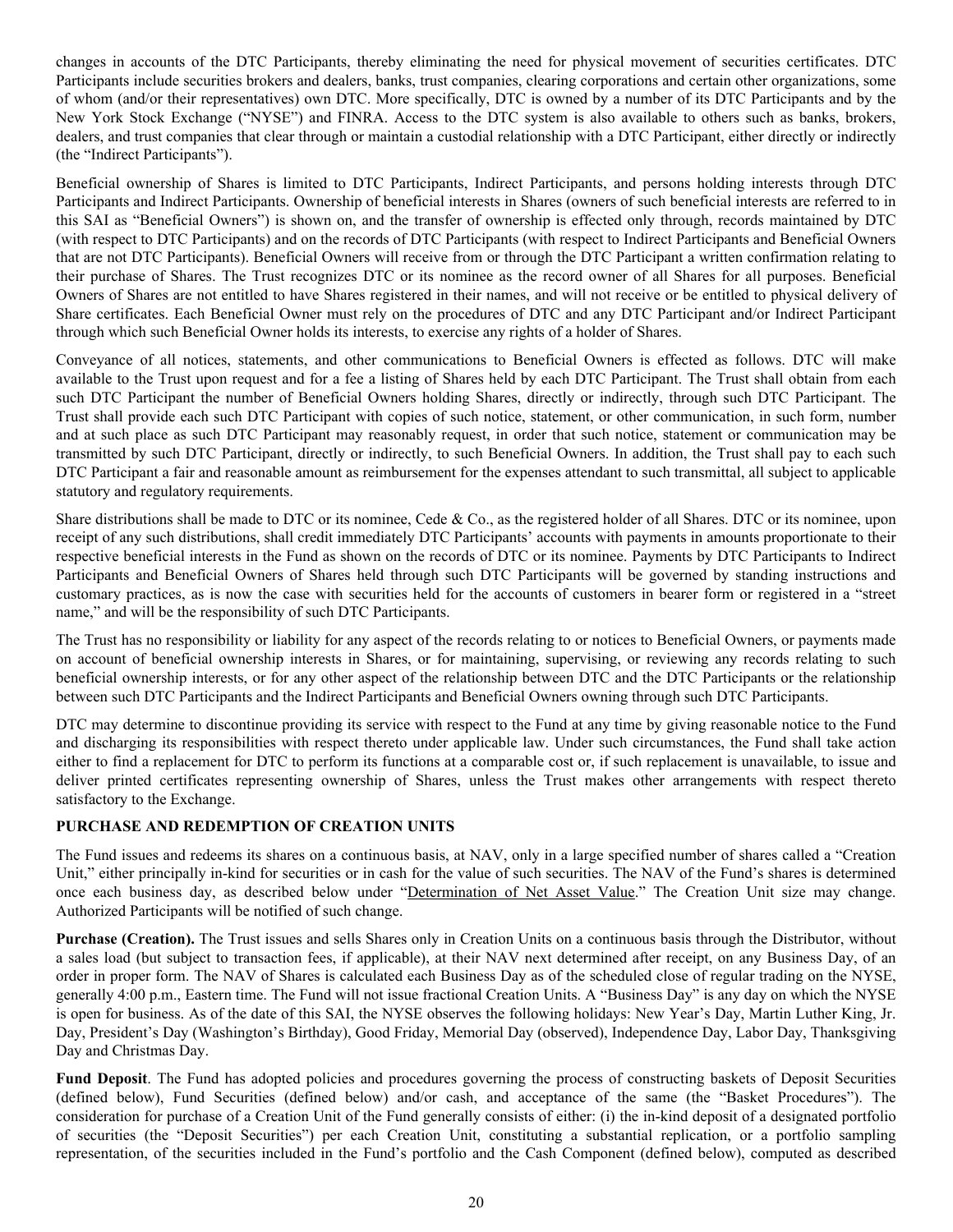below, or (ii) the cash value of the Deposit Securities ("Deposit Cash") and the Cash Component to replace any Deposit Security. When accepting purchases of Creation Units for cash, the Fund may incur additional costs associated with the acquisition of Deposit Securities that would otherwise be provided by an in-kind purchaser. These additional costs may be recoverable from the purchaser of Creation Units.

Together, the Deposit Securities or Deposit Cash, as applicable, and the Cash Component constitute the "Fund Deposit," which represents the minimum initial and subsequent investment amount for a Creation Unit of the Fund. The "Cash Component" is an amount equal to the difference between the NAV of Shares (per Creation Unit) and the market value of the Deposit Securities or Deposit Cash, as applicable. If the Cash Component is a positive number (*i.e.*, the NAV per Creation Unit exceeds the value of the Deposit Securities or Deposit Cash, as applicable), the Cash Component shall be such positive amount. If the Cash Component is a negative number (*i.e.*, the NAV per Creation Unit is less than the value of the Deposit Securities or Deposit Cash, as applicable), the Cash Component shall be such negative amount and the creator will be entitled to receive cash in an amount equal to the Cash Component. The Cash Component serves the function of compensating for any differences between the NAV per Creation Unit and the market value of the Deposit Securities or Deposit Cash, as applicable. Computation of the Cash Component excludes any stamp duty or other similar fees and expenses payable upon transfer of beneficial ownership of the Deposit Securities, if applicable, which shall be the sole responsibility of the Authorized Participant (as defined below).

The Fund, through NSCC, makes available on each Business Day, prior to the opening of business on the Exchange (currently 9:30 a.m., Eastern time), the list of the names and the required number of Shares of each Deposit Security or the required amount of Deposit Cash, as applicable, to be included in the current Fund Deposit (based on information at the end of the previous Business Day) for the Fund. Such Fund Deposit is subject to any applicable adjustments as described below, in order to effect purchases of Creation Units of the Fund until such time as the next-announced composition of the Deposit Securities or the required amount of Deposit Cash, as applicable, is made available.

The identity and number of Shares of the Deposit Securities or the amount of Deposit Cash, as applicable, required for a Fund Deposit for the Fund may be changed from time to time by the Adviser, in accordance with the Basket Procedures, with a view to the investment objective of the Fund. Information regarding the Fund Deposit necessary for the purchase of a Creation Unit is made available to Authorized Participants and other market participants seeking to transact in Creation Unit aggregations. The composition of the Deposit Securities may also change in response to portfolio adjustments, interest payments and corporate action events.

The Trust reserves the right to permit or require the substitution of Deposit Cash to replace any Deposit Security, which shall be added to the Cash Component, including, without limitation, in situations where the Deposit Security: (i) may not be available in sufficient quantity for delivery; (ii) may not be eligible for transfer through the systems of DTC for corporate securities and municipal securities; (iii) may not be eligible for trading by an Authorized Participant or the investor for which it is acting; (iv) would be restricted under the securities laws or where the delivery of the Deposit Security to the Authorized Participant would result in the disposition of the Deposit Security by the Authorized Participant becoming restricted under the securities laws; or (v) in certain other situations (collectively, "custom orders"). The Trust also reserves the right to permit or require the substitution of Deposit Securities in lieu of Deposit Cash.

**Cash Purchase.** The Trust may at its discretion permit full or partial cash purchases of Creation Units of the Fund. When full or partial cash purchases of Creation Units are available or specified for the Fund, they will be effected in essentially the same manner as in-kind purchases thereof. In the case of a full or partial cash purchase, the Authorized Participant must pay the cash equivalent of the Deposit Securities it would otherwise be required to provide through an in-kind purchase, plus the same Cash Component required to be paid by an in-kind purchaser together with a creation transaction fee and non-standard charges, as may be applicable.

**Procedures for Purchase of Creation Units.** To be eligible to place orders with the Distributor to purchase a Creation Unit of the Fund, an entity must be (i) a "Participating Party" (*i.e.*, a broker-dealer or other participant in the clearing process through the Continuous Net Settlement System of the NSCC (the "Clearing Process")), a clearing agency that is registered with the SEC; or (ii) a DTC Participant (see "Book Entry Only System"). In addition, each Participating Party or DTC Participant (each, an "Authorized Participant") must execute a Participant Agreement that has been agreed to by the Distributor, and that has been accepted by the Transfer Agent, with respect to purchases and redemptions of Creation Units. Each Authorized Participant will agree, pursuant to the terms of a Participant Agreement, on behalf of itself or any investor on whose behalf it will act, to certain conditions, including that it will pay to the Trust, an amount of cash sufficient to pay the Cash Component together with the creation transaction fee (described below), if applicable, and any other applicable fees and taxes.

All orders to purchase Shares directly from the Fund, including custom orders, must be placed for one or more Creation Units and in the manner and by the time set forth in the Participant Agreement and/or applicable order form. With respect to the Fund, the order cut-off time for orders to purchase Creation Units is 4:00 p.m. Eastern time, which time may be modified by the Fund from time-totime by amendment to the Participant Agreement and/or applicable order form. In addition, orders to purchase Creation Units on the next Business Day may be submitted as a "Future Dated Trade" between 4:30 p.m. Eastern Time and 5:30 p.m. Eastern Time on the prior Business Day. Such times may be modified by the Fund from time-to-time by amendment to the Participant Agreement and/or applicable order form. The date on which an order to purchase Creation Units (or an order to redeem Creation Units, as set forth below) is received and accepted is referred to as the "Order Placement Date."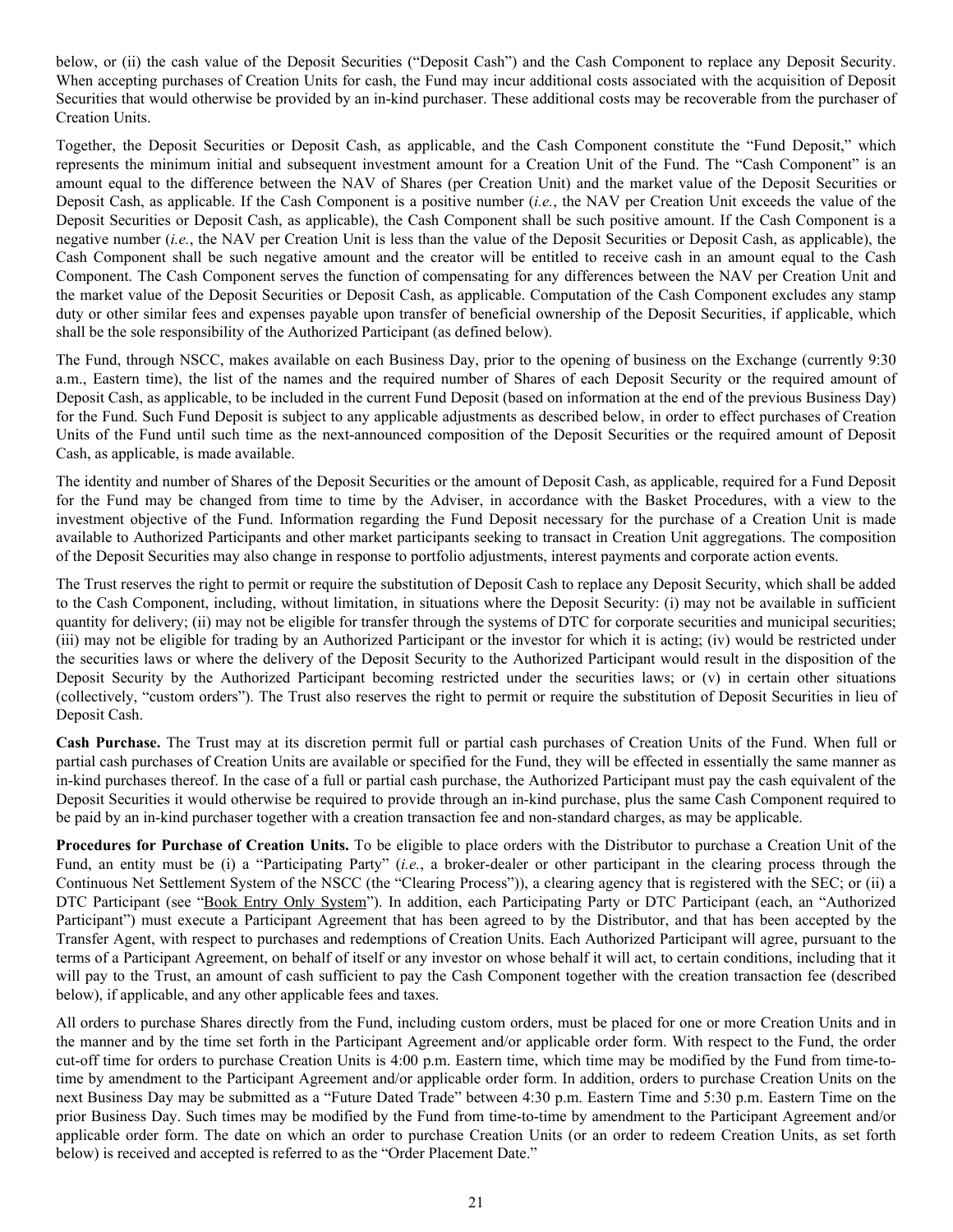An Authorized Participant may require an investor to make certain representations or enter into agreements with respect to the order (*e.g.*, to provide for payments of cash, when required). Investors should be aware that their particular broker may not have executed a Participant Agreement and that, therefore, orders to purchase Shares directly from the Fund in Creation Units have to be placed by the investor's broker through an Authorized Participant that has executed a Participant Agreement. In such cases there may be additional charges to such investor. At any given time, there may be only a limited number of broker-dealers that have executed a Participant Agreement and only a small number of such Authorized Participants may have international capabilities.

On days when the Exchange closes earlier than normal, the Fund may require orders to create Creation Units to be placed earlier in the day. In addition, if a market or markets on which the Fund's investments are primarily traded is closed, the Fund will also generally not accept orders on such day(s). Orders must be transmitted by an Authorized Participant by telephone or other transmission method acceptable to the Transfer Agent pursuant to procedures set forth in the Participant Agreement and in accordance with the applicable order form. On behalf of the Fund, the Transfer Agent will notify the Custodian of such order. The Custodian will then provide such information to the appropriate local sub-custodian(s). Those placing orders through an Authorized Participant should allow sufficient time to permit proper submission of the purchase order to the Transfer Agent by the cut-off time on such Business Day. Economic or market disruptions or changes, or telephone or other communication failure may impede the ability to reach the Transfer Agent or an Authorized Participant.

Fund Deposits must be delivered by an Authorized Participant through the Federal Reserve System (for cash) or through DTC (for corporate securities), through a subcustody agent (for foreign securities) and/or through such other arrangements allowed by the Trust or its agents. With respect to foreign Deposit Securities, the Custodian shall cause the subcustodian of the Fund to maintain an account into which the Authorized Participant shall deliver, on behalf of itself or the party on whose behalf it is acting, such Deposit Securities (or Deposit Cash for all or a part of such securities, as permitted or required), with any appropriate adjustments as advised by the Trust. Foreign Deposit Securities must be delivered to an account maintained at the applicable local subcustodian. A Fund Deposit transfer must be ordered by the Authorized Participant in a timely fashion to ensure the delivery of the requisite number of Deposit Securities or Deposit Cash, as applicable, to the account of the Fund or its agents by no later than 12:00 p.m. Eastern time (or such other time as specified by the Trust) on the Settlement Date. If the Fund or its agents do not receive all of the Deposit Securities, or the required Deposit Cash in lieu thereof, by such time, then the order may be deemed rejected and the Authorized Participant shall be liable to the Fund for losses, if any, resulting therefrom. The "Settlement Date" for the Fund is generally the second Business Day after the Order Placement Date. All questions as to the number of Deposit Securities or Deposit Cash to be delivered, as applicable, and the validity, form and eligibility (including time of receipt) for the deposit of any tendered securities or cash, as applicable, will be determined by the Trust, whose determination shall be final and binding. The amount of cash represented by the Cash Component must be transferred directly to the Custodian through the Federal Reserve Bank wire transfer system in a timely manner to be received by the Custodian no later than the Settlement Date. If the Cash Component and the Deposit Securities or Deposit Cash, as applicable, are not received by the Custodian in a timely manner by the Settlement Date, the creation order may be cancelled. Upon written notice to the Transfer Agent, such canceled order may be resubmitted the following Business Day using a Fund Deposit as newly constituted to reflect the then current NAV of the Fund.

The order shall be deemed to be received on the Business Day on which the order is placed provided that the order is placed in proper form prior to the applicable cut-off time and the federal funds in the appropriate amount are deposited with the Custodian on the Settlement Date. If the order is not placed in proper form as required, or federal funds in the appropriate amount are not received on the Settlement Date, then the order may be deemed to be rejected and the Authorized Participant shall be liable to the Fund for losses, if any, resulting therefrom. A creation request is in "proper form" if all procedures set forth in the Participant Agreement, order form and this SAI are properly followed.

**Issuance of a Creation Unit.** Except as provided in this SAI, Creation Units will not be issued until the transfer of good title to the Trust of the Deposit Securities or payment of Deposit Cash, as applicable, and the payment of the Cash Component have been completed. When the subcustodian has confirmed to the Custodian that the required Deposit Securities (or the cash value thereof) have been delivered to the account of the relevant subcustodian or subcustodians, the Distributor and the Adviser shall be notified of such delivery, and the Trust will issue and cause the delivery of the Creation Units. The delivery of Creation Units so created generally will occur no later than the second Business Day following the day on which the purchase order is deemed received by the Transfer Agent. The Authorized Participant shall be liable to the Fund for losses, if any, resulting from unsettled orders.

In instances where the Trust accepts Deposit Securities for the purchase of a Creation Unit, the Creation Units may be purchased in advance of receipt by the Trust of all or a portion of the applicable Deposit Securities as described below. In these circumstances, the initial deposit will have a value greater than the NAV of Shares on the date the order is placed in proper form since, in addition to available Deposit Securities, cash must be deposited in an amount equal to the sum of (i) the Cash Component, plus (ii) an additional amount of cash equal to a percentage of the value as set forth in the Participant Agreement, of the undelivered Deposit Securities (the "Additional Cash Deposit"), which shall be maintained in a separate non-interest bearing collateral account. The Authorized Participant must deposit with the Custodian the Additional Cash Deposit, as applicable, by 12:00 p.m. Eastern time (or such other time as specified by the Trust) on the Settlement Date. If the Fund or its agents do not receive the Additional Cash Deposit in the appropriate amount, by such time, then the order may be deemed rejected and the Authorized Participant shall be liable to the Fund for losses, if any, resulting therefrom. An additional amount of cash shall be required to be deposited with the Trust, pending delivery of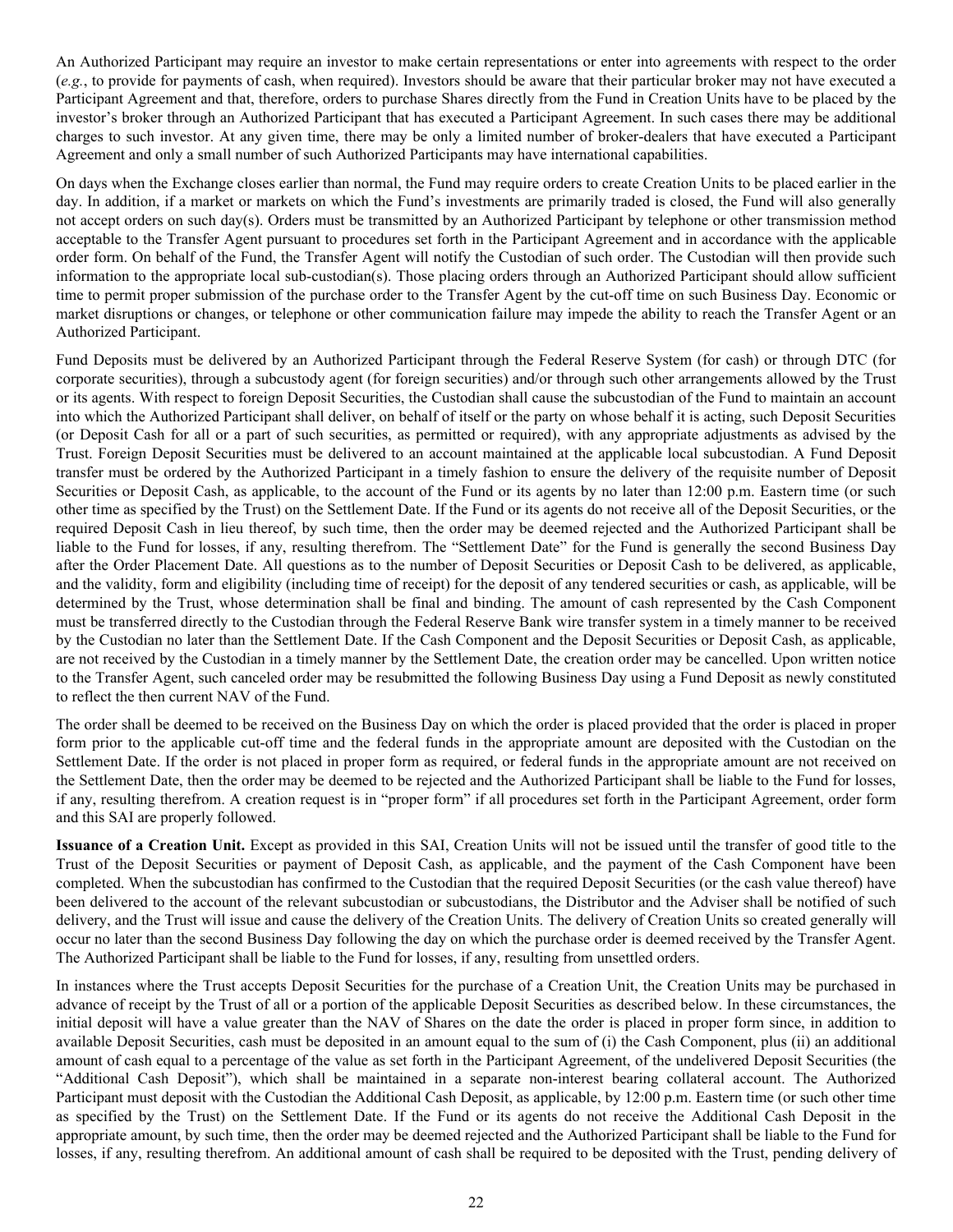the missing Deposit Securities to the extent necessary to maintain the Additional Cash Deposit with the Trust in an amount at least equal to the applicable percentage, as set forth in the Participant Agreement, of the daily market value of the missing Deposit Securities. The Participant Agreement will permit the Trust to buy the missing Deposit Securities at any time. Authorized Participants will be liable to the Trust for the costs incurred by the Trust in connection with any such purchases. These costs will be deemed to include the amount by which the actual purchase price of the Deposit Securities exceeds the value of such Deposit Securities on the day the purchase order was deemed received by the Transfer Agent plus the brokerage and related transaction costs associated with such purchases. The Trust will return any unused portion of the Additional Cash Deposit once all of the missing Deposit Securities have been properly received by the Custodian or purchased by the Trust and deposited into the Trust. In addition, a transaction fee, as described below under "Creation Transaction Fee," may be charged and an additional variable charge may also be applied, as described below. The delivery of Creation Units so created generally will occur no later than the Settlement Date.

**Acceptance of Orders of Creation Units**. The Trust reserves the absolute right to reject an order for Creation Units transmitted to it by the Transfer Agent with respect to the Fund including, without limitation, if (a) the order is not in proper form; (b) the Deposit Securities or Deposit Cash, as applicable, delivered by the Participant are not as disseminated through the facilities of the NSCC for that date by the Custodian; (c) the investor(s), upon obtaining Shares ordered, would own 80% or more of the currently outstanding Shares; (d) acceptance of the Deposit Securities would have certain adverse tax consequences to the Fund; (e) the acceptance of the Fund Deposit would, in the opinion of counsel, be unlawful; (f) the acceptance of the Fund Deposit would otherwise, in the discretion of the Trust or the Adviser, have an adverse effect on the Trust or the rights of beneficial owners; (g) the acceptance or receipt of the order for a Creation Unit would, in the opinion of counsel to the Trust, be unlawful; or (h) in the event that circumstances outside the control of the Trust, the Custodian, the Transfer Agent and/or the Adviser make it for all practical purposes not feasible to process orders for Creation Units.

Examples of such circumstances include acts of God or public service or utility problems such as fires, floods, extreme weather conditions and power outages resulting in telephone, telecopy and computer failures; market conditions or activities causing trading halts; systems failures involving computer or other information systems affecting the Trust, the Distributor, the Custodian, a subcustodian, the Transfer Agent, DTC, NSCC, Federal Reserve System, or any other participant in the creation process, and other extraordinary events. The Transfer Agent shall notify a prospective creator of a Creation Unit and/or the Authorized Participant acting on behalf of the creator of a Creation Unit of its rejection of the order of such person. The Trust, the Transfer Agent, the Custodian, any sub-custodian and the Distributor are under no duty, however, to give notification of any defects or irregularities in the delivery of Fund Deposits nor shall either of them incur any liability for the failure to give any such notification. The Trust, the Transfer Agent, the Custodian, and the Distributor shall not be liable for the rejection of any purchase order for Creation Units.

All questions as to the number of shares of each security in the Deposit Securities and the validity form, eligibility and acceptance for deposit of any securities to be delivered shall be determined by the Trust, and the Trust's determination shall be final and binding.

**Creation Unit Transaction Fee**. A fixed purchase (*i.e.*, creation) transaction fee, payable to the Fund's custodian, may be imposed for the transfer and other transaction costs associated with the purchase of Creation Units ("Creation Order Costs"). The standard fixed creation unit transaction fee for the Fund, regardless of the number of Creation Units created in the transaction, is \$250. The Fund may adjust the standard fixed creation unit transaction fee from time to time. The fixed creation unit transaction fee may be waived on certain orders if the Fund's custodian has determined to waive some or all of the Creation Order Costs associated with the order or another party, such as the Adviser, has agreed to pay such fee.

In addition, a variable fee, payable to the Fund, of up to a maximum of 2% of the value of the Creation Units subject to the transaction may be imposed for cash purchases, non-standard orders, or partial cash purchases of Creation Units. The variable charge is primarily designed to cover additional costs (*e.g.*, brokerage, taxes) involved with buying the securities with cash. The Fund may determine to not charge a variable fee on certain orders when the Adviser has determined that doing so is in the best interests of Fund shareholders, *e.g.*, for creation orders that facilitate the rebalance of the Fund's portfolio in a more tax efficient manner than could be achieved without such order.

Investors who use the services of a broker or other such intermediary may be charged a fee for such services. Investors are responsible for the fixed costs of transferring the Fund Securities from the Trust to their account or on their order.

**Risks of Purchasing Creation Units**. There are certain legal risks unique to investors purchasing Creation Units directly from the Fund. Because Shares may be issued on an ongoing basis, a "distribution" of Shares could be occurring at any time. Certain activities that a shareholder performs as a dealer could, depending on the circumstances, result in the shareholder being deemed a participant in the distribution in a manner that could render the shareholder a statutory underwriter and subject to the prospectus delivery and liability provisions of the Securities Act. For example, a shareholder could be deemed a statutory underwriter if it purchases Creation Units from the Fund, breaks them down into the constituent Shares, and sells those Shares directly to customers, or if a shareholder chooses to couple the creation of a supply of new Shares with an active selling effort involving solicitation of secondary-market demand for Shares. Whether a person is an underwriter depends upon all of the facts and circumstances pertaining to that person's activities, and the examples mentioned here should not be considered a complete description of all the activities that could cause you to be deemed an underwriter.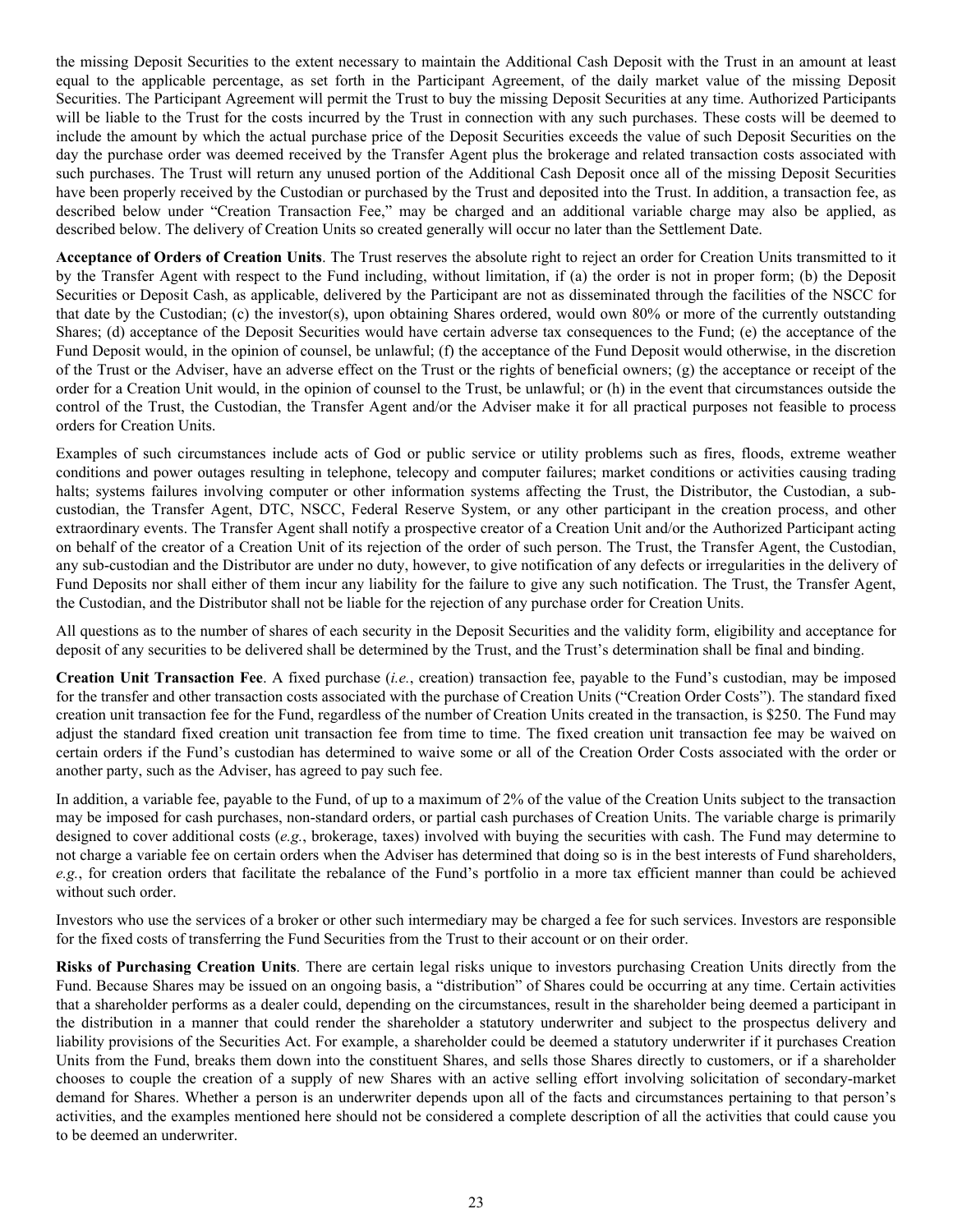Dealers who are not "underwriters" but are participating in a distribution (as opposed to engaging in ordinary secondary-market transactions), and thus dealing with Shares as part of an "unsold allotment" within the meaning of Section  $4(a)(3)(C)$  of the Securities Act, will be unable to take advantage of the prospectus delivery exemption provided by Section  $4(a)(3)$  of the Securities Act.

**Redemption**. Shares may be redeemed only in Creation Units at their NAV next determined after receipt of a redemption request in proper form by the Fund through the Transfer Agent and only on a Business Day. EXCEPT UPON LIQUIDATION OF THE FUND, THE TRUST WILL NOT REDEEM SHARES IN AMOUNTS LESS THAN CREATION UNITS. Investors must accumulate enough Shares in the secondary market to constitute a Creation Unit in order to have such Shares redeemed by the Trust. There can be no assurance, however, that there will be sufficient liquidity in the public trading market at any time to permit assembly of a Creation Unit. Investors should expect to incur brokerage and other costs in connection with assembling a sufficient number of Shares to constitute a redeemable Creation Unit.

With respect to the Fund, the Custodian, through the NSCC, makes available prior to the opening of business on the Exchange (currently 9:30 a.m., Eastern time) on each Business Day, the list of the names and Share quantities of the Fund's portfolio securities that will be applicable (subject to possible amendment or correction) to redemption requests received in proper form (as defined below) on that day ("Fund Securities"). Fund Securities received on redemption may not be identical to Deposit Securities.

Redemption proceeds for a Creation Unit are paid either in-kind or in cash, or a combination thereof, as determined by the Trust in accordance with the Basket Procedures. With respect to in-kind redemptions of the Fund, redemption proceeds for a Creation Unit will consist of Fund Securities—as announced by the Custodian on the Business Day of the request for redemption received in proper form plus cash in an amount equal to the difference between the NAV of Shares being redeemed, as next determined after a receipt of a request in proper form, and the value of the Fund Securities (the "Cash Redemption Amount"), less a fixed redemption transaction fee, as applicable, and additional variable charge as set forth below. In the event that the Fund Securities have a value greater than the NAV of Shares, a compensating cash payment equal to the differential is required to be made by or through an Authorized Participant by the redeeming shareholder. Notwithstanding the foregoing, at the Trust's discretion, an Authorized Participant may receive the corresponding cash value of the securities in lieu of the in-kind securities value representing one or more Fund Securities.

**Cash Redemption.** Full or partial cash redemptions of Creation Units will be effected in essentially the same manner as in-kind redemptions thereof. In the case of full or partial cash redemptions, the Authorized Participant receives the cash equivalent of the Fund Securities it would otherwise receive through an in-kind redemption, plus the same Cash Redemption Amount to be paid to an in-kind redeemer.

**Redemption Transaction Fee**. A fixed redemption transaction fee, payable to the Fund's custodian, may be imposed for the transfer and other transaction costs associated with the redemption of Creation Units ("Redemption Order Costs"). The standard fixed redemption transaction fee for the Fund, regardless of the number of Creation Units redeemed in the transaction, is \$250. The Fund may adjust the redemption transaction fee from time to time. The fixed redemption fee may be waived on certain orders if the Fund's custodian has determined to waive some or all of the Redemption Order Costs associated with the order or another party, such as the Adviser, has agreed to pay such fee.

In addition, a variable fee, payable to the Fund, of up to a maximum of 2% of the value of the Creation Units subject to the transaction may be imposed for cash redemptions, non-standard orders, or partial cash redemptions (when cash redemptions are available) of Creation Units. The variable charge is primarily designed to cover additional costs (*e.g.*, brokerage, taxes) involved with selling portfolio securities to satisfy a cash redemption. The Fund may determine to not charge a variable fee on certain orders when the Adviser has determined that doing so is in the best interests of Fund shareholders, *e.g.*, for redemption orders that facilitate changes to the Fund's portfolio in a more tax efficient manner than could be achieved without such order.

Investors who use the services of a broker or other such intermediary may be charged a fee for such services. Investors are responsible for the fixed costs of transferring the Fund Securities from the Trust to their account or on their order.

**Procedures for Redemption of Creation Units.** Orders to redeem Creation Units of the Fund must be submitted in proper form to the Transfer Agent prior to 4:00 p.m. Eastern Time. In addition, orders to redeem Creation Units on the next Business Day may be submitted as a "Future Dated Trade" between 4:30 p.m. Eastern Time and 5:30 p.m. Eastern Time on the prior Business Day. A redemption request is considered to be in "proper form" if (i) an Authorized Participant has transferred or caused to be transferred to the Trust's Transfer Agent the Creation Unit(s) being redeemed through the book-entry system of DTC so as to be effective by the time as set forth in the Participant Agreement and (ii) a request in form satisfactory to the Trust is received by the Transfer Agent from the Authorized Participant on behalf of itself or another redeeming investor within the time periods specified in the Participant Agreement. If the Transfer Agent does not receive the investor's Shares through DTC's facilities by the times and pursuant to the other terms and conditions set forth in the Participant Agreement, the redemption request shall be rejected.

The Authorized Participant must transmit the request for redemption, in the form required by the Trust, to the Transfer Agent in accordance with procedures set forth in the Authorized Participant Agreement. Investors should be aware that their particular broker may not have executed an Authorized Participant Agreement, and that, therefore, requests to redeem Creation Units may have to be placed by the investor's broker through an Authorized Participant who has executed an Authorized Participant Agreement. Investors making a redemption request should be aware that such request must be in the form specified by such Authorized Participant.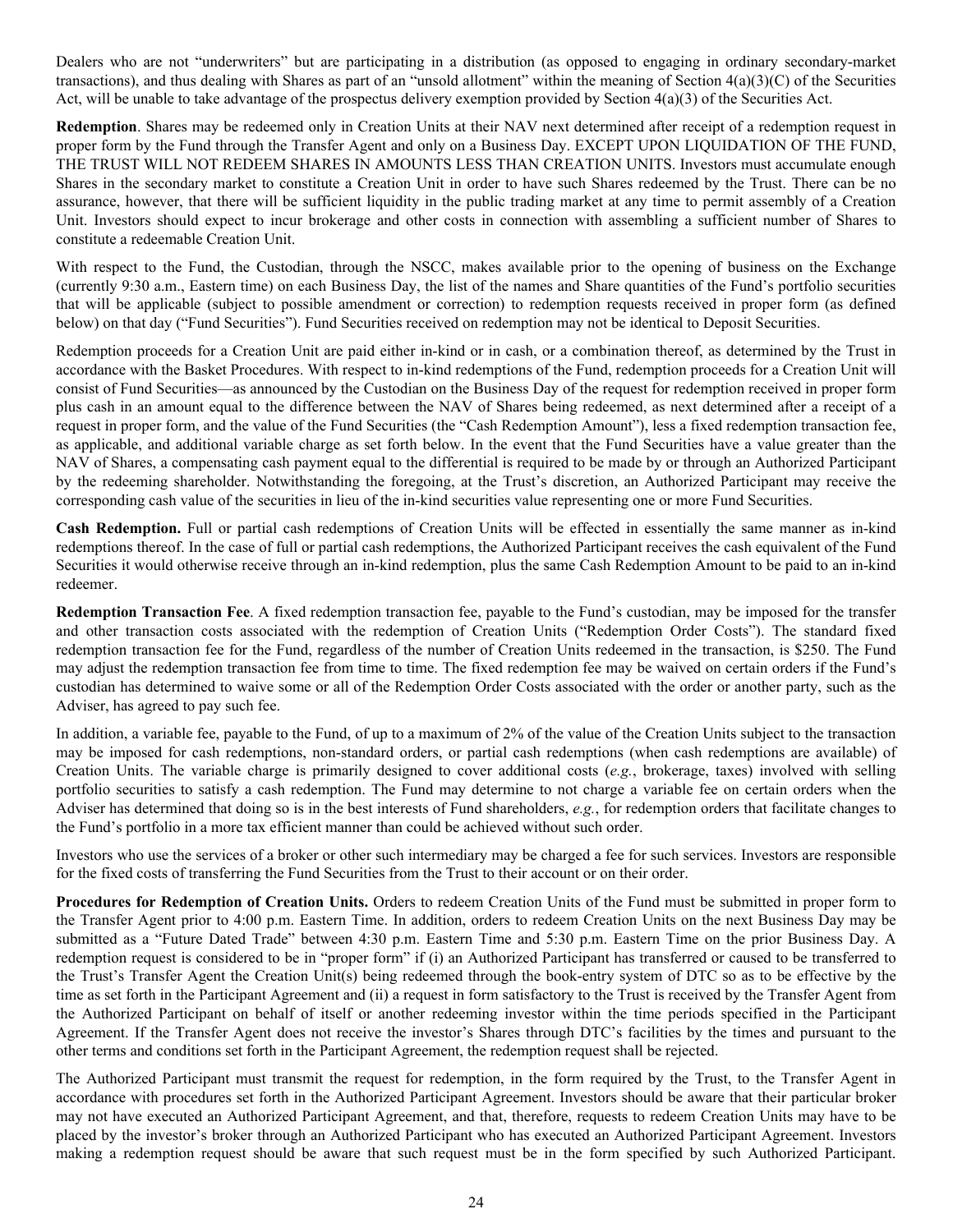<span id="page-27-0"></span>Investors making a request to redeem Creation Units should allow sufficient time to permit proper submission of the request by an Authorized Participant and transfer of the Shares to the Transfer Agent; such investors should allow for the additional time that may be required to effect redemptions through their banks, brokers or other financial intermediaries if such intermediaries are not Authorized Participants.

**Additional Redemption Procedures.** In connection with taking delivery of Shares of Fund Securities upon redemption of Creation Units, a redeeming shareholder or Authorized Participant acting on behalf of such shareholder must maintain appropriate custody arrangements with a qualified broker-dealer, bank, or other custody providers in each jurisdiction in which any of the Fund Securities are customarily traded, to which account such Fund Securities will be delivered. Deliveries of redemption proceeds generally will be made within two business days of the trade date.

The Trust may, in its discretion and in accordance with the Basket Procedures, exercise its option to redeem such Shares in cash, and the redeeming investor will be required to receive its redemption proceeds in cash. In addition, an investor may request a redemption in cash that the Fund may, in its sole discretion, permit. In either case, the investor will receive a cash payment equal to the NAV of its Shares based on the NAV of Shares of the Fund next determined after the redemption request is received in proper form (minus a redemption transaction fee, if applicable, and additional charge for requested cash redemptions specified above, to offset the Trust's brokerage and other transaction costs associated with the disposition of Fund Securities). The Fund may also, in its sole discretion, and in accordance with the Basket Procedures, upon request of a shareholder, provide such redeemer a portfolio of securities that differs from the exact composition of the Fund Securities but does not differ in NAV.

Redemptions of Shares for Fund Securities will be subject to compliance with applicable federal and state securities laws and the Fund (whether or not it otherwise permits cash redemptions) reserves the right to redeem Creation Units for cash to the extent that the Trust could not lawfully deliver specific Fund Securities upon redemptions or could not do so without first registering the Fund Securities under such laws. An Authorized Participant or an investor for which it is acting subject to a legal restriction with respect to a particular security included in the Fund Securities applicable to the redemption of Creation Units may be paid an equivalent amount of cash. The Authorized Participant may request the redeeming investor of the Shares to complete an order form or to enter into agreements with respect to such matters as compensating cash payment. Further, an Authorized Participant that is not a "qualified institutional buyer," ("QIB") as such term is defined under Rule 144A of the Securities Act, will not be able to receive Fund Securities that are restricted securities eligible for resale under Rule 144A. An Authorized Participant may be required by the Trust to provide a written confirmation with respect to QIB status to receive Fund Securities.

Because the portfolio securities of the Fund may trade on other exchanges on days that the Exchange is closed or are otherwise not Business Days for the Fund, shareholders may not be able to redeem their Shares, or to purchase or sell Shares on the Exchange, on days when the NAV of the Fund could be significantly affecting by events in the relevant foreign markets.

The right of redemption may be suspended or the date of payment postponed with respect to the Fund (1) for any period during which the Exchange is closed (other than customary weekend and holiday closings); (2) for any period during which trading on the Exchange is suspended or restricted; (3) for any period during which an emergency exists as a result of which disposal of the Shares of the Fund or determination of the NAV of the Shares is not reasonably practicable; or (4) in such other circumstance as is permitted by the SEC.

# **DETERMINATION OF NET ASSET VALUE**

NAV per Share for the Fund is computed by dividing the value of the net assets of the Fund (*i.e.*, the value of its total assets less total liabilities) by the total number of Shares outstanding, rounded to the nearest cent. Expenses and fees, including the management fees, are accrued daily and taken into account for purposes of determining NAV. The NAV of the Fund is calculated by Fund Services and determined at the scheduled close of the regular trading session on the NYSE (ordinarily 4:00 p.m., Eastern time) on each day that the NYSE is open, provided that fixed-income assets may be valued as of the announced closing time for trading in fixed-income instruments on any day that the Securities Industry and Financial Markets Association ("SIFMA") announces an early closing time.

In calculating the Fund's NAV per Share, the Fund's investments are generally valued using market valuations. A market valuation generally means a valuation (i) obtained from an exchange, a pricing service, or a major market maker (or dealer), (ii) based on a price quotation or other equivalent indication of value supplied by an exchange, a pricing service, or a major market maker (or dealer) or (iii) based on amortized cost. In the case of shares of other funds that are not traded on an exchange, a market valuation means such fund's published NAV per share. The Fund may use various pricing services, or discontinue the use of any pricing service, as approved by the Board from time to time. A price obtained from a pricing service based on such pricing service's valuation matrix may be considered a market valuation. Any assets or liabilities denominated in currencies other than the U.S. dollar are converted into U.S. dollars at the current market rates on the date of valuation as quoted by one or more sources.

# **DIVIDENDS AND DISTRIBUTIONS**

The following information supplements and should be read in conjunction with the section in the Prospectus entitled "Dividends, Distributions and Taxes."

General Policies. Dividends from net investment income, if any, are declared and paid at least annually by the Fund. Distributions of net realized securities gains, if any, generally are declared and paid once a year, but the Fund may make distributions on a more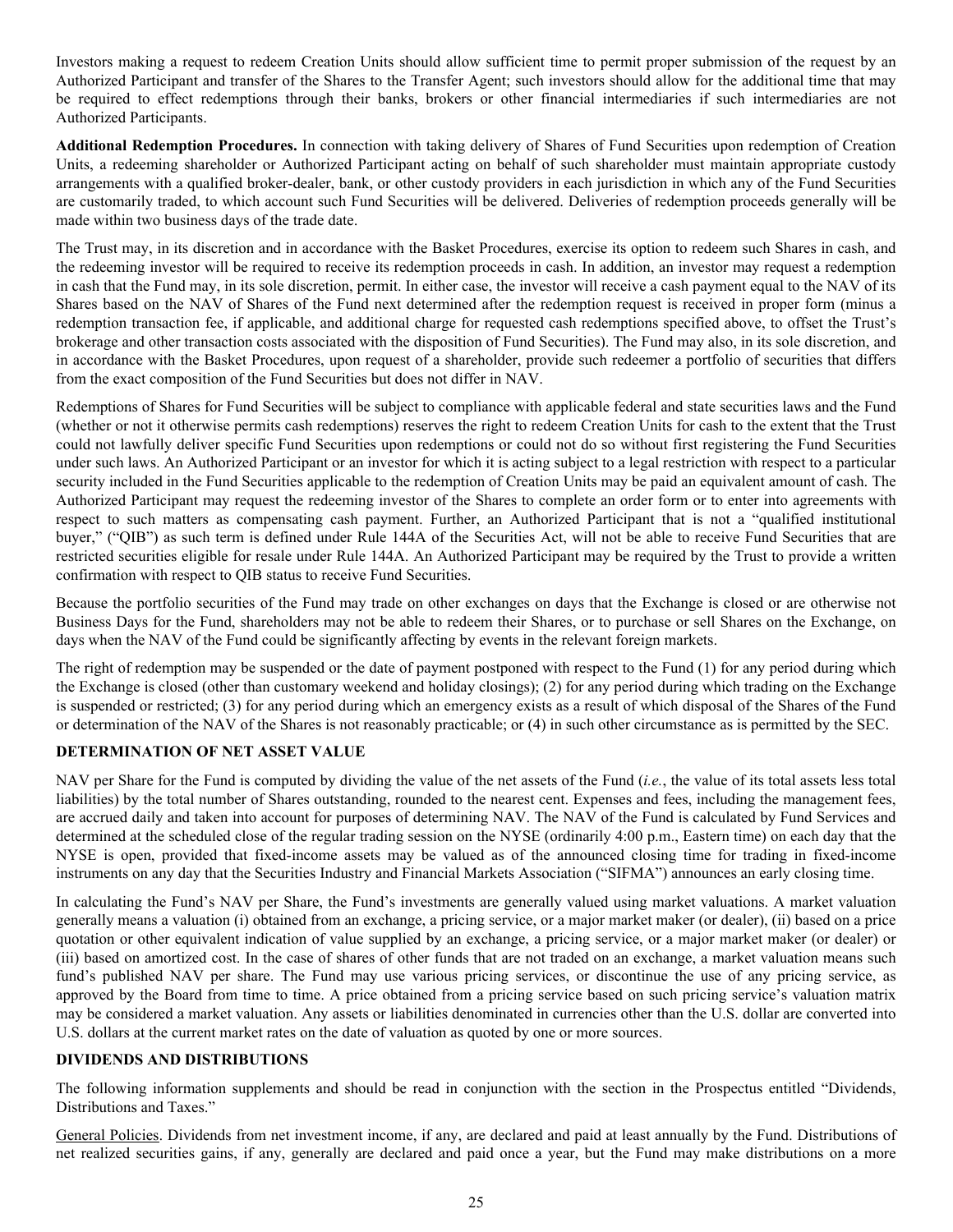<span id="page-28-0"></span>frequent basis to comply with the distribution requirements of the Code, in all events in a manner consistent with the provisions of the 1940 Act.

Dividends and other distributions on Shares are distributed, as described below, on a pro rata basis to Beneficial Owners of such Shares. Dividend payments are made through DTC Participants and Indirect Participants to Beneficial Owners then of record with proceeds received from the Trust.

The Fund makes additional distributions to the extent necessary (i) to distribute the entire annual taxable income of the Fund, plus any net capital gains and (ii) to avoid imposition of the excise tax imposed by Section 4982 of the Code. Management of the Trust reserves the right to declare special dividends if, in its reasonable discretion, such action is necessary or advisable to preserve the Fund's eligibility for treatment as a RIC or to avoid imposition of income or excise taxes on undistributed income.

Dividend Reinvestment Service. The Trust will not make the DTC book-entry dividend reinvestment service available for use by Beneficial Owners for reinvestment of their cash proceeds, but certain individual broker-dealers may make available the DTC bookentry Dividend Reinvestment Service for use by Beneficial Owners of the Fund through DTC Participants for reinvestment of their dividend distributions. Investors should contact their brokers to ascertain the availability and description of these services. Beneficial Owners should be aware that each broker may require investors to adhere to specific procedures and timetables to participate in the dividend reinvestment service and investors should ascertain from their brokers such necessary details. If this service is available and used, dividend distributions of both income and realized gains will be automatically reinvested in additional whole Shares issued by the Trust of the Fund at NAV per Share. Distributions reinvested in additional Shares will nevertheless be taxable to Beneficial Owners acquiring such additional Shares to the same extent as if such distributions had been received in cash.

# **FEDERAL INCOME TAXES**

The following is only a summary of certain U.S. federal income tax considerations generally affecting the Fund and its shareholders that supplements the discussion in the Prospectus. No attempt is made to present a comprehensive explanation of the federal, state, local or foreign tax treatment of the Fund or its shareholders, and the discussion here and in the Prospectus is not intended to be a substitute for careful tax planning.

The following general discussion of certain U.S. federal income tax consequences is based on provisions of the Code and the regulations issued thereunder as in effect on the date of this SAI. New legislation, as well as administrative changes or court decisions, may significantly change the conclusions expressed herein, and may have a retroactive effect with respect to the transactions contemplated herein.

Shareholders are urged to consult their own tax advisors regarding the application of the provisions of tax law described in this SAI in light of the particular tax situations of the shareholders and regarding specific questions as to federal, state, foreign or local taxes.

Taxation of the Fund. The Fund intends to elect and to qualify each year to be treated as a regulated investment company ("RIC") under the Code. As such, the Fund should not be subject to federal income taxes on its net investment income and capital gains, if any, to the extent that it timely distributes such income and capital gains to its shareholders. To qualify for treatment as a RIC, the Fund must distribute annually to its shareholders at least the sum of 90% of its net investment income (generally including the excess of net short-term capital gains over net long-term capital losses) and 90% of its net tax-exempt interest income, if any (the "Distribution Requirement") and also must meet several additional requirements. Among these requirements are the following: (i) at least 90% of the Fund's gross income each taxable year must be derived from dividends, interest, payments with respect to certain securities loans, gains from the sale or other disposition of stock, securities or foreign currencies, or other income derived with respect to its business of investing in such stock, securities or foreign currencies and net income derived from interests in qualified publicly traded partnerships (the "Qualifying Income Requirement"); and (ii) at the end of each quarter of the Fund's taxable year, the Fund's assets must be diversified so that (a) at least 50% of the value of the Fund's total assets is represented by cash and cash items, U.S. government securities, securities of other RICs, and other securities, with such other securities limited, in respect to any one issuer, to an amount not greater in value than 5% of the value of the Fund's total assets and to not more than 10% of the outstanding voting securities of such issuer, including the equity securities of a qualified publicly traded partnership, and (b) not more than 25% of the value of its total assets is invested, including through corporations in which the Fund owns a 20% or more voting stock interest, in the securities (other than U.S. government securities or securities of other RICs) of any one issuer, the securities (other than securities of other RICs) of two or more issuers which the Fund controls and which are engaged in the same, similar, or related trades or businesses, or the securities of one or more qualified publicly traded partnerships (the "Diversification Requirement").

To the extent the Fund makes investments that may generate income that is not qualifying income, including certain derivatives, the Fund will seek to restrict the resulting income from such investments so that the Fund's non-qualifying income does not exceed 10% of its gross income.

Although the Fund intends to distribute substantially all of its net investment income and may distribute its capital gains for any taxable year, the Fund will be subject to federal income taxation to the extent any such income or gains are not distributed. The Fund is treated as a separate corporation for federal income tax purposes. The Fund therefore is considered to be a separate entity in determining its treatment under the rules for RICs described herein. The requirements (other than certain organizational requirements) for qualifying RIC status are determined at the fund level rather than at the Trust level.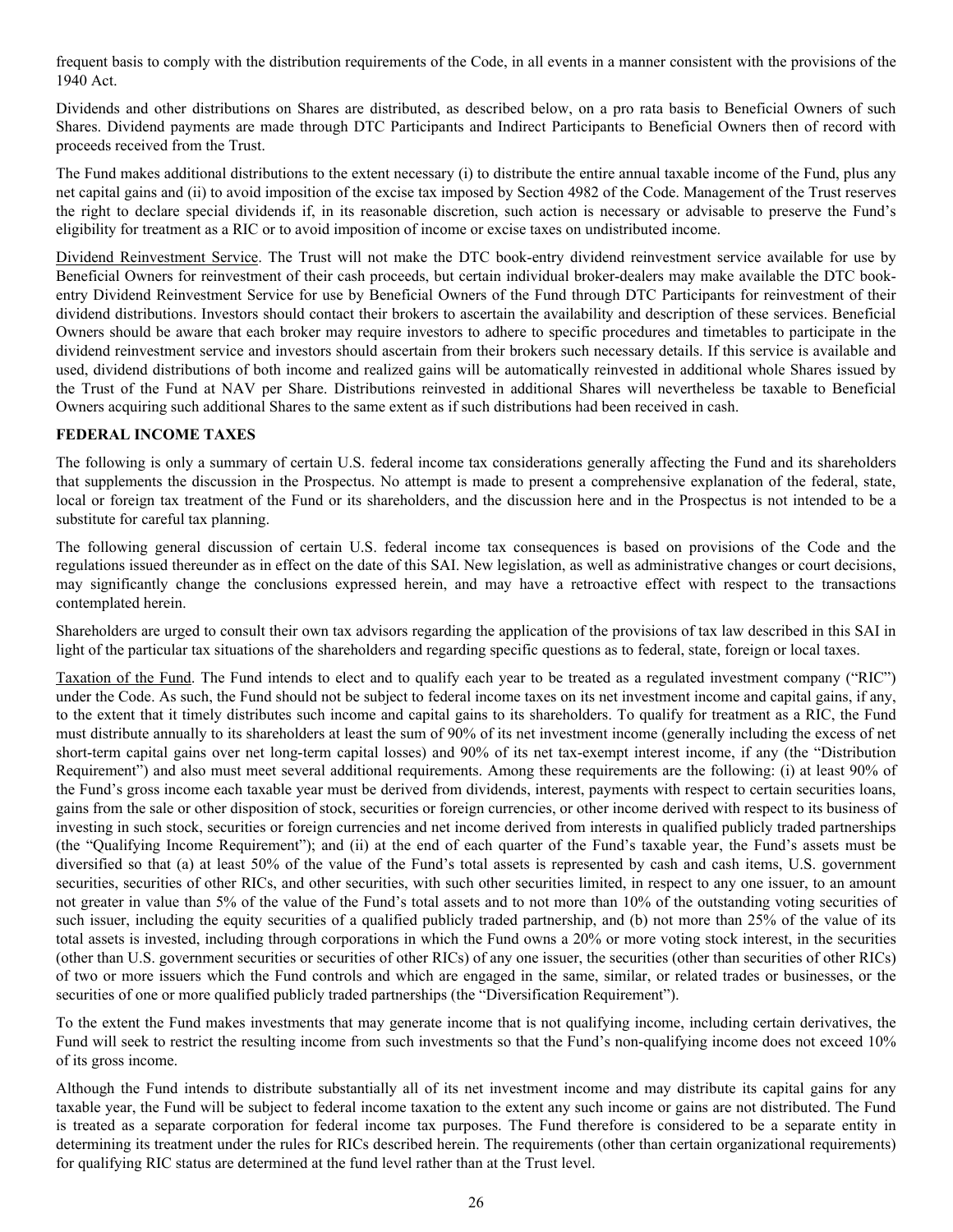If the Fund fails to satisfy the Qualifying Income Requirement or the Diversification Requirement in any taxable year, the Fund may be eligible for relief provisions if the failures are due to reasonable cause and not willful neglect and if a penalty tax is paid with respect to each failure to satisfy the applicable requirements. Additionally, relief is provided for certain *de minimis* failures of the Diversification Requirement where the Fund corrects the failure within a specified period of time. To be eligible for the relief provisions with respect to a failure to meet the Diversification Requirement, the Fund may be required to dispose of certain assets. If these relief provisions were not available to the Fund and it were to fail to qualify for treatment as a RIC for a taxable year, all of its taxable income would be subject to tax at the regular corporate rate without any deduction for distributions to shareholders, and its distributions (including capital gains distributions) generally would be taxable to the shareholders of the Fund as ordinary income dividends, subject to the dividends received deduction for corporate shareholders and the lower tax rates on qualified dividend income received by non- corporate shareholders, subject to certain limitations. To requalify for treatment as a RIC in a subsequent taxable year, the Fund would be required to satisfy the RIC qualification requirements for that year and to distribute any earnings and profits from any year in which the Fund failed to qualify for tax treatment as a RIC. If the Fund failed to qualify as a RIC for a period greater than two taxable years, it would generally be required to pay a Fund-level tax on certain net built in gains recognized with respect to certain of its assets upon a disposition of such assets within five years of qualifying as a RIC in a subsequent year. The Board reserves the right not to maintain the qualification of the Fund for treatment as a RIC if it determines such course of action to be beneficial to shareholders. If the Fund determines that it will not qualify as a RIC, the Fund will establish procedures to reflect the anticipated tax liability in the Fund's NAV.

The Fund may elect to treat part or all of any "qualified late year loss" as if it had been incurred in the succeeding taxable year in determining the Fund's taxable income, net capital gain, net short-term capital gain, and earnings and profits. The effect of this election is to treat any such "qualified late year loss" as if it had been incurred in the succeeding taxable year in characterizing Fund distributions for any calendar year. A "qualified late year loss" generally includes net capital loss, net long-term capital loss, or net short-term capital loss incurred after October 31 of the current taxable year (commonly referred to as "post-October losses") and certain other late-year losses.

Capital losses in excess of capital gains ("net capital losses") are not permitted to be deducted against a RIC's net investment income. Instead, for U.S. federal income tax purposes, potentially subject to certain limitations, the Fund may carry a net capital loss from any taxable year forward indefinitely to offset its capital gains, if any, in years following the year of the loss. To the extent subsequent capital gains are offset by such losses, they will not result in U.S. federal income tax liability to the Fund and may not be distributed as capital gains to its shareholders. Generally, the Fund may not carry forward any losses other than net capital losses. The carryover of capital losses may be limited under the general loss limitation rules if the Fund experiences an ownership change as defined in the Code.

The Fund will be subject to a nondeductible 4% federal excise tax on certain undistributed income if it does not distribute to its shareholders in each calendar year an amount at least equal to 98% of its ordinary income for the calendar year plus 98.2% of its capital gain net income for the one-year period ending on October 31 of that year, subject to an increase for any shortfall in the prior year's distribution. For this purpose, any ordinary income or capital gain net income retained by the Fund and subject to corporate income tax will be considered to have been distributed. The Fund intends to declare and distribute dividends and distributions in the amounts and at the times necessary to avoid the application of the excise tax, but can make no assurances that all such tax liability will be eliminated. The Fund may in certain circumstances be required to liquidate Fund investments in order to make sufficient distributions to avoid federal excise tax liability at a time when the investment adviser might not otherwise have chosen to do so, and liquidation of investments in such circumstances may affect the ability of the Fund to satisfy the requirement for qualification as a RIC.

If the Fund meets the Distribution Requirement but retains some or all of its income or gains, it will be subject to federal income tax to the extent any such income or gains are not distributed. The Fund may designate certain amounts retained as undistributed net capital gain in a notice to its shareholders, who (i) will be required to include in income for U.S. federal income tax purposes, as long-term capital gain, their proportionate shares of the undistributed amount so designated, (ii) will be entitled to credit their proportionate shares of the income tax paid by the Fund on that undistributed amount against their federal income tax liabilities and to claim refunds to the extent such credits exceed their tax liabilities, and (iii) will be entitled to increase their tax basis, for federal income tax purposes, in their Shares by an amount equal to the excess of the amount of undistributed net capital gain included in their respective income over their respective income tax credits.

Taxation of Shareholders – Distributions. The Fund intends to distribute annually to its shareholders substantially all of its investment company taxable income (computed without regard to the deduction for dividends paid), its net tax-exempt income, if any, and any net capital gain (net recognized long-term capital gains in excess of net recognized short-term capital losses, taking into account any capital loss carryforwards). The distribution of investment company taxable income (as so computed) and net realized capital gain will be taxable to Fund shareholders regardless of whether the shareholder receives these distributions in cash or reinvests them in additional Shares.

The Fund (or your broker) will report to shareholders annually the amounts of dividends paid from ordinary income, the amount of distributions of net capital gain, the portion of dividends which may qualify for the dividends received deduction for corporations, and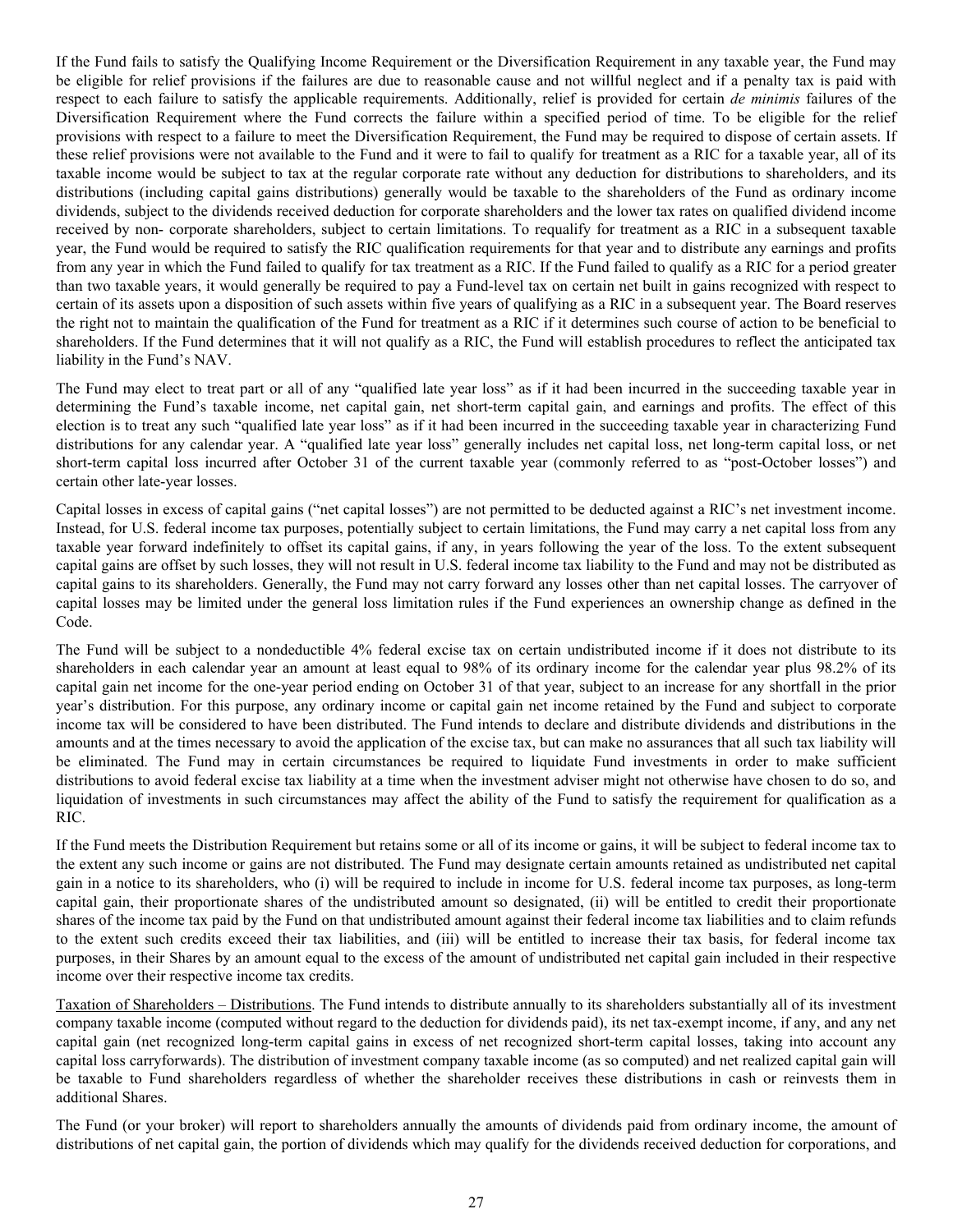the portion of dividends which may qualify for treatment as qualified dividend income, which, subject to certain limitations and requirements, is taxable to non-corporate shareholders at rates of up to 20%.

Qualified dividend income includes, in general, subject to certain holding period and other requirements, dividend income from taxable domestic corporations and certain foreign corporations. Subject to certain limitations, eligible foreign corporations include those incorporated in possessions of the United States, those incorporated in certain countries with comprehensive tax treaties with the United States, and other foreign corporations if the stock with respect to which the dividends are paid is readily tradable on an established securities market in the United States. Dividends received by the Fund from an ETF, an underlying fund taxable as a RIC or from a REIT may be treated as qualified dividend income generally only to the extent so reported by such ETF, underlying fund or REIT. If 95% or more of the Fund's gross income (calculated without taking into account net capital gain derived from sales or other dispositions of stock or securities) consists of qualified dividend income, the Fund may report all distributions of such income as qualified dividend income.

Fund dividends will not be treated as qualified dividend income if the Fund does not meet holding period and other requirements with respect to dividend paying stocks in its portfolio, and the shareholder does not meet holding period and other requirements with respect to the Shares on which the dividends were paid. Certain of the Fund's investment strategies may limit its ability to distribute dividends eligible to be treated as qualified dividend income.

Distributions by the Fund of its net short-term capital gains will be taxable as ordinary income. Distributions from the Fund's net capital gain will be taxable to shareholders at long-term capital gains rates, regardless of how long shareholders have held their Shares. Distributions may be subject to state and local taxes.

In the case of corporate shareholders, certain dividends received by the Fund from U.S. corporations (generally, dividends received by the Fund in respect of any share of stock (1) with a tax holding period of at least 46 days during the 91-day period beginning on the date that is 45 days before the date on which the stock becomes ex-dividend as to that dividend and (2) that is held in an unleveraged position) and distributed and appropriately so reported by the Fund may be eligible for the 50% dividends received deduction. Certain preferred stock must have a holding period of at least 91 days during the 181-day period beginning on the date that is 90 days before the date on which the stock becomes ex-dividend as to that dividend to be eligible. Capital gain dividends distributed to the Fund from other RICs and dividends distributed to the Fund from REITs are generally not eligible for the dividends received deduction. To qualify for the deduction, corporate shareholders must meet the minimum holding period requirement stated above with respect to their Shares, taking into account any holding period reductions from certain hedging or other transactions or positions that diminish their risk of loss with respect to their Shares, and, if they borrow to acquire or otherwise incur debt attributable to Shares, they may be denied a portion of the dividends received deduction with respect to those Shares. Certain of the Fund's investment strategies may limit its ability to distribute dividends eligible for the dividends received deduction for corporate shareholders.

Although dividends generally will be treated as distributed when paid, any dividend declared by the Fund in October, November or December and payable to shareholders of record in such a month that is paid during the following January will be treated for U.S. federal income tax purposes as received by shareholders on December 31 of the calendar year in which it was declared.

Shareholders who have not held Shares for a full year should be aware that the Fund may report and distribute, as ordinary dividends or capital gain dividends, a percentage of income that is not equal to the percentage of the Fund's ordinary income or net capital gain, respectively, actually earned during the applicable shareholder's period of investment in the Fund. A taxable shareholder may wish to avoid investing in the Fund shortly before a dividend or other distribution, because the distribution will generally be taxable even though it may economically represent a return of a portion of the shareholder's investment.

To the extent that the Fund makes a distribution of income received by the Fund in lieu of dividends (a "substitute payment") with respect to securities on loan pursuant to a securities lending transaction, such income will not constitute qualified dividend income to individual shareholders and will not be eligible for the dividends received deduction for corporate shareholders.

If the Fund's distributions exceed its earnings and profits, all or a portion of the distributions made for a taxable year may be recharacterized as a return of capital to shareholders. A return of capital distribution will generally not be taxable, but will reduce each shareholder's cost basis in the Fund and result in a higher capital gain or lower capital loss when the Shares on which the distribution was received are sold. After a shareholder's basis in the Shares has been reduced to zero, distributions in excess of earnings and profits will be treated as gain from the sale of the shareholder's Shares.

Taxation of Shareholders – Sale, Redemption or Exchange of Shares. A sale, redemption, or exchange of Shares may give rise to a gain or loss. In general, any gain or loss realized upon a taxable disposition of Shares will be treated as long-term capital gain or loss if Shares have been held for more than 12 months. Otherwise, the gain or loss on the taxable disposition of Shares will generally be treated as short-term capital gain or loss. Any loss realized upon a taxable disposition of Shares held for six months or less will be treated as long-term capital loss, rather than short-term capital loss, to the extent of any amounts treated as distributions to the shareholder of long-term capital gain (including any amounts credited to the shareholder as undistributed capital gains). All or a portion of any loss realized upon a taxable disposition of Shares may be disallowed if substantially identical Shares are acquired (through the reinvestment of dividends or otherwise) within a 61-day period beginning 30 days before and ending 30 days after the disposition. In such a case, the basis of the newly acquired Shares will be adjusted to reflect the disallowed loss.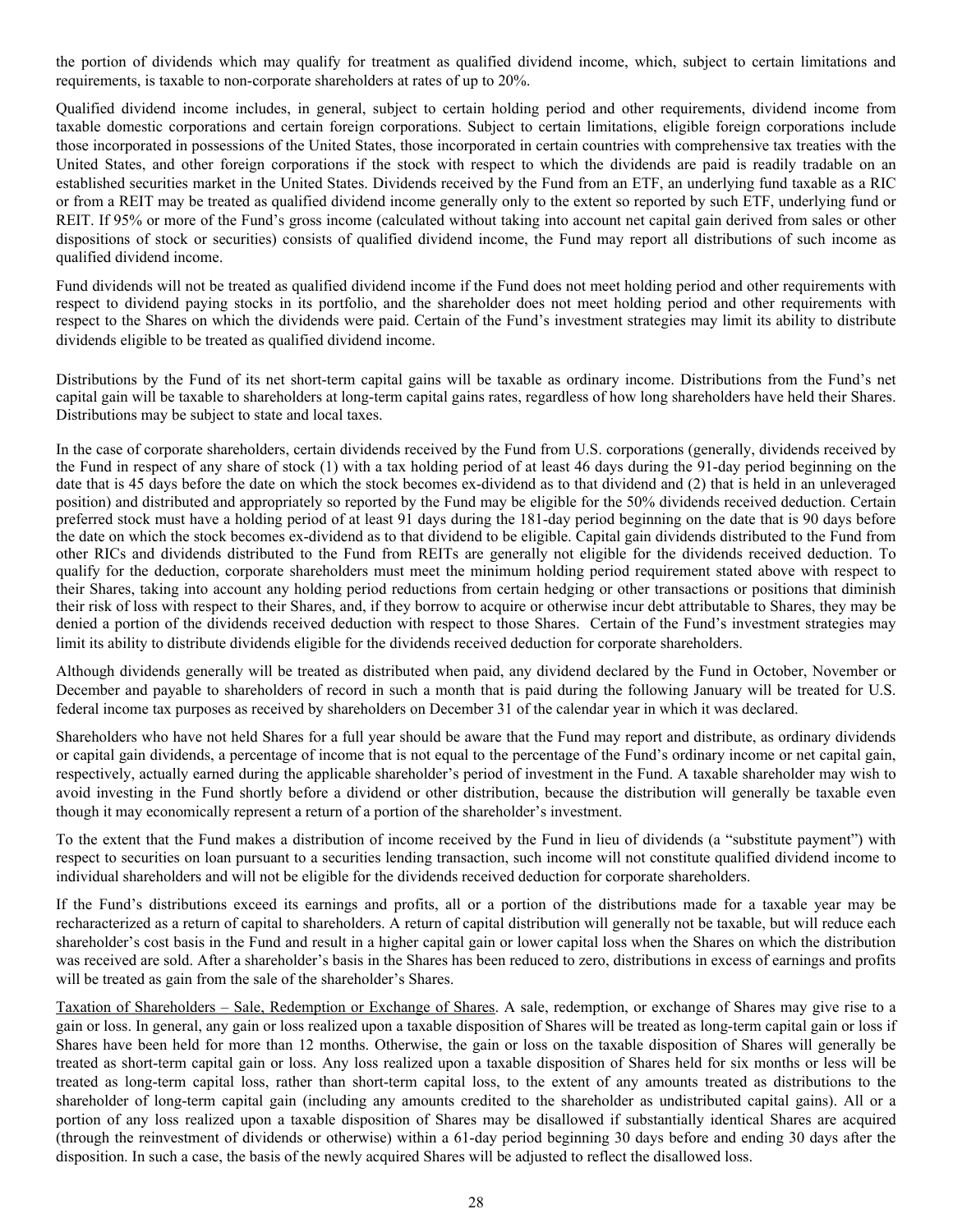The cost basis of Shares acquired by purchase will generally be based on the amount paid for Shares and then may be subsequently adjusted for other applicable transactions as required by the Code. The difference between the selling price and the cost basis of Shares generally determines the amount of the capital gain or loss realized on the sale or exchange of Shares. Contact the broker through whom you purchased your Shares to obtain information with respect to the available cost basis reporting methods and elections for your account.

An Authorized Participant who exchanges securities for Creation Units generally will recognize a gain or a loss. The gain or loss will be equal to the difference between the market value of the Creation Units at the time and the sum of the exchanger's aggregate basis in the securities surrendered plus the amount of cash paid for such Creation Units. The ability of Authorized Participants to receive a full or partial cash redemption of Creation Units of the Fund may limit the tax efficiency of the Fund. A person who redeems Creation Units will generally recognize a gain or loss equal to the difference between the exchanger's basis in the Creation Units and the sum of the aggregate market value of any securities received plus the amount of any cash received for such Creation Units. The Internal Revenue Service (the "IRS"), however, may assert that a loss realized upon an exchange of securities for Creation Units cannot currently be deducted under the rules governing "wash sales" (for a person who does not mark-to-market its portfolio) or on the basis that there has been no significant change in economic position.

Any gain or loss realized upon a creation or redemption of Creation Units will be treated as capital or ordinary gain or loss, depending on the holder's circumstances. Any capital gain or loss realized upon a redemption of Creation Units will generally be treated as longterm capital gain or loss if the shares comprising the Creation Units have been held for more than one year. Otherwise, such capital gains or losses will be treated as short-term capital gains or losses. Any capital loss realized upon a redemption of Creation Units held for six months or less should be treated as a long-term capital loss to the extent of any amounts treated as distributions to the applicable Authorized Participant of long-term capital gains with respect to the Creation Units (including any amounts credited to the Authorized Participant as undistributed capital gains).

The Trust, on behalf of the Fund, has the right to reject an order for Creation Units if the purchaser (or a group of purchasers) would, upon obtaining the Creation Units so ordered, own 80% or more of the outstanding Shares and if, pursuant to Section 351 of the Code, the Fund would have a basis in the deposit securities different from the market value of such securities on the date of deposit. The Trust also has the right to require the provision of information necessary to determine beneficial Share ownership for purposes of the 80% determination. If the Fund does issue Creation Units to a purchaser (or a group of purchasers) that would, upon obtaining the Creation Units so ordered, own 80% or more of the outstanding Shares, the purchaser (or a group of purchasers) will not recognize gain or loss upon the exchange of securities for Creation Units.

Authorized Participants purchasing or redeeming Creation Units should consult their own tax advisers with respect to the tax treatment of any creation or redemption transaction and whether the wash sales rule applies and when a loss may be deductible.

Taxation of Shareholders – Net Investment Income Tax. U.S. individuals with adjusted gross income (subject to certain adjustments) exceeding certain threshold amounts (\$250,000 if married filing jointly or if considered a "surviving spouse" for federal income tax purposes, \$125,000 if married filing separately, and \$200,000 in other cases) are subject to a 3.8% tax on all or a portion of their "net investment income," which includes taxable interest, dividends, and certain capital gains (generally including capital gain distributions and capital gains realized on the sale of Shares). This 3.8% tax also applies to all or a portion of the undistributed net investment income of certain shareholders that are estates and trusts.

Foreign Investments. Dividends and interest received by the Fund from sources within foreign countries may be subject to withholding and other taxes imposed by such countries. Tax treaties between certain countries and the U.S. may reduce or eliminate such taxes. The Fund does not expect to satisfy the requirements for passing through to its shareholders any share of foreign taxes paid by the Fund, with the result that shareholders will not include such taxes in their gross incomes and will not be entitled to a tax deduction or credit for such taxes on their own tax returns.

If more than 50% of the value of the Fund's assets at the close of any taxable year consists of stock or securities of foreign corporations or ADRs, which for this purpose may include obligations of foreign governmental issuers, the Fund may elect, for U.S. federal income tax purposes, to treat any foreign income or withholding taxes paid by the Fund as paid by its shareholders. For any year that the Fund is eligible for and makes such an election, each shareholder of the Fund will be required to include in income an amount equal to his or her allocable share of qualified foreign income taxes paid by the Fund, and shareholders will be entitled, subject to certain holding period requirements and other limitations, to credit their portions of these amounts against their U.S. federal income tax due, if any, or to deduct their portions from their U.S. taxable income, if any. No deductions for foreign taxes paid by the Fund may be claimed, however, by non- corporate shareholders who do not itemize deductions. No deduction for such taxes will be permitted to individuals in computing their alternative minimum tax liability. Shareholders that are not subject to U.S. federal income tax, and those who invest in the Fund through tax-advantaged accounts (including those who invest through individual retirement accounts or other tax-advantaged retirement plans), generally will receive no benefit from any tax credit or deduction passed through by the Fund. Foreign taxes paid by the Fund will reduce the return from the Fund's investments. If the Fund makes the election, the Fund's shareholders will be notified annually by the Fund (or their broker) of the respective amounts per share of the Fund's income from sources within, and taxes paid to, foreign countries and U.S. possessions. If the Fund does not hold sufficient foreign securities to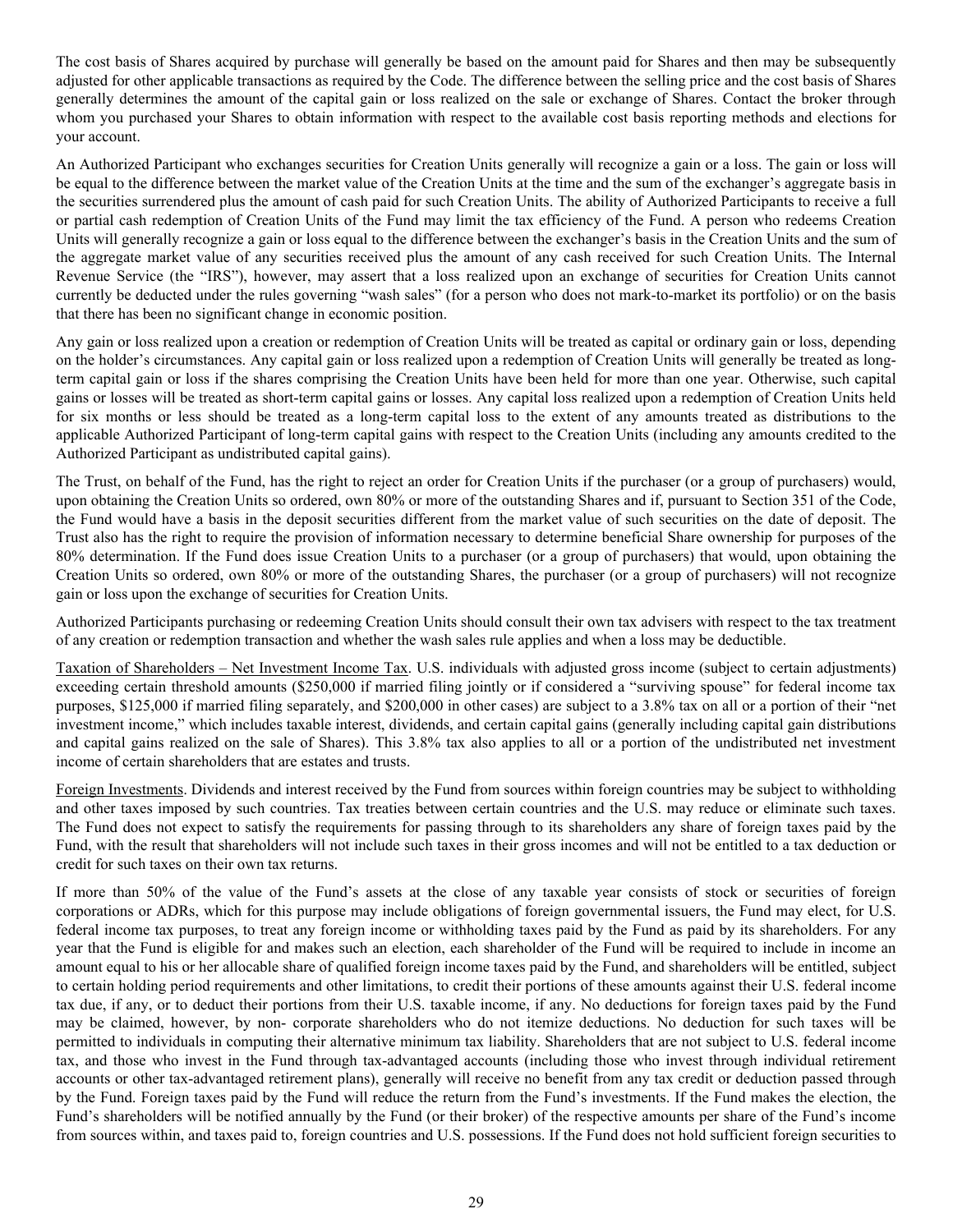meet the above threshold, then shareholders will not be entitled to claim a credit or further deduction with respect to foreign taxes paid by the Fund.

If the Fund holds shares in a "passive foreign investment company" ("PFIC"), it may be subject to U.S. federal income tax on a portion of any "excess distribution" or gain from the disposition of such shares even if such income is distributed as a taxable dividend by the Fund to its shareholders. Additional charges in the nature of interest may be imposed on the Fund in respect of deferred taxes arising from such distributions or gains.

The Fund may be eligible to treat a PFIC as a "qualified electing fund" ("QEF") under the Code in which case, in lieu of the foregoing requirements, the Fund will be required to include in income each year a portion of the ordinary earnings and net capital gains of the qualified electing fund, even if not distributed to the Fund, and such amounts will be subject to the 90% and excise tax distribution requirements described above. In order to make this election, the Fund would be required to obtain certain annual information from the PFICs in which it invests, which may be difficult or impossible to obtain. Alternatively, the Fund may make a mark-to-market election that will result in the Fund being treated as if it had sold and repurchased its PFIC stock at the end of each year. In such case, the Fund would report any gains resulting from such deemed sales as ordinary income and would deduct any losses resulting from such deemed sales as ordinary losses to the extent of previously recognized gains. The election must be made separately for each PFIC owned by the Fund and, once made, is effective for all subsequent taxable years, unless revoked with the consent of the IRS. By making the election, the Fund could potentially ameliorate the adverse tax consequences with respect to its ownership of shares in a PFIC, but in any particular year may be required to recognize income in excess of the distributions it receives from PFICs and its proceeds from dispositions of PFIC stock. The Fund may have to distribute this excess income to satisfy the 90% distribution requirement and to avoid imposition of the 4% excise tax. In order to distribute this income and avoid a tax at the fund level, the Fund might be required to liquidate portfolio securities that it might otherwise have continued to hold, potentially resulting in additional taxable gain or loss. Amounts included in income each year by the Fund arising from a QEF election will be "qualifying income" under the Qualifying Income Requirement (as described above) even if not distributed to the Fund, if the Fund derives such income from its business of investing in stock, securities or currencies.

Under Section 988 of the Code, gains or losses attributable to fluctuations in exchange rates which occur between the time the Fund accrues income or other receivables or accrues expenses or other liabilities denominated in a foreign currency and the time the Fund actually collects such income or receivables or pays such expenses or liabilities generally are treated as ordinary income or loss. Similarly, on disposition of debt securities denominated in a foreign currency and on disposition of certain other financial instruments (such as forward currency contracts and currency swaps), gains or losses attributable to fluctuations in the value of the foreign currency between the date of acquisition of the security or contract and the date of settlement or disposition are also treated as ordinary gain or loss. The gains and losses may increase or decrease the amount of the Fund's income to be distributed to its shareholders as ordinary income. The Fund may elect out of the application of Section 988 of the Code with respect to the tax treatment of each of its foreign currency forward contracts to the extent that (i) such contract is a capital asset in the hands of the Fund and is not part of a straddle transaction and (ii) the Fund makes an election by the close of the day the contract is entered into to treat the gain or loss attributable to such contract as capital gain or loss.

The U.S. Treasury Department has authority to issue regulations that would exclude foreign currency gains from the Qualifying Income Requirement described above if such gains are not directly related to the Fund's business of investing in stock or securities (or options and futures with respect to stock or securities). Accordingly, regulations may be issued in the future that could treat some or all of the Fund's non-U.S. currency gains as non-qualifying income, thereby potentially jeopardizing the Fund's status as a RIC for all years to which the regulations are applicable.

Tax Treatment of Complex Securities. Certain of the Fund's investments may be subject to complex provisions of the Code (including provisions relating to hedging transactions, straddles, integrated transactions, foreign currency contracts, forward foreign currency contracts, and notional principal contracts) that, among other things, may affect the Fund's ability to qualify as a RIC, may affect the character of gains and losses realized by the Fund (*e.g.*, may affect whether gains or losses are ordinary or capital), accelerate recognition of income to the Fund and defer losses. These rules could therefore affect the character, amount and timing of distributions to shareholders. These provisions also may require the Fund to mark to market certain types of positions in its portfolio (*i.e.*, treat them as if they were closed out) which may cause the Fund to recognize income without the Fund receiving cash with which to make distributions in amounts sufficient to enable the Fund to satisfy the RIC distribution requirements for avoiding income and excise taxes. The Fund intends to monitor its transactions, intends to make appropriate tax elections, and intends to make appropriate entries in its books and records to mitigate the effect of these rules and preserve the Fund's qualification for treatment as a RIC.

Certain derivative investments by the Fund, such as exchange-traded products and over-the-counter derivatives, may not produce qualifying income for purposes of the Qualifying Income Requirement described above, which must be met in order for the Fund to maintain its status as a RIC under the Code. In addition, the determination of the value and the identity of the issuer of such derivative investments are often unclear for purposes of the Diversification Requirement described above. The Fund intends to carefully monitor such investments to ensure that any non-qualifying income does not exceed permissible limits and to ensure that it is adequately diversified under the Diversification Requirement. The Fund, however, may not be able to accurately predict the non-qualifying income from these investments and there are no assurances that the IRS will agree with the Fund's determination of the Diversification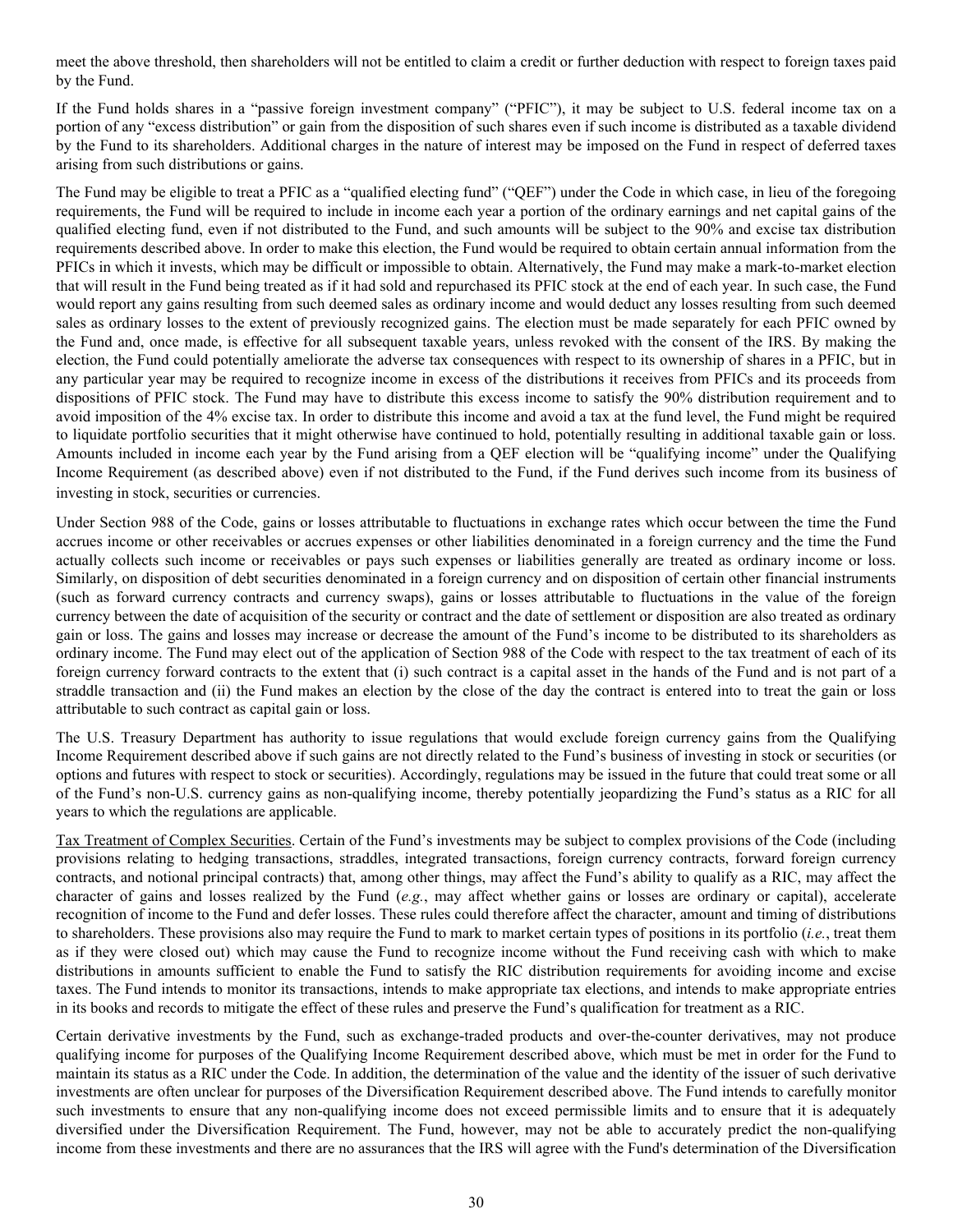Requirement with respect to such derivatives. Failure to satisfy the Diversification Requirement might also result from a determination by the IRS that financial instruments in which the Fund invests are not securities.

The Fund is required for federal income tax purposes to mark to market and recognize as income for each taxable year its net unrealized gains and losses on certain futures and options contracts subject to section 1256 of the Code ("Section 1256 Contracts") as of the end of the year as well as those actually realized during the year. Gain or loss from Section 1256 Contracts on broad-based indexes required to be marked to market will be 60% long-term and 40% short-term capital gain or loss. Application of this rule may alter the timing and character of distributions to shareholders. The Fund may be required to defer the recognition of losses on Section 1256 Contracts to the extent of any unrecognized gains on offsetting positions held by the Fund. These provisions may also require the Fund to mark-to-market certain types of positions in its portfolio (*i.e.*, treat them as if they were closed out), which may cause the Fund to recognize income without receiving cash with which to make distributions in amounts necessary to satisfy the distribution requirement and for avoiding the excise tax discussed above. Accordingly, to avoid certain income and excise taxes, the Fund may be required to liquidate its investments at a time when the investment adviser might not otherwise have chosen to do so.

In general, for purposes of the Qualifying Income Requirement described above, income derived from a partnership will be treated as qualifying income only to the extent such income is attributable to items of income of the partnership that would be qualifying income if realized directly by the Fund. However, 100% of the net income derived from an interest in a "qualified publicly traded partnership" (generally, a partnership (i) interests in which are traded on an established securities market or are readily tradable on a secondary market or the substantial equivalent thereof, (ii) that derives at least 90% of its income from the passive income sources specified in Code section 7704(d), and (iii) that generally derives less than 90% of its income from the same sources as described in the Qualifying Income Requirement) will be treated as qualifying income. In addition, although in general the passive loss rules of the Code do not apply to RICs, such rules do apply to a RIC with respect to items attributable to an interest in a qualified publicly traded partnership.

The Fund may invest in certain MLPs which may be treated as qualified publicly traded partnerships. Income from qualified publicly traded partnerships is qualifying income for purposes of the Qualifying Income Requirement, but the Fund's investment in one or more of such qualified publicly traded partnerships is limited under the Diversification Requirement to no more than 25% of the value of the Fund's assets. The Fund will monitor its investment in such qualified publicly traded partnerships in order to ensure compliance with the Qualifying Income and Diversification Requirements. MLPs deliver Schedule K-1 to the Fund to report its share of income, gains, losses, deductions and credits of the MLP. A Schedule K-1 may be delayed and may not be received until after the time that the Fund issues its tax reporting statements. As a result, the Fund may at times find it necessary to reclassify the amount and character of its distributions to you after it issues you your tax reporting statement.

"Qualified publicly traded partnership income" within the meaning of Section 199A(e)(5) of the Code is eligible for a 20% deduction by non-corporate taxpayers. Qualified publicly traded partnership income is generally income of a "publicly traded partnership" that is not treated as a corporation for U.S. federal income tax purposes that is effectively connected with such entity's trade or business, but does not include certain investment income. A "publicly traded partnership" for purposes of this deduction is not necessarily the same as a "qualified publicly traded partnership," as defined above. This deduction, if allowed in full, equates to a maximum effective tax rate of 29.6% (37% top rate applied to income after 20% deduction). The Code does not contain a provision permitting a RIC, such as the Fund, to pass the special character of this income through to its shareholders. Currently, direct investors in entities that generate "qualified publicly traded partnership income" will enjoy the lower rate, but investors in RICs that invest in such entities will not. It is uncertain whether future technical corrections or administrative guidance will address this issue to enable the Fund to pass through the special character of "qualified publicly traded partnership income" to shareholders.

Backup Withholding. The Fund will be required in certain cases to withhold (as "backup withholding") on amounts payable to any shareholder who (1) fails to provide a correct taxpayer identification number certified under penalty of perjury; (2) is subject to backup withholding by the IRS for failure to properly report all payments of interest or dividends; (3) fails to provide a certified statement that he or she is not subject to "backup withholding"; or (4) fails to provide a certified statement that he or she is a U.S. person (including a U.S. resident alien). The backup withholding rate is 24%. Backup withholding is not an additional tax and any amounts withheld may be credited against the shareholder's ultimate U.S. tax liability. Backup withholding will not be applied to payments that have been subject to the 30% withholding tax on shareholders who are neither citizens nor permanent residents of the U.S.

Non-U.S. Shareholders. Any non-U.S. investors in the Fund may be subject to U.S. withholding and estate tax and are encouraged to consult their tax advisors prior to investing in the Fund. Foreign shareholders (*i.e.*, nonresident alien individuals and foreign corporations, partnerships, trusts and estates) are generally subject to U.S. withholding tax at the rate of 30% (or a lower tax treaty rate) on distributions derived from taxable ordinary income. The Fund may, under certain circumstances, report all or a portion of a dividend as an "interest-related dividend" or a "short-term capital gain dividend," which would generally be exempt from this 30% U.S. withholding tax, provided certain other requirements are met. Short-term capital gain dividends received by a nonresident alien individual who is present in the U.S. for a period or periods aggregating 183 days or more during the taxable year are not exempt from this 30% withholding tax. Gains realized by foreign shareholders from the sale or other disposition of Shares of the Fund generally are not subject to U.S. taxation, unless the recipient is an individual who is physically present in the U.S. for 183 days or more per year. Foreign shareholders who fail to provide an applicable IRS form may be subject to backup withholding on certain payments from the Fund. Backup withholding will not be applied to payments that are subject to the 30% (or lower applicable treaty rate) withholding tax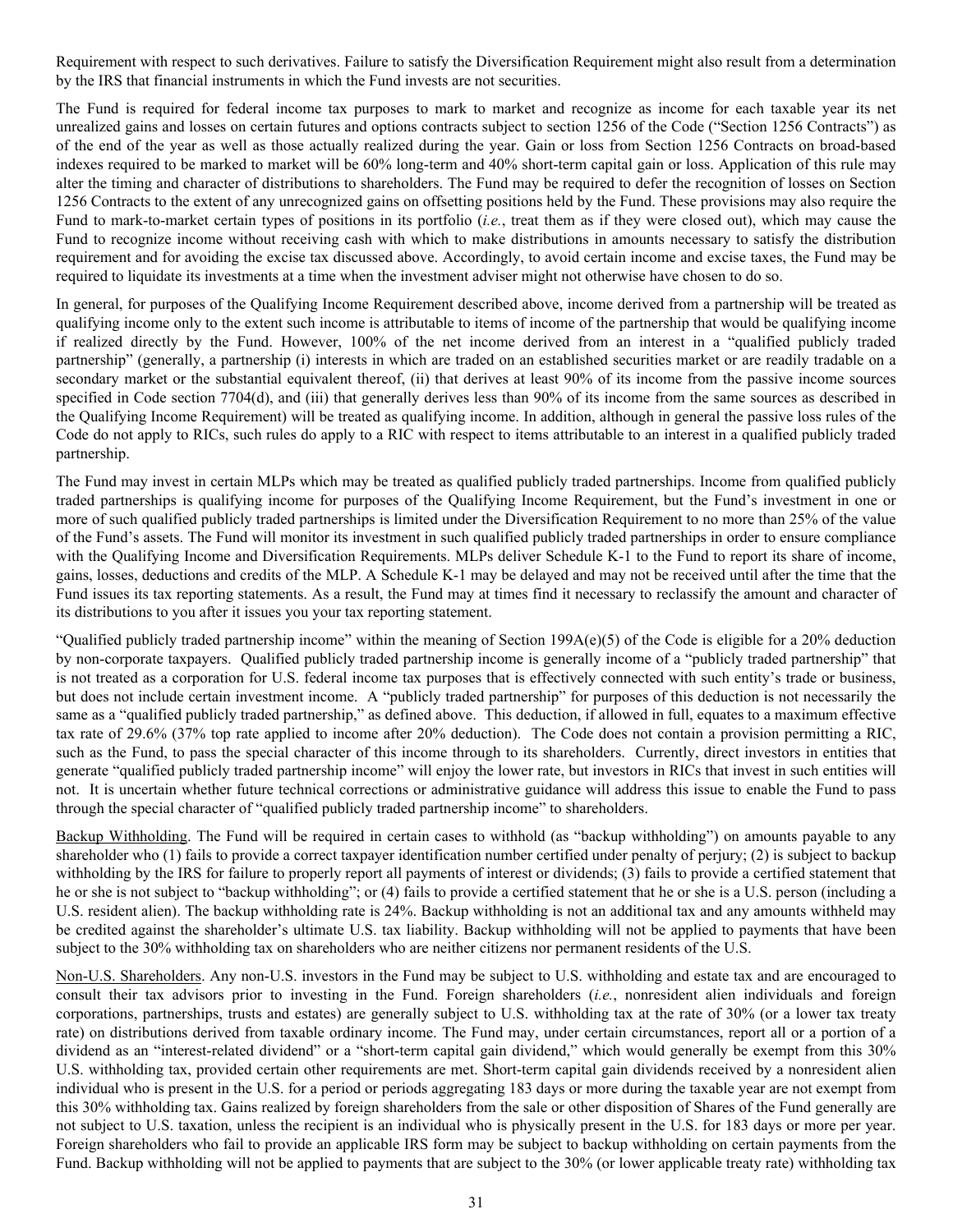<span id="page-34-0"></span>described in this paragraph. Different tax consequences may result if the foreign shareholder is engaged in a trade or business within the United States. In addition, the tax consequences to a foreign shareholder entitled to claim the benefits of a tax treaty may be different than those described above.

Under legislation generally known as "FATCA" (the Foreign Account Tax Compliance Act), the Fund is required to withhold 30% of certain ordinary dividends it pays to shareholders that fail to meet prescribed information reporting or certification requirements. In general, no such withholding will be required with respect to a U.S. person or non-U.S. person that timely provides the certifications required by a fund or its agent on a valid IRS Form W-9 or applicable series of IRS Form W-8, respectively. Shareholders potentially subject to withholding include foreign financial institutions ("FFIs"), such as non-U.S. investment funds, and non-financial foreign entities ("NFFEs"). To avoid withholding under FATCA, an FFI generally must enter into an information sharing agreement with the IRS in which it agrees to report certain identifying information (including name, address, and taxpayer identification number) with respect to its U.S. account holders (which, in the case of an entity shareholder, may include its direct and indirect U.S. owners), and an NFFE generally must identify and provide other required information to the Fund or other withholding agent regarding its U.S. owners, if any. Such non-U.S. shareholders also may fall into certain exempt, excepted or deemed compliant categories as established by regulations and other guidance. A non-U.S. shareholder resident or doing business in a country that has entered into an intergovernmental agreement with the United States to implement FATCA will be exempt from FATCA withholding provided that the shareholder and the applicable foreign government comply with the terms of the agreement.

A non-U.S. entity that invests in the Fund will need to provide the fund with documentation properly certifying the entity's status under FATCA in order to avoid FATCA withholding. Non-U.S. investors in the Fund should consult their tax advisors in this regard.

Tax-Exempt Shareholders. Certain tax-exempt shareholders, including qualified pension plans, individual retirement accounts, salary deferral arrangements, 401(k) plans, and other tax-exempt entities, generally are exempt from federal income taxation except with respect to their unrelated business taxable income ("UBTI"). Tax-exempt entities are not permitted to offset losses from one unrelated trade or business against the income or gain of another unrelated trade or business. Certain net losses incurred prior to January 1, 2018 are permitted to offset gain and income created by an unrelated trade or business, if otherwise available. Under current law, the Fund generally serves to block UBTI from being realized by its tax-exempt shareholders with respect to their shares of Fund income. However, notwithstanding the foregoing, tax-exempt shareholders could realize UBTI by virtue of their investment in the Fund if, for example, (i) the Fund invests in residual interests of Real Estate Mortgage Investment Conduits ("REMICs"), (ii) the Fund invests in a REIT that is a taxable mortgage pool ("TMP") or that has a subsidiary that is a TMP or that invests in the residual interest of a REMIC, or (iii) Shares constitute debt-financed property in the hands of the tax-exempt shareholders within the meaning of section 514(b) of the Code. Charitable remainder trusts are subject to special rules and should consult their tax advisers. The IRS has issued guidance with respect to these issues and prospective shareholders, especially charitable remainder trusts, are strongly encouraged to consult with their tax advisers regarding these issues.

The Fund's shares held in a tax-qualified retirement account will generally not be subject to federal taxation on income and capital gains distributions from the Fund until a shareholder begins receiving payments from their retirement account. Because each shareholder's tax situation is different, shareholders should consult their tax advisors with specific reference to their own tax situations, including their state, local, and foreign tax liabilities.

Certain Potential Tax Reporting Requirements. Under U.S. Treasury regulations, if a shareholder recognizes a loss on disposition of Shares of \$2 million or more for an individual shareholder or \$10 million or more for a corporate shareholder (or certain greater amounts over a combination of years), the shareholder must file with the IRS a disclosure statement on IRS Form 8886. Direct shareholders of portfolio securities are in many cases excepted from this reporting requirement, but under current guidance, shareholders of a RIC are not excepted. Significant penalties may be imposed for the failure to comply with the reporting requirements. The fact that a loss is reportable under these regulations does not affect the legal determination of whether the taxpayer's treatment of the loss is proper. Shareholders should consult their tax advisors to determine the applicability of these regulations in light of their individual circumstances.

Other Issues. In those states which have income tax laws, the tax treatment of the Fund and of Fund shareholders with respect to distributions by the Fund may differ from federal tax treatment.

# **FINANCIAL STATEMENTS**

Financial statements and Annual Reports will be available after the Fund has completed a fiscal year of operations. When available, you may request a copy of the Fund's Annual Report at no charge by calling 1-800-617-0004, or through the Fund's website at www.etf.grizzle.com.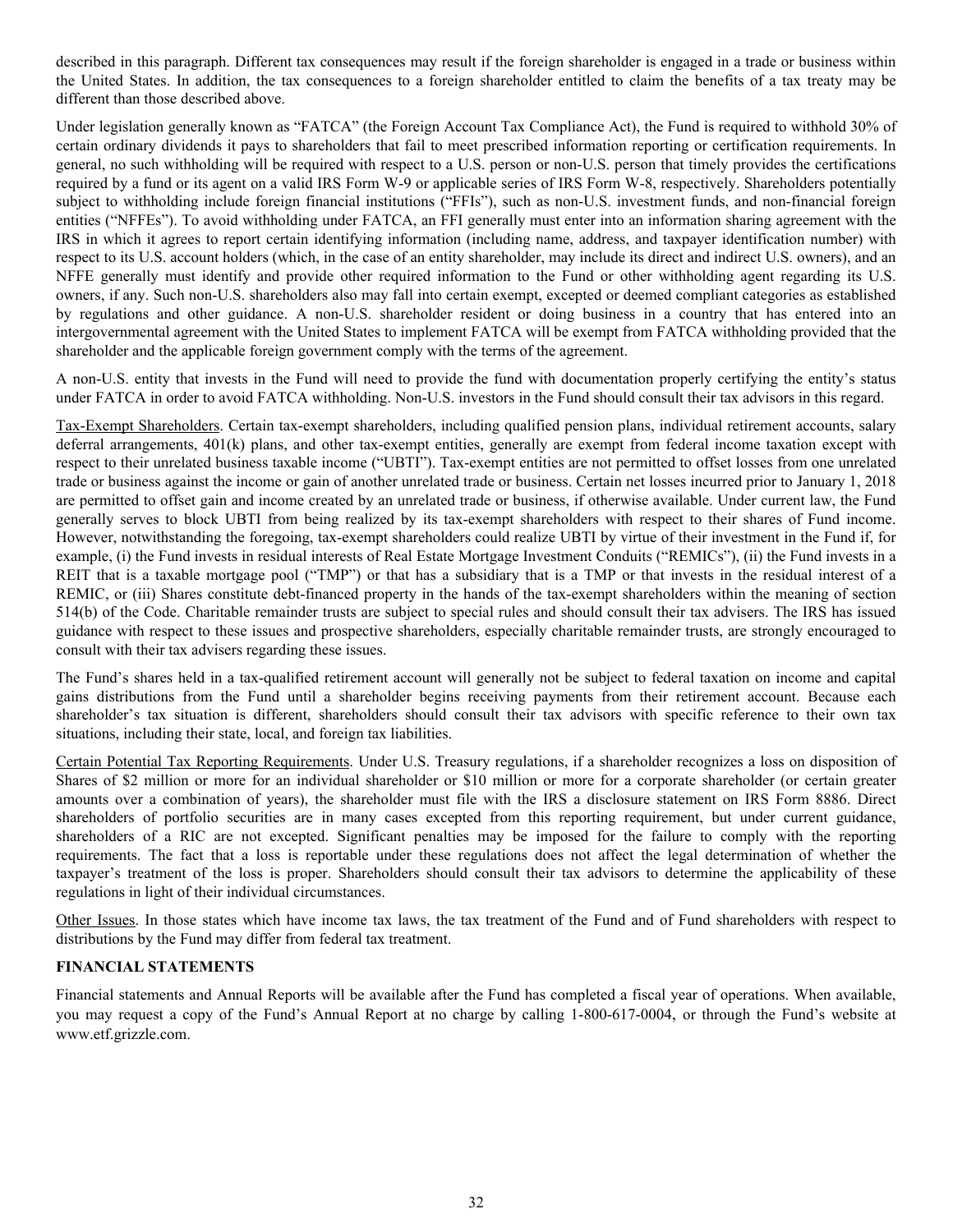# **Appendix A**

# **EXCHANGE TRADED CONCEPTS, LLC**

## **PROXY VOTING POLICY AND PROCEDURES**

<span id="page-35-0"></span>Exchange Traded Concepts ("Exchange Traded Concepts") recognizes its obligation to vote proxies for investments held by clients over which it exercises discretionary voting authority in the clients' best interest. Accordingly, Exchange Traded Concepts will vote all proxies and act on all other corporate actions in a timely manner in accordance with these proxy voting policies and procedures (the "Proxy Voting Policies").

Exchange Traded Concepts acts as fiduciary in relation to the portfolios of ETF Series Solutions (each, a "Fund" and together, the "Funds") and any other clients that it may manage in the future and the assets entrusted by such clients to Exchange Traded Concepts for their management. Except where the client has expressly, in writing, reserved to itself or another party the duty to vote proxies, or where a sub-adviser votes proxies on behalf of a Fund, it is Exchange Traded Concepts' duty as a fiduciary to vote all proxies relating to such shares.

In order to carry out its responsibilities in regard to voting proxies, Exchange Traded Concepts must track all shareholder meetings convened by companies whose shares are held in Exchange Traded Concepts' client accounts, including the Funds, identify all issues presented to shareholders at such meetings, formulate a principled position on each such issue and ensure that proxies pertaining to all shares owned in client accounts are voted in accordance with such determinations.

Pursuant to Rule 206(4)-6 of the Investment Advisers Act of 1940 ("Advisers Act"), Exchange Traded Concepts: (a) has adopted and implemented these Proxy Voting Policies that are reasonably designed to ensure that Exchange Traded Concepts votes client securities in the best interests of its clients (which includes how Exchange Traded Concepts addresses material conflicts of interests); (b) will disclose to clients how they may obtain information on how Exchange Traded concepts voted their proxies; (c) will describe to clients its Proxy Voting Policies and, upon their request, furnish a copy to its clients; and (d) will maintain certain records relating to the proxy voting activities when an adviser does have proxy voting authority.

Exchange Traded Concepts shall utilize the formal proxy guidelines (set forth below) to appropriately assess each proxy issue. Generally, Exchange Traded Concepts seeks to vote proxies in the best interests of its clients, including the Funds. In the ordinary course, this entails voting proxies in a way which Exchange Traded Concepts believes will maximize the monetary value of each portfolio's holdings. Exchange Traded Concepts' Management Committee, which oversees proxy voting, will address any unusual or undefined voting issues that may arise during the year.

In addition, Exchange Traded Concepts may engage the services of an independent third party ("Proxy Firm") to cast proxy votes according to Exchange Traded Concepts' established guidelines. When Exchange Traded Concepts deems it in the best interest of clients, they may permit a sub-adviser to a Fund the authority to cast proxy votes either in accordance with Exchange Traded Concepts' established guidelines or in accordance with the proxy voting policies submitted by that firm to and approved by the Board of Trustees of ETF Series Solutions. The Proxy Firm or sub-adviser will promptly notify Exchange Traded Concepts of any proxy issues that do not fall under the guidelines set forth below. Exchange Traded Concepts does not believe that conflicts of interest will generally arise in connection with its proxy voting policies.

Generally, Exchange Traded Concepts views that proxy proposals can be grouped into six broad categories as follows:

#### **I. Election of Board of Directors**

■ Exchange Traded Concepts will generally vote in support of management's nominees for the board of directors; however, Exchange Traded Concepts may choose not to support management's proposed board if circumstances warrant such consideration.

#### **II. Appointment of Independent Auditors**

■ Exchange Traded Concepts will support the recommendation of the respective corporation's board of directors.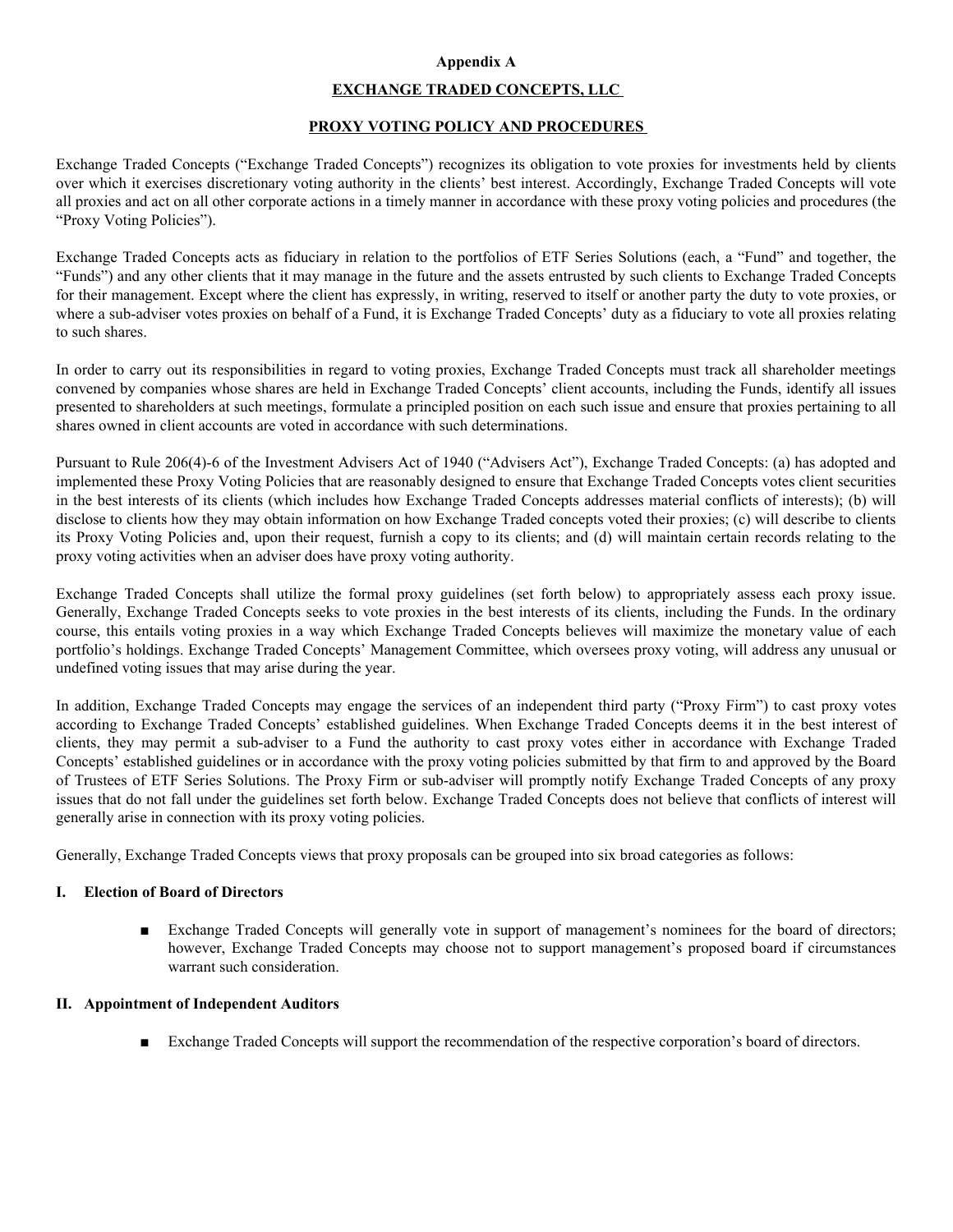## **III. Issues of Corporate Structure and Shareholder Rights**

- Proposals may originate from either management or shareholders, and among other things, may request revisions to the corporate bylaws that will affect shareholder ownership rights. Exchange Traded Concepts does not generally support obstacles erected by corporations to prevent mergers or takeovers with the view that such actions may depress the corporation's marketplace value.
- Exchange Traded Concepts supports the following types of corporate structure and shareholder rights proposals:
	- Management proposals for approval of stock repurchase programs, stock splits (including reverse splits)
	- Authorization to increase shares outstanding
	- The ability of shareholders to vote on shareholder rights plans (poison pills)
	- Shareholder rights to eliminate or remove super majority provisions
	- Shareholder rights to call special meetings and to act by written consent
- Exchange Traded Concepts votes against management on the following items which have potentially substantial financial or best interest impact:
	- Capitalization changes that add "blank check" classes of stock or classes that dilute the voting interests of existing shareholders which are contrary to the best interest of existing shareholders, anti-takeover and related provisions that serve to prevent the majority of shareholders from exercising their rights or effectively deter appropriate tender offers and other offers
	- Amendments to bylaws which would require super-majority shareholder votes to pass or repeal certain provisions
	- Elimination of shareholders' right to call special meetings
	- Establishment of classified boards of directors
	- Reincorporation in a state which has more stringent anti-takeover and related provisions
	- Shareholder rights plans that allow the board of directors to block appropriate offers to shareholders or which trigger provisions preventing legitimate offers from proceeding
	- Excessive compensation
	- Change-in-control provisions in non-salary compensation plans, employment contracts, and severance agreements which benefit management and would be costly to shareholders if triggered
	- Adjournment of meeting to solicit additional votes
	- "Other business as properly comes before the meeting" proposals which extend "blank check" powers to those acting as proxy
	- Proposals requesting re-election of insiders or affiliated directors who serve on audit, compensation, and nominating committees

# **IV. Mergers and Acquisitions**

Exchange Traded Concepts evaluates mergers and acquisitions on a case-by-case basis. Exchange Traded Concepts uses its discretion in order to maximize shareholder value. Exchange Traded Concepts generally votes:

> Against offers with potentially damaging consequences for minority shareholders because of illiquid stock, especially in some non-US markets